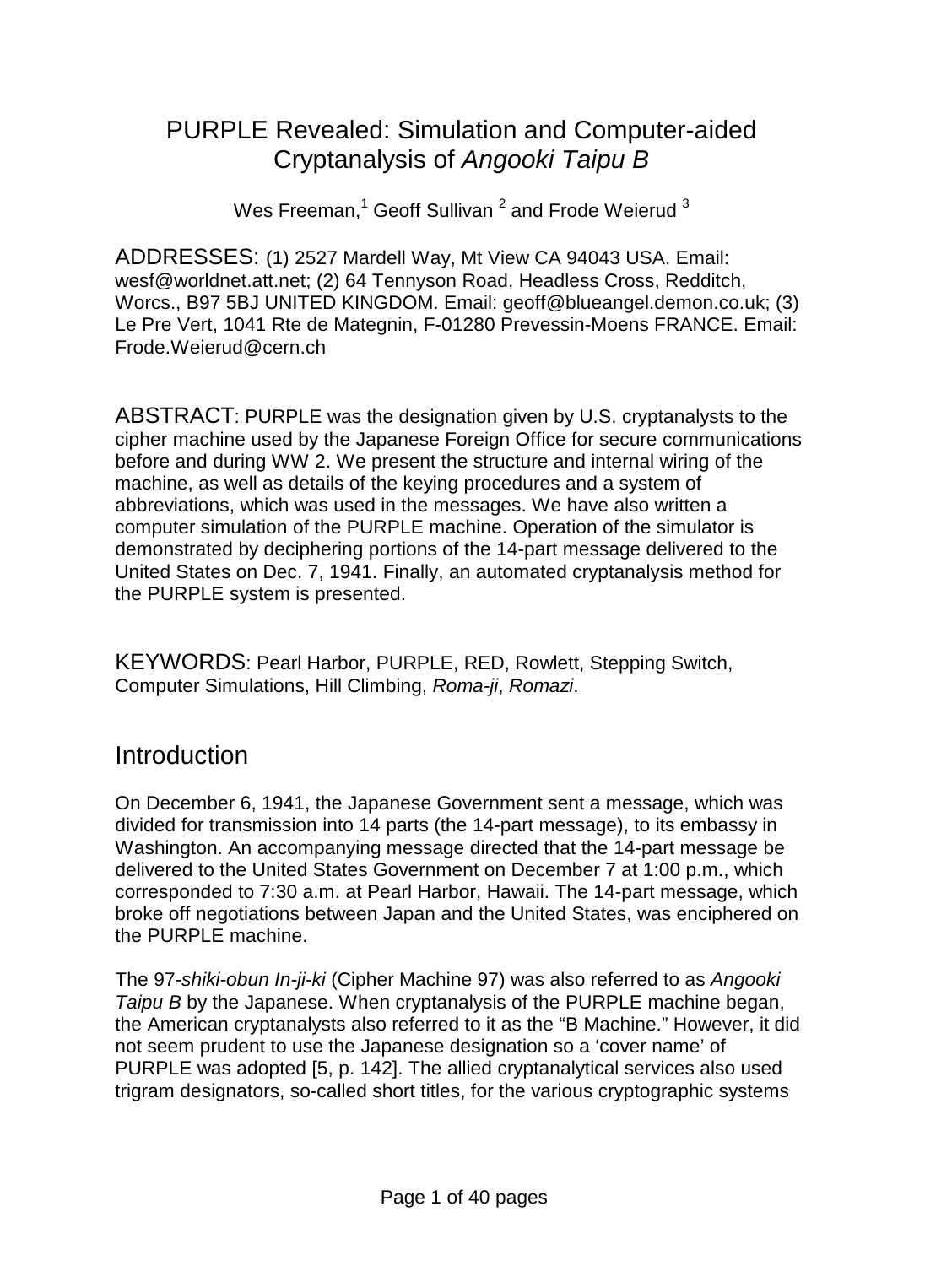under study. PURPLE was given the short title JAA, with the sub-designations JAA-1 and JAA-2 for variants of the PURPLE keying method.

The operation of the PURPLE machine has been described in detail in [1–3]. Therefore, only a general overview of the machine will be presented, as well as specific details regarding the internal wiring of the machine.

The PURPLE machine was a substitution device, which replaced each plaintext letter with a ciphertext letter (or vice versa) from a permuted or 'scrambled' alphabet. The alphabet permutation changed after each letter was enciphered or deciphered, producing a polyalphabetic substitution system. Input and output to the PURPLE machine was provided by two conventional electric typewriters. Messages to be enciphered or deciphered on the PURPLE machine were entered on the keyboard of the input typewriter and the resulting ciphertext or plaintext was printed on the output typewriter.

The primary cryptographic element of the PURPLE machine is a 25 position stepping switch (also known as a stepping relay or uniselector). This device connects an input terminal to one of 25 output terminals. An electro-magnet, attached to the switch, advances the switch to its next position (e.g. from output 1 to output 2) in response to an electrical pulse. When the magnet is properly connected to the electric typewriter circuit, the stepping switch will advance to the next consecutive position each time a key on the typewriter is pressed. After reaching position 25, the next pulse will return the switch to position 1.

The stepping switch was originally developed in response to a need to automate the routing of telephone calls. An early U.S. patent (No. 447,918) for a stepping switch was granted to Almon B. Strowger on March 10,1891. This device, with one input connected to the originating telephone, selected one of ten levels of switches, and then one of ten contacts on the selected level. This Strowger switch could, therefore, route a telephone call to one of 100 possible receivers. Over time, Strowger switches were developed with a wide variety in the number of levels and the number of contacts per level. One model, which is important to the discussion of the PURPLE machine, had six levels of switches and 25 contacts per level. Each level had a separate input, so that six inputs could simultaneously be connected to one of 25 outputs. Figure 1 shows a similar switch with eight levels and 25 contacts.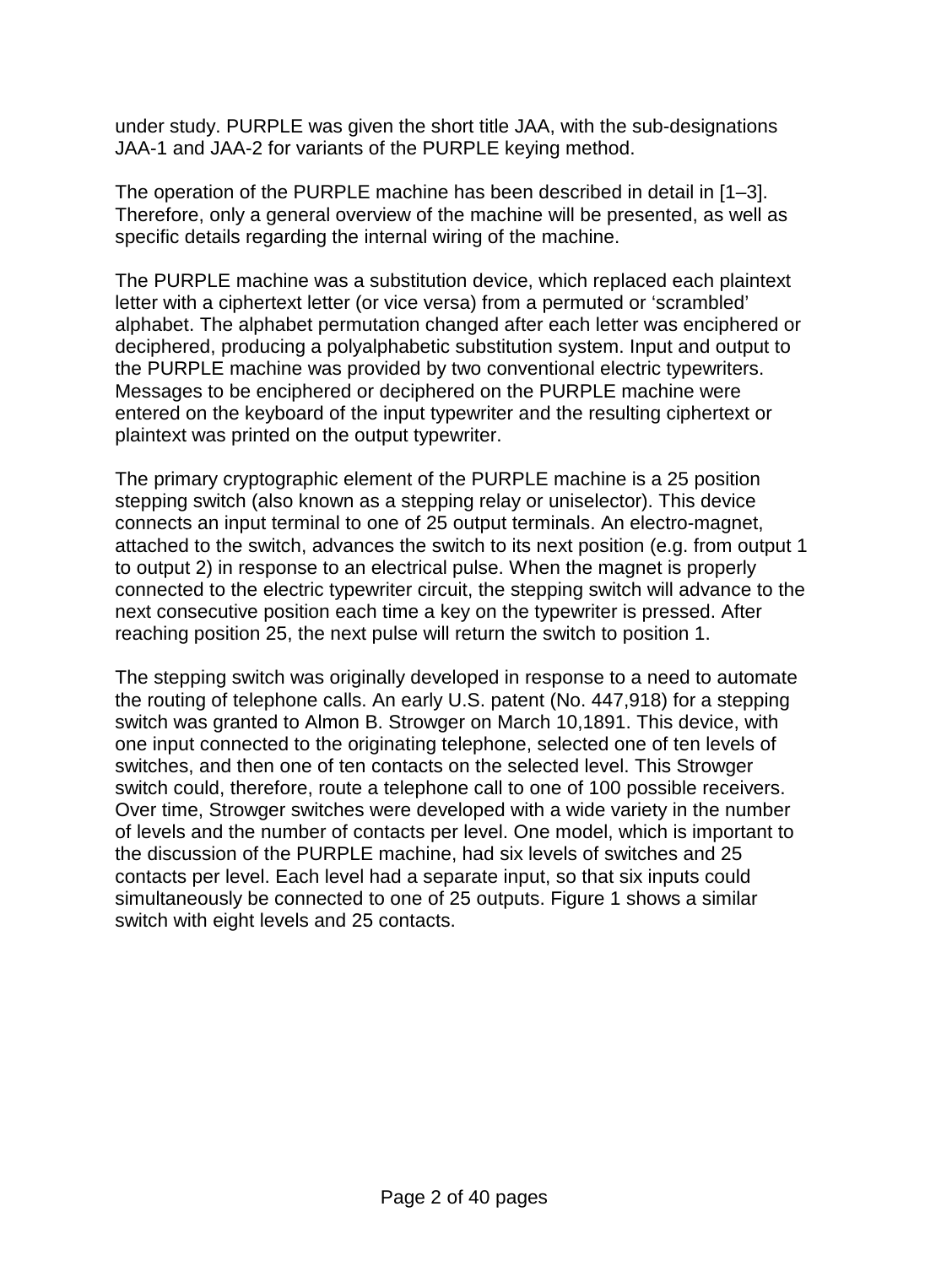

Figure 1. Two views of an eight level, 25 position stepping switch, showing the electromagnet that advances the switch. This particular example includes a second electromagnet which steps the switch in the reverse direction, but this feature was not required for the PURPLE machine.

For the purposes of this discussion, it is important to understand that the internal components of the PURPLE machine which we present are actually the components that were used in the U.S. Army Signal Intelligence Service (SIS) recreation, or analog, of the original machine. The SIS cryptanalysts never actually saw the Japanese machine, and, as far as has been revealed in the literature, only a few parts of one machine were ever recovered at the end of World War 2.

#### Block Diagram

A simplified wiring diagram of the PURPLE cryptographic unit is shown in Figure 2<sup>[1](#page-2-0)</sup>. The cryptographic elements are an input plugboard, stepping switches to permute the text, and an output plugboard. The design of the PURPLE machine is such that the input and output pluggings can be unrelated. However, Japanese practice was to have the plugging sequences identical or related<sup>[2](#page-2-1)</sup>. In fact, the 'PURPLE ANALOG No. 1' on display in the U.S. National Cryptologic Museum at Ft. Meade, MD, has only one physical plugboard (only one plugboard is required

<span id="page-2-1"></span><span id="page-2-0"></span> <sup>1</sup> Adapted from: NARA. RG457. NSA Historical Cryptographic Collection. *Schematic Drawings for the PURPLE Machine*. NR. 3204, Box 1017. The original drawing labels the twenties switches as "Special Sel" and the sixes switch "Master-6," and implies the plugboard shown in Figure 3. <sup>2</sup> NARA. RG457. NSA Historical Cryptographic Collection. *Tentative List of Enigma and other Machine Usages*. NR. 1417, Box 580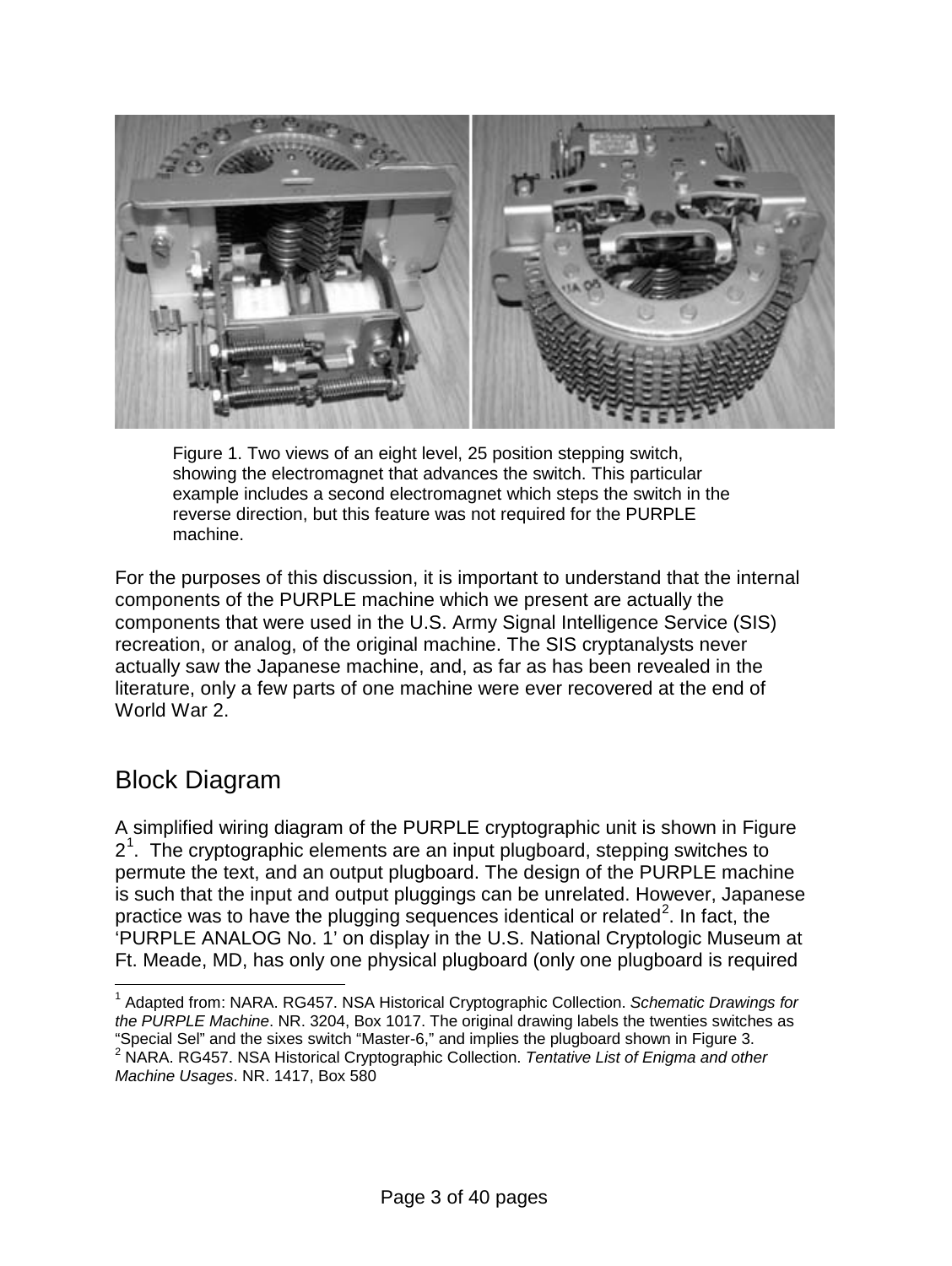

if the plugboard connections are identical and double-contact jacks and plugs are used).

Figure 2. Simplified wiring diagram of the PURPLE deciphering unit.

As can be seen from Figure 2, the 26 alphabetic characters (A-Z) are divided into one group of six and another group of twenty characters. These two groups are designated the sixes and the twenties, respectively, and represent the English vowels (AEIOUY) and consonants (BCDFGHJKLMNPQRSTVWXZ). However, the PURPLE machine did not specifically encipher vowels as vowels and consonants as consonants. (Further information on this arrangement will be presented later, in the "Regarding the 6-20 Alphabet Division" section.)

The input jacks of the sixes portion of the plugboard are connected to the inputs of a six-level, 25 position stepping switch. The outputs of the switch are wired so as to permute (or rearrange) the input letters. As the switch advances through its 25 positions, the output is 25 scrambled alphabets (out of a possible 6!, or 720 alphabets). Unlike a rotor machine such as the ENIGMA, the 25 alphabets of the sixes are completely unrelated.

The input jacks of the twenties portion of the plugboard are connected to the inputs of a 20-level, 25 position stepping switch. As with the sixes, this switch is wired to produce 25 unrelated alphabets. However, the outputs of the first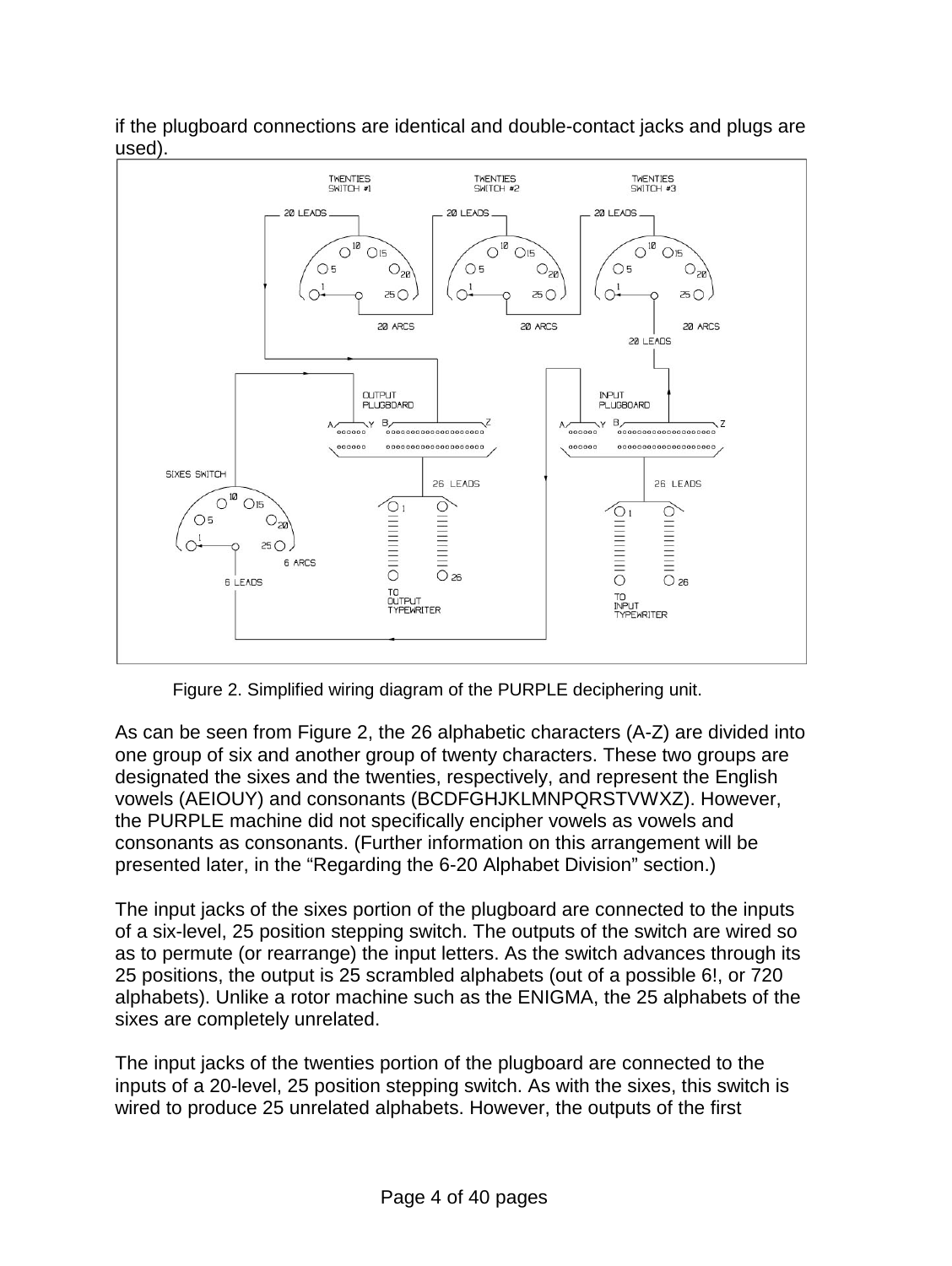twenties switch are connected to a second switch and then in turn to a third switch. As will be shown shortly, the result is a twenties cycle of 25 x 25 x 25, or 15,625.

Each twenties switch was actually constructed from four of the six-level switches, since 20-level, 25 position switches were not available. All four sections moved as one. The sixes switch included a second six-level section which also moved in parallel. The second section of the sixes switch controlled the stepping of the twenties switches and also the lamps which indicated the switch position.

The outputs of the stepping switches, either sixes or twenties #1, are connected to the output plugboard. This plugboard is then connected to an output typewriter, where the plaintext or ciphertext is printed.

It is important to note that during encipherment or decipherment any sixes letter was only replaced by itself or another sixes letter. Similarly, twenties letters were only substituted among themselves. This feature was very important in the cryptanalysis of PURPLE, as will be shown in the "Regarding the 6-20 Alphabet Division" section of this paper.

The simplified diagram of Figure 2 shows a plugboard wherein two sets of jacks are located on the PURPLE analog machine itself. Individual patch cords or jumper wires would then be used to make the plugboard connections. Another possible arrangement is shown in Figure 3, where individual wires from the typewriter are inserted into one set of jacks in the PURPLE machine. Either method will produce a correct result, and it is impossible to know which system the Japanese used.

Figure 3 also supplies more detail of the connections between the input typewriter, the plugboard, and the stepping switches. Any letter coming from the typewriter (i.e. on the left side of the diagram) can be connected to any input of the PURPLE machine (on the right). Therefore, pressing a key on the typewriter may result in that letter being enciphered either through the sixes switch or through the twenties switches. Selecting the alphabet permutation is covered in "The PURPLE Keying System" section of this paper.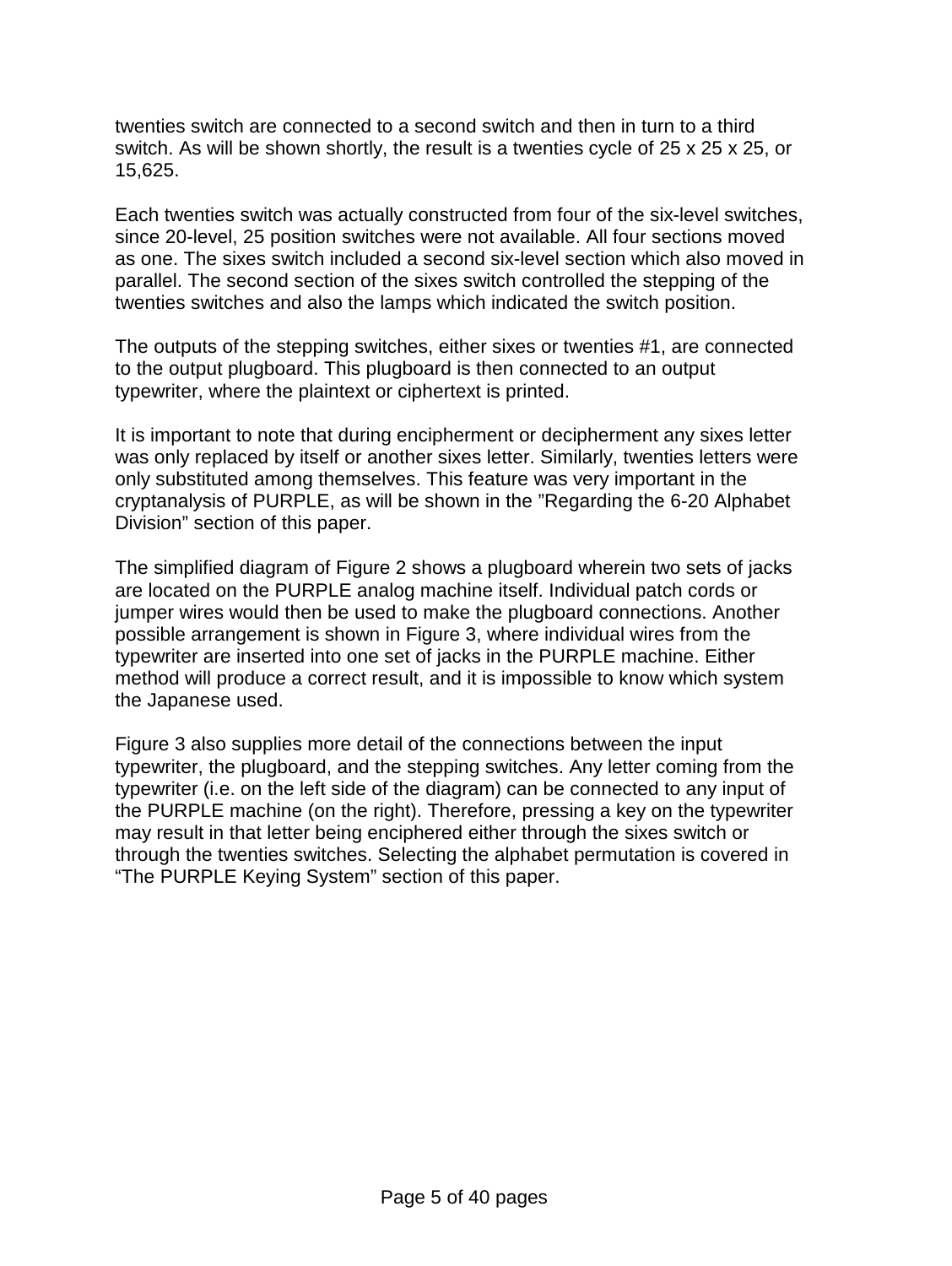| <b>Electric Current from</b><br>Input Typewriter | Input<br><b>To Stepping Switches</b><br>Plugboard<br>of PURPLE Machine                          |
|--------------------------------------------------|-------------------------------------------------------------------------------------------------|
|                                                  | Typewriter Letter A $\rightarrow$ ( ) A $\rightarrow$ Sixes Switch Level 1                      |
|                                                  | Typewriter Letter E $\longrightarrow$ $\bigcap$ E $\longrightarrow$ Sixes Switch Level 2        |
|                                                  | Typewriter Letter $1 \rightarrow \bigcirc 1 \rightarrow \text{Sixes Switch Level 3}$            |
|                                                  | Typewriter Letter O $\rightarrow$ $\bigcirc$ O $\rightarrow$ Sixes Switch Level 4               |
|                                                  | Typewriter Letter $U \longrightarrow \bigcap U \longrightarrow$ Sixes Switch Level 5            |
|                                                  | Typewriter Letter $Y \longrightarrow \bigcap Y \longrightarrow$ Sixes Switch Level 6            |
|                                                  | Typewriter Letter B $\longrightarrow$ ( ) B $\longrightarrow$ Twenties Switch #3 Level 1        |
|                                                  | Typewriter Letter C $\longrightarrow$ $\bigcirc$ C $\longrightarrow$ Twenties Switch #3 Level 2 |
|                                                  | Typewriter Letter D $\longrightarrow$ $\bigcirc$ D $\longrightarrow$ Twenties Switch #3 Level 3 |
|                                                  | Typewriter Letter $F \longrightarrow \bigcap F \longrightarrow$ Twenties Switch #3 Level 4      |
|                                                  | Typewriter Letter G $\longrightarrow$ $\bigcirc$ G $\longrightarrow$ Twenties Switch #3 Level 5 |
| $\cdots$                                         |                                                                                                 |
| Typewriter Letter Z $\longrightarrow$            | $\blacktriangleright$ Twenties Switch #3 Level 20<br>( ) Z                                      |

Figure 3. Wiring of the PURPLE machine's input plugboard. As an example, if the "B" wire from the typewriter is plugged into the "E" input of the machine, then the letter "B" will be enciphered by level 2 of the sixes switch. If "B" is plugged into the "F" input, on the other hand, then "B" will be enciphered on level 4 of the twenties switches.

Notice that the plugboard connections shown above are alphabetic, while the stepping switch connections (Level 1 etc.) are numeric. This nomenclature follows the SIS convention shown in the switch wiring tables (Figures 6-9). Assigning numbers instead of letters to the switches is a logical choice because the plugboard allows any letter to replace any other letter.

The physical layout of the Japanese plugboard is unknown, since no machine was ever recovered. Whatever the physical layout was, however, the wiring of the plugboards of the Japanese machine and the SIS analog were different [7, p. 2-1A]. The respective electrical (not physical) layouts of the plugboards were:

|  |  |  | Japanese         |                   |  | SIS Analog        |  |  |  |
|--|--|--|------------------|-------------------|--|-------------------|--|--|--|
|  |  |  |                  | A O B F J M Q T X |  | A O C L J V O Z G |  |  |  |
|  |  |  |                  | E U C G K N R V Z |  | EUFTKXWBD         |  |  |  |
|  |  |  | T Y D H T, P S W |                   |  | T Y R S N P M H   |  |  |  |
|  |  |  |                  |                   |  |                   |  |  |  |

Because of the difference in plugboard layouts, the Japanese plugboard alphabet sequence (which is part of the daily PURPLE key) must be modified for use with the SIS analog machine. This operation is a simple substitution (for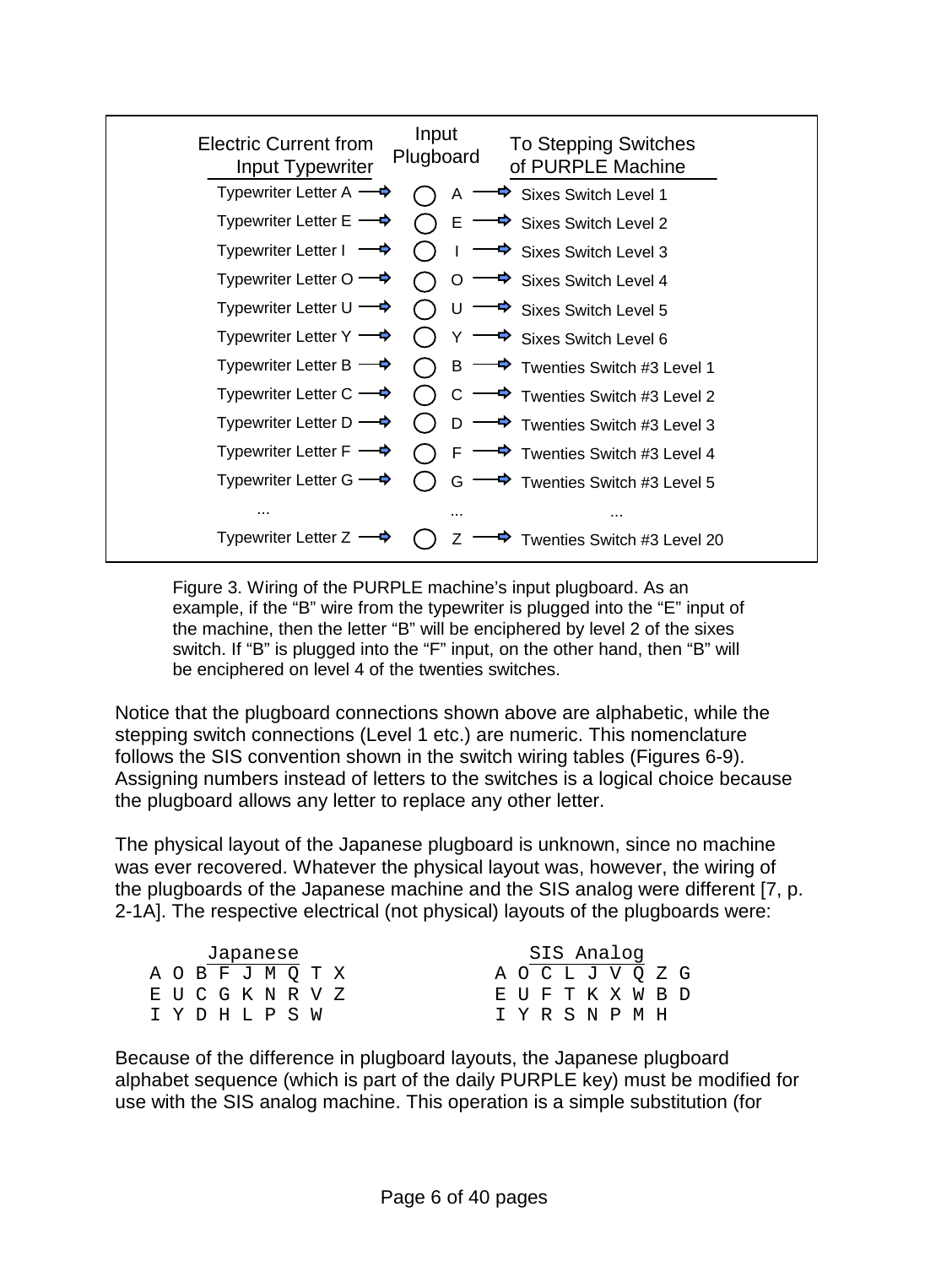example, the letter in the 'V' position of the Japanese alphabet would be plugged into the 'B' socket of the SIS analog). In this paper, we will use the SIS alphabet.

Figure 2 shows the input typewriter connected to Switch #3 while the output typewriter is connected to Switch  $#1<sup>3</sup>$  $#1<sup>3</sup>$  $#1<sup>3</sup>$ . These are the correct connections for deciphering a normal PURPLE message. The input and output connections would be reversed when enciphering the message. However, messages could also be enciphered in 'reverse' mode (i.e. enciphered in decipher mode and vice versa).

Not shown in Figure 2 is the wiring of the switches, which required almost 2,000 wired connections. The sixes switch has six levels with 25 output contacts per level. The wiring table for the sixes switch is shown in Figure 6, where the top row denotes the input connection and each of the succeeding 25 rows denotes the permutation output at that switch position. For each of the 25 output levels, all of the "1" outputs of the switch must be connected together. The same rule applies to outputs 2 through 6. Then each group of outputs at each level must be wired together. With six levels and 25 contacts, this requires a total of 150 wires. Figure 4 shows the wiring of level 5 of the sixes switch and gives an example of the wiring complexity. The remaining levels of the sixes switch would show similar complexity. The twenties switches have 20 inputs and 25 positions, which requires 500 wires for each of the three switches. The result was what has been described as a "rat's nest" of wiring surrounding each switch [2, p. 232].

To understand the operation of the PURPLE machine, consider the circuit of Figure 4 with electric typewriters connected to the input and output. When a key on the input typewriter is pressed, for example "K," an electric current is applied to the "K" input of the plugboard. Depending on the plugboard substitution, "K" may be changed to one of the sixes, such as "U." Since "U" is the fifth vowel, the typewriter current will be applied to level 5 of the sixes switch. If the sixes switch is in position 3, then Figure 6 tells us that input 5 is connected to output 2 (which then connects to "E"). Next the output plugboard connects "E" to some other letter, perhaps "S," and finally the current causes an "S" to be printed on the output typewriter.

<span id="page-6-0"></span> $3$  The U.S. Army Signal Intelligence Service (SIS) cryptographers numbered the switches as #3, #2, and #1, while the Japanese order was #1, #2, and #3. This would not have been obvious from cryptanalysis, but was only discovered because the Japanese occasionally sent new switch settings in messages, which were themselves enciphered, in the PURPLE system. Hereafter the SIS numbering will be used.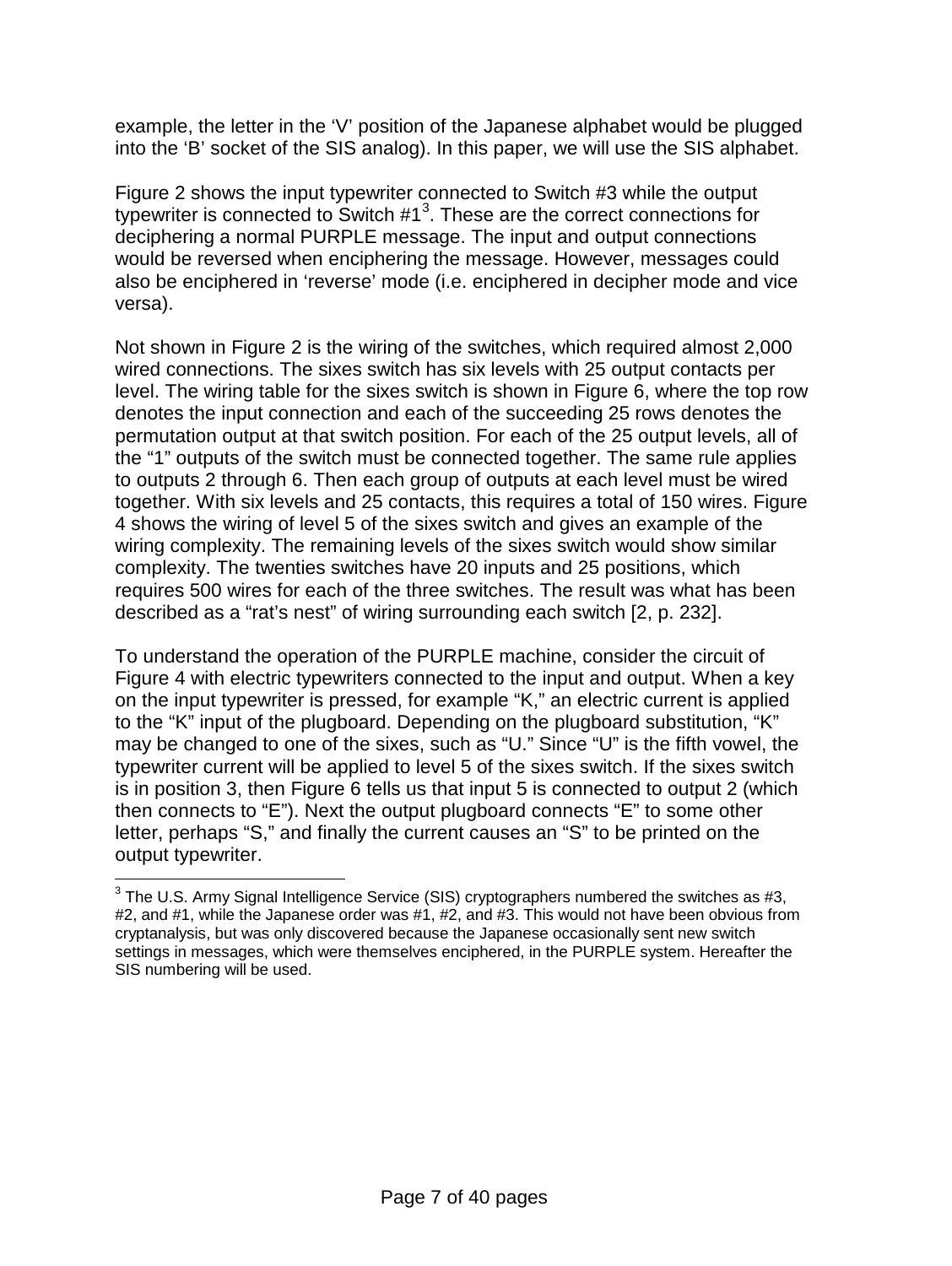

Figure 4. The electrical path through the PURPLE analog for a sixes letter.

If the plugboard converts the input letter to one of the twenties letters, the operation of the machine is similar but more complicated. The input typewriter current must pass through Switch #3, then Switch #2 and finally Switch #1 before proceeding through the output plugboard and on to the output typewriter.

After each letter is enciphered or deciphered, the sixes switch and one of the twenties switches will move to the next position and create a new permutation. The result is a polyalphabetic system with a period of 25 for six letters and 15,625 for the remaining twenty letters.

The path through the PURPLE machine is therefore dependent on the switch permutations, the switch movement, and the alphabet plugboard substitution. A specific example of deciphering an actual message will be presented in the "Deciphering a PURPLE Message" section. First, however, the switch wiring and movement portions of the cryptographic system will be examined in more detail.

#### Switch Wiring Tables

The wiring of the PURPLE switches is shown in Figures 6 through 9 [7, pp. A5-2, A4-4–7]. Each column represents one level of the stepping switch and each row is the permutation of the inputs at that position. For example, an electric current applied to the input of level 1 would appear at output 2 when the sixes switch is in position 1 and at output 6 at position 2. As previously mentioned, the switch inputs are connected to the alphabet plugboard, so input 1 of the sixes switch,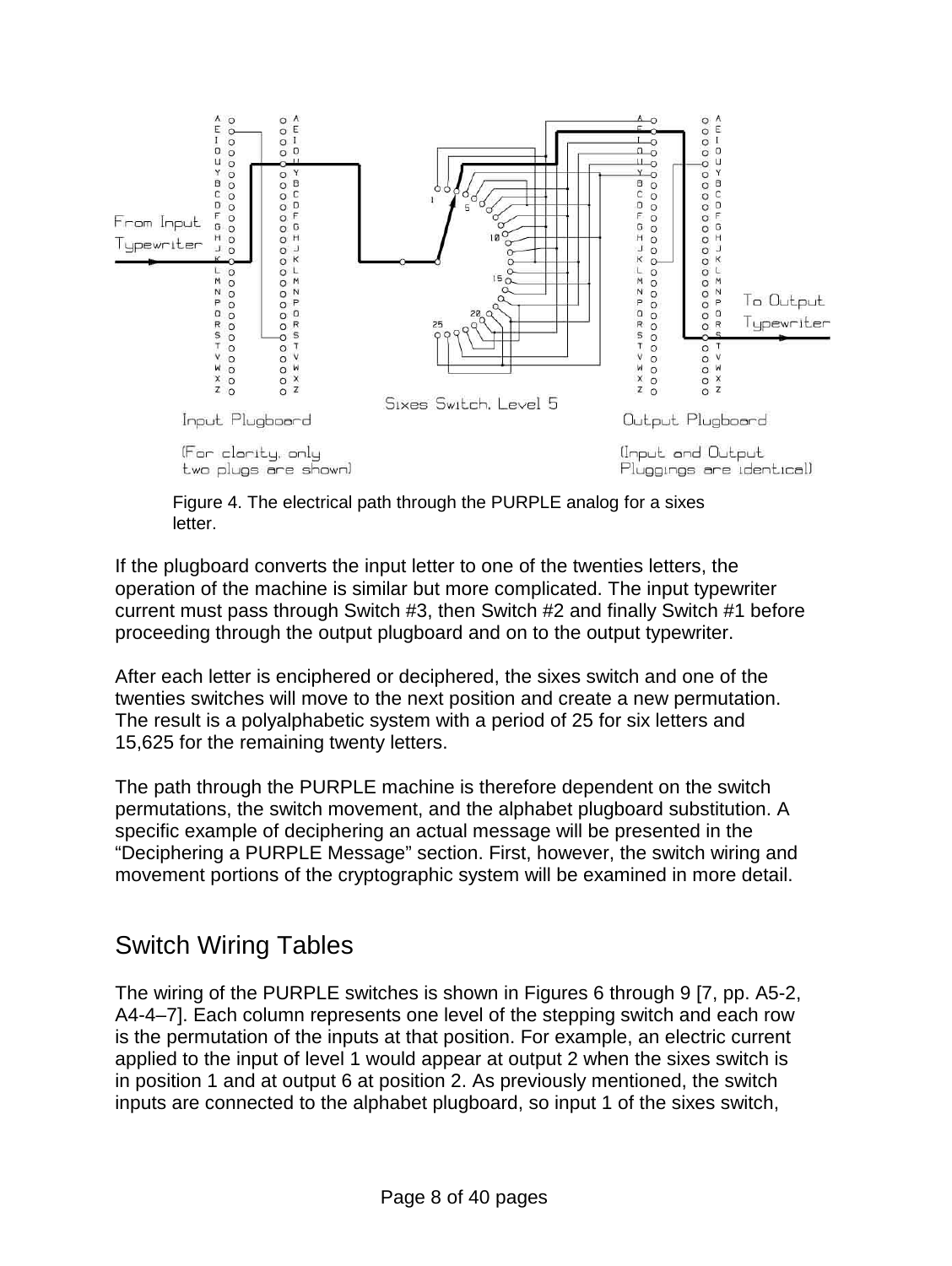Figure 6, is connected to plugboard letter A, input 2 to E, etc. For twenties switch #3, Figure 9, input 1 connects to B, etc.

One interesting feature of the switch wiring is that position 20 of Switch #1 is the identity permutation (1=1, 2=2, etc.). This cannot be a statistical anomaly since, as will be shown shortly, the switch wiring appears to be carefully chosen. One possibility is that this position was part of a test function of some sort, although no combination of switches #2 and #3 produce a corresponding identity permutation.

Another feature which should be noted is the balanced distribution of multipleletter connections in the switches. For example the sixes switch has six inputs but 25 outputs, so each input must go to more than one output. Looking at column 1 of Figure 6, we find that input 1 is connected to output 1 at positions 3, 15, 19 and 22. Input 1 is also connected to outputs 2 through 5 at four positions, but is connected five times to output 6 (at positions 2, 7, 17, 21 and 23). Examining the remaining columns of Figure 6 reveals that each input level is connected to one output level five times, and that each output level has five connections once. A chart of the connections for the sixes, Figure 5, makes the wiring symmetry more obvious. Note that each row and each column contains exactly one position with five output connections.

|             |          | <b>Number of Connections to Each Output</b>          |  |  |
|-------------|----------|------------------------------------------------------|--|--|
| Input Level | Output 1 | Output 2   Output 3   Output 4   Output 5   Output 6 |  |  |
|             |          |                                                      |  |  |
|             |          |                                                      |  |  |
|             |          |                                                      |  |  |
|             |          |                                                      |  |  |
|             |          |                                                      |  |  |
|             |          |                                                      |  |  |

Figure 5. The grouping of output connections for the sixes switch.

The twenties switches have 20 inputs but 25 outputs, and they show similar regularity. Looking at Figure 7, for example, we find on twenties switch #1 that input 1 is connected to output 17 at positions 3 and 9 and to output 16 at positions 7 and 23. Outputs 1, 5 and 12 are also "doubled." For all three of the twenties switches, every input is connected to every output at least once, and every input is connected to two outputs exactly five times. Furthermore, output 17 of switch #1 has doubled connections at inputs 1, 6, 9, 17 and 18. Again, every output of every twenties switch has exactly five doubled connections.

As previously mentioned, the PURPLE machine will operate in either the 'normal' or 'reverse' mode. It should be noted, however, that the switch connections shown in Figures 6 through 9 are for the decipher mode. For enciphering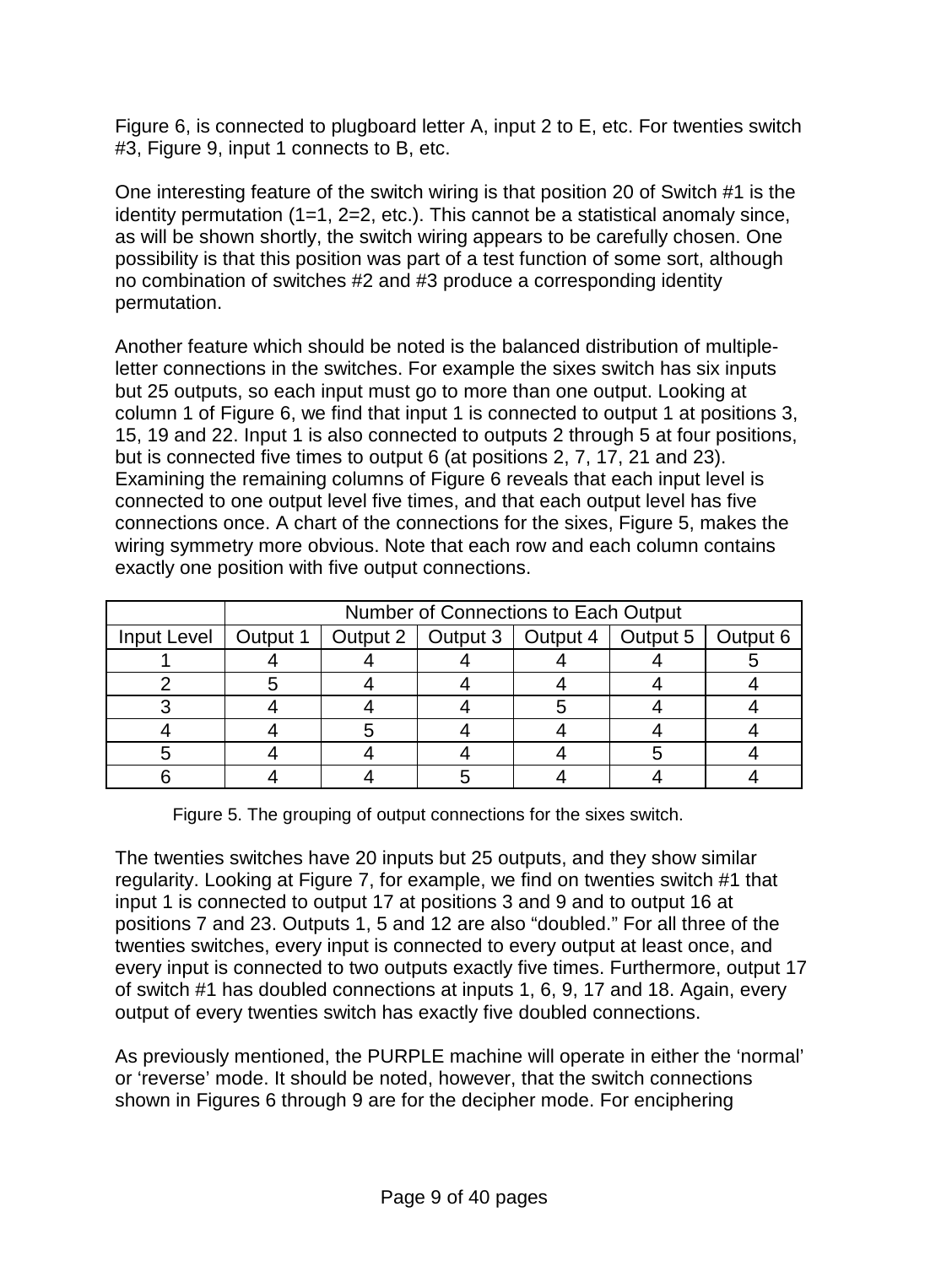messages with the switch tables, the reciprocal of each position must be used. For example, at position 2 the connections for the sixes switch for enciphering would read 5, 4, 2, 6, 3, 1 instead of 6, 3, 5, 2, 1, 4.

| $\frac{1}{2}$ 6 $\frac{1}{4}$ $\frac{4}{3}$ $\frac{2}{6}$ 6 $\frac{3}{5}$ $\frac{4}{2}$ $\frac{5}{5}$ $\frac{3}{4}$ $\frac{4}{1}$ $\frac{1}{5}$ 6 $\frac{2}{1}$ $\frac{1}{3}$ 6 $\frac{1}{6}$ $\frac{4}{4}$ $\frac{5}{5}$ |                                                                                                                                                                                                                                                                                       | $\frac{3}{3} \frac{5}{5} \frac{4}{1} \frac{2}{1} \frac{1}{6} \frac{6}{4} \frac{4}{1} \frac{1}{2} \frac{2}{3} \frac{3}{4} \frac{4}{6} \frac{6}{2} \frac{2}{3} \frac{5}{5} \frac{2}{5} \frac{3}{4} \frac{5}{3} \frac{6}{6} \frac{1}{1} \frac{6}{6} \frac{5}{5} \frac{1}{1} \frac{4}{4}$ |                                                                                                                                                                                                                                                                                                               | $\frac{5}{4}$ $\frac{4}{1}$ $\frac{1}{2}$ $\frac{6}{6}$ $\frac{5}{5}$ $\frac{3}{3}$ $\frac{1}{1}$ $\frac{6}{6}$ $\frac{2}{2}$ $\frac{4}{4}$ $\frac{3}{5}$ $\frac{5}{1}$ $\frac{1}{4}$ $\frac{4}{5}$ $\frac{6}{6}$ $\frac{2}{2}$ $\frac{4}{3}$ $\frac{2}{5}$ $\frac{3}{6}$ |                                                                                                                                                                                                                                                                                                       |
|---------------------------------------------------------------------------------------------------------------------------------------------------------------------------------------------------------------------------|---------------------------------------------------------------------------------------------------------------------------------------------------------------------------------------------------------------------------------------------------------------------------------------|---------------------------------------------------------------------------------------------------------------------------------------------------------------------------------------------------------------------------------------------------------------------------------------|---------------------------------------------------------------------------------------------------------------------------------------------------------------------------------------------------------------------------------------------------------------------------------------------------------------|---------------------------------------------------------------------------------------------------------------------------------------------------------------------------------------------------------------------------------------------------------------------------|-------------------------------------------------------------------------------------------------------------------------------------------------------------------------------------------------------------------------------------------------------------------------------------------------------|
|                                                                                                                                                                                                                           |                                                                                                                                                                                                                                                                                       |                                                                                                                                                                                                                                                                                       |                                                                                                                                                                                                                                                                                                               |                                                                                                                                                                                                                                                                           |                                                                                                                                                                                                                                                                                                       |
|                                                                                                                                                                                                                           | $\frac{2}{1} \frac{1}{3} \frac{3}{5} \frac{5}{3} \frac{3}{6} \frac{6}{1} \frac{1}{5} \frac{4}{6} \frac{5}{1} \frac{1}{4} \frac{4}{1} \frac{1}{2} \frac{2}{6} \frac{6}{4} \frac{4}{2} \frac{2}{3} \frac{3}{2} \frac{2}{1} \frac{1}{5} \frac{5}{3} \frac{3}{4} \frac{4}{6} \frac{2}{2}$ |                                                                                                                                                                                                                                                                                       | $\frac{4}{5} \frac{5}{2} \frac{2}{6} \frac{6}{1} \frac{1}{4} \frac{4}{5} \frac{5}{2} \frac{2}{4} \frac{4}{6} \frac{2}{2} \frac{5}{3} \frac{3}{6} \frac{6}{1} \frac{1}{3} \frac{3}{6} \frac{6}{3} \frac{3}{1} \frac{1}{1} \frac{5}{5} \frac{4}{4} \frac{2}{2} \frac{4}{4} \frac{1}{1} \frac{2}{2} \frac{3}{3}$ |                                                                                                                                                                                                                                                                           | $\frac{6}{6}$ $\frac{6}{4}$ $\frac{4}{3}$ $\frac{5}{2}$ $\frac{2}{4}$ $\frac{4}{3}$ $\frac{2}{2}$ $\frac{1}{1}$ $\frac{6}{6}$ $\frac{3}{4}$ $\frac{1}{2}$ $\frac{6}{1}$ $\frac{4}{2}$ $\frac{1}{1}$ $\frac{6}{1}$ $\frac{4}{1}$ $\frac{5}{1}$ $\frac{3}{5}$ $\frac{5}{2}$ $\frac{2}{3}$ $\frac{1}{1}$ |
|                                                                                                                                                                                                                           |                                                                                                                                                                                                                                                                                       |                                                                                                                                                                                                                                                                                       |                                                                                                                                                                                                                                                                                                               |                                                                                                                                                                                                                                                                           |                                                                                                                                                                                                                                                                                                       |

Switch Sixes switch input (1=A, 2=E, etc.) Pos

Figure 6. Sixes stepping switch - Decipher mode.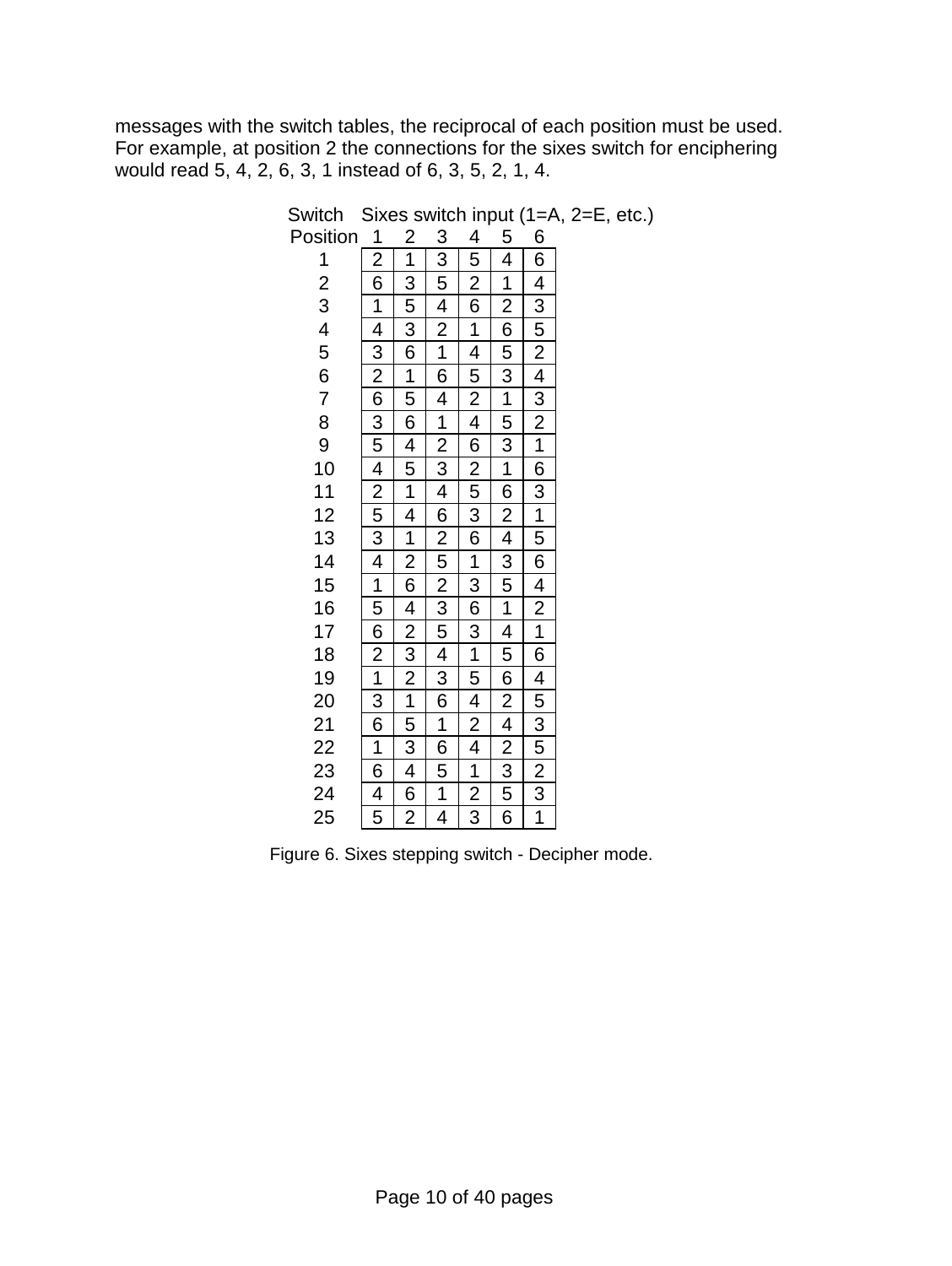| Switch   |                |                |                |                |                |                |                |                |                |                |                |                |                |                |                |                | Twenties Switch #1 Input (1=B, 2=C, 3=D, 4=F, etc.) |                |                |                |
|----------|----------------|----------------|----------------|----------------|----------------|----------------|----------------|----------------|----------------|----------------|----------------|----------------|----------------|----------------|----------------|----------------|-----------------------------------------------------|----------------|----------------|----------------|
| Position | 1              | 2              | 3              | 4              | 5              | 6              | 7              | 8              | 9              | 10             | 11             | 12             | 13             | 14             | 15             | 16             | 1<br>7                                              | 18             | 19             | 20             |
| 1        | 6              | 19             | 14             | 1              | 10             | 4              | $\overline{2}$ | $\overline{7}$ | 13             | 9              | 8              | 16             | 3              | 18             | 15             | 11             | 5                                                   | 12             | 20             | 17             |
| 2        | 4              | 5              | 16             | 17             | 14             | 1              | 20             | 15             | 3              | 8              | 18             | 11             | 12             | 13             | 10             | 19             | $\overline{2}$                                      | 6              | 9              | $\overline{7}$ |
| 3        | 17             | 1              | 13             | 6              | 15             | 11             | 19             | 12             | 16             | 18             | 10             | 3              | 7              | 14             | 8              | 20             | 4                                                   | 9              | $\overline{2}$ | 5              |
| 4        | 3              | 14             | 20             | $\overline{4}$ | 6              | 16             | 8              | 19             | $\overline{2}$ | 12             | 17             | 9              | 5              | 1              | 11             | 10             | $\overline{7}$                                      | 13             | 15             | 18             |
| 5        | 19             | 6              | 8              | 20             | 13             | 5              | 18             | 4              | 10             | 3              | 16             | 15             | 14             | 12             | $\overline{7}$ | $\overline{2}$ | 17                                                  | 11             | 1              | 9              |
| 6        | $\overline{2}$ | 11             | 9              | 14             | $\overline{7}$ | 19             | 6              | 3              | 18             | 13             | 12             | 8              | 10             | 15             | 16             | 17             | 20                                                  | 4              | 5              | 1              |
| 7        | 16             | $\overline{7}$ | 6              | 18             | 9              | 10             | 13             | 1              | 17             | $\overline{2}$ | 5              | 4              | 11             | 19             | 20             | 14             | 8                                                   | 15             | 3              | 12             |
| 8        | 1              | 20             | $\overline{7}$ | 16             | 12             | 14             | 5              | 18             | 15             | 10             | 13             | 6              | 8              | 3              | 4              | 9              | 11                                                  | 17             | 19             | $\overline{2}$ |
| 9        | 17             | 9              | 11             | 8              | 20             | 18             | 7              | 14             | 1              | 16             | 15             | 5              | 19             | $\overline{2}$ | 6              | 12             | 4                                                   | 10             | 13             | 3              |
| 10       | 12             | 8              | 17             | 9              | 3              | 20             | 4              | 10             | 14             | 5              | $\overline{7}$ | 18             | $\overline{2}$ | 16             | 13             | 6              | 1                                                   | 19             | 15             | 11             |
| 11       | 20             | 1              | 16             | 11             | $\overline{2}$ | 17             | 9              | 4              | 8              | 15             | 10             | 13             | 3              | 18             | 14             | 5              | 6                                                   | 7              | 12             | 19             |
| 12       | 5              | 4              | 15             | $\overline{2}$ | 13             | 19             | 6              | 16             | 12             | 14             | 8              | 7              | 17             | 10             | 18             | 3              | 9                                                   | 1              | 11             | 20             |
| 13       | 15             | 17             | 10             | 19             | 16             | $\overline{2}$ | 11             | 8              | 9              | 7              | 3              | 14             | 18             | 13             | 12             | 1              | 5                                                   | 20             | 6              | 4              |
| 14       | 11             | 12             | $\overline{7}$ | 3              | 8              | 15             | 16             | 6              | 4              | 20             | $\overline{2}$ | 5              | 1              | 9              | 19             | 18             | 10                                                  | 14             | 17             | 13             |
| 15       | 12             | 16             | $\overline{2}$ | 7              | 4              | 8              | 15             | 19             | 5              | 1              | 11             | 9              | 20             | 17             | 6              | 14             | 13                                                  | 3              | 18             | 10             |
| 16       | 8              | 15             | 18             | 1              | 12             | 11             | 17             | 14             | 20             | 16             | 13             | 19             | 9              | $\overline{7}$ | 3              | $\overline{4}$ | $\overline{2}$                                      | 5              | 10             | 6              |
| 17       | 7              | 3              | 5              | 18             | 17             | 13             | 19             | 20             | 14             | 11             | 9              | 10             | $\overline{2}$ | 6              | 1              | 15             | 12                                                  | 16             | 4              | 8              |
| 18       | 10             | 13             | 4              | 14             | 18             | 3              | $\overline{2}$ | 17             | 11             | 19             | 20             | 1              | 6              | 12             | 9              | $\overline{7}$ | 15                                                  | 8              | 5              | 16             |
| 19       | 13             | $\overline{7}$ | 9              | 12             | 20             | 16             | 14             | 10             | 19             | 6              | 1              | $\overline{2}$ | 11             | 4              | 5              | 3              | 18                                                  | 17             | 8              | 15             |
| 20       | 1              | $\overline{2}$ | 3              | 4              | 5              | 6              | 7              | 8              | 9              | 10             | 11             | 12             | 13             | 14             | 15             | 16             | 17                                                  | 18             | 19             | 20             |
| 21       | 9              | 20             | 12             | 5              | 10             | 17             | 1              | 13             | $\overline{7}$ | 15             | 4              | 3              | 16             | 8              | 18             | 11             | 19                                                  | $\overline{2}$ | 14             | 6              |
| 22       | 18             | 15             | $\overline{2}$ | 13             | 1              | $\overline{7}$ | 10             | 5              | 19             | 17             | 6              | 20             | 9              | 11             | 12             | 8              | 3                                                   | $\overline{4}$ | 16             | 14             |
| 23       | 16             | 18             | 19             | 10             | 11             | 20             | 5              | 9              | 1              | 4              | 12             | 13             | $\overline{7}$ | 6              | 17             | $\overline{2}$ | 14                                                  | 15             | 3              | 8              |
| 24       | 5              | 8              | 1              | 15             | 19             | 9              | 12             | $\overline{2}$ | 6              | 3              | 14             | 17             | 4              | 20             | 16             | 13             | 18                                                  | 10             | $\overline{7}$ | 11             |
| 25       | 14             | 10             | 4              | 8              | 9              | 12             | 3              | 11             | 17             | 20             | 19             | 6              | 15             | 5              | $\overline{2}$ | 18             | 16                                                  | 7              | 1              | 13             |

Figure 7. Twenties stepping switch #1 - Decipher mode.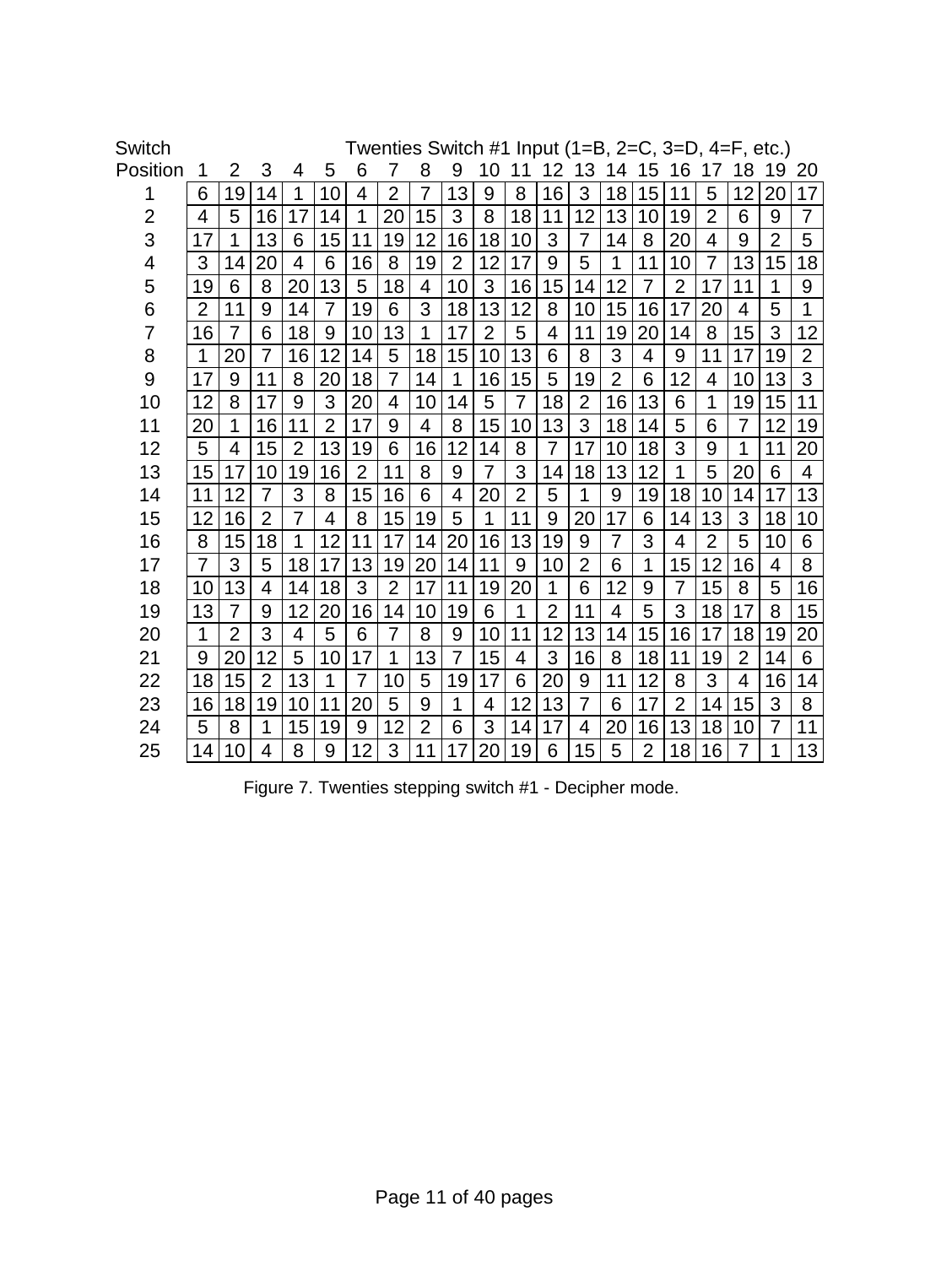| Switch         |                |                |                |                |                |                |                |                |                |                |                |                |                |                |                |                | Twenties Switch #2 Input (1=B, 2=C, 3=D, 4=F, etc.) |                |                |                |
|----------------|----------------|----------------|----------------|----------------|----------------|----------------|----------------|----------------|----------------|----------------|----------------|----------------|----------------|----------------|----------------|----------------|-----------------------------------------------------|----------------|----------------|----------------|
| Position       |                | 2              | 3              | 4              | 5              | 6              | 7              | 8              | 9              | 10             | 11             | 12             | 13             | 14             | 15             | 16             | 17                                                  | 18             | 19             | 20             |
| 1              | 15             | 9              | 1              | 5              | 17             | 19             | 3              | $\overline{2}$ | 10             | 8              | 11             | 18             | 12             | 16             | 6              | 13             | 20                                                  | 4              | 14             | $\overline{7}$ |
| $\overline{2}$ | 12             | 6              | 15             | $\overline{2}$ | $\overline{4}$ | 9              | 8              | 16             | 19             | 17             | 5              | 11             | 20             | $\overline{7}$ | 10             | 18             | 1                                                   | 14             | 13             | 3              |
| 3              | 4              | 18             | 5              | 8              | 16             | 1              | 12             | 15             | 20             | 14             | 13             | 17             | 11             | $\overline{2}$ | 7              | 9              | 6                                                   | 3              | 10             | 19             |
| 4              | 6              | 11             | $\overline{2}$ | 20             | 14             | 7              | 18             | 12             | 15             | 3              | 8              | 5              | 10             | 1              | 17             | 19             | 9                                                   | 16             | $\overline{4}$ | 13             |
| 5              | $\overline{7}$ | $\overline{2}$ | 13             | 3              | 9              | 4              | 17             | 14             | 1              | 12             | 18             | 20             | 6              | 11             | 16             | 15             | 5                                                   | 8              | 19             | 10             |
| 6              | 5              | 17             | 14             | $\overline{7}$ | 10             | 9              | 19             | 20             | 8              | 13             | 1              | $\overline{2}$ | 16             | 3              | 4              | 12             | 11                                                  | 18             | 6              | 15             |
| 7              | 8              | 4              | 3              | 11             | 19             | 13             | $\overline{2}$ | 9              | 12             | 16             | 10             | 17             | 14             | 15             | 20             | 6              | 18                                                  | 1              | $\overline{7}$ | 5              |
| 8              | 20             | 1              | 16             | 10             | 15             | 8              | 14             | 11             | 18             | 5              | 3              | 7              | 13             | 17             | 19             | 4              | $\overline{2}$                                      | 9              | 12             | 6              |
| 9              | 9              | 8              | $\overline{7}$ | 15             | 5              | $\overline{2}$ | 4              | 13             | 17             | 1              | 11             | 6              | 19             | 18             | 14             | 10             | 3                                                   | 20             | 16             | 12             |
| 10             | 10             | 12             | 11             | 18             | 8              | 16             | 20             | 17             | 5              | 6              | 9              | 3              | 4              | 19             | 13             | $\overline{7}$ | 1                                                   | 14             | 15             | $\overline{2}$ |
| 11             | 11             | 7              | 14             | 4              | 18             | 20             | 6              | 1              | 13             | 19             | 12             | 15             | 5              | 9              | 16             | $\overline{2}$ | 17                                                  | 10             | 8              | 3              |
| 12             | $\overline{2}$ | 3              | 9              | 10             | 13             | 14             | 15             | 16             | $\overline{7}$ | 11             | 20             | 12             | 18             | 6              | 1              | 5              | 8                                                   | 17             | 19             | 4              |
| 13             | 16             | 10             | 15             | 1              | 17             | 3              | 13             | 9              | 4              | $\overline{7}$ | 6              | 8              | $\overline{2}$ | 14             | 5              | 11             | 12                                                  | 19             | 18             | 20             |
| 14             | 19             | 16             | 18             | 12             | 3              | 13             | 9              | 10             | 6              | $\overline{2}$ | 17             | 14             | 11             | 4              | 7              | 20             | 15                                                  | 5              | 1              | 8              |
| 15             | 18             | 14             | 12             | 19             | 1              | $\overline{7}$ | 10             | 6              | 11             | 15             | 5              | 9              | 8              | 20             | 17             | 4              | 3                                                   | 13             | $\overline{2}$ | 16             |
| 16             | 20             | 3              | 19             | $\overline{2}$ | 4              | 5              | 11             | 14             | 9              | 10             | 18             | 16             | 15             | 12             | 8              | $\overline{7}$ | 13                                                  | 6              | 17             | 1              |
| 17             | 3              | 6              | 4              | 14             | $\overline{2}$ | 12             | 16             | 5              | 18             | 20             | $\overline{7}$ | 19             | 1              | 15             | 9              | 8              | 10                                                  | 11             | 13             | 17             |
| 18             | 5              | 15             | 20             | 9              | 10             | 17             | 1              | 19             | 13             | 12             | 4              | $\overline{2}$ | $\overline{7}$ | 6              | 11             | 14             | 16                                                  | 8              | 3              | 18             |
| 19             | 14             | 20             | 13             | 17             | 5              | 18             | 8              | $\overline{4}$ | $\overline{2}$ | 15             | 16             | 1              | 9              | 19             | 3              | 6              | $\overline{7}$                                      | 10             | 12             | 11             |
| 20             | 8              | 11             | 1              | 6              | 19             | 14             | 5              | 18             | 17             | 3              | 10             | 13             | 12             | 20             | 15             | 16             | 4                                                   | $\overline{2}$ | $\overline{7}$ | 9              |
| 21             | 17             | 19             | 6              | 1              | 12             | 15             | 20             | $\overline{7}$ | 16             | 9              | 3              | 11             | 13             | 10             | $\overline{2}$ | 18             | 8                                                   | $\overline{4}$ | 5              | 14             |
| 22             | 1              | 5              | 12             | 20             | 6              | 11             | 14             | 8              | 9              | $\overline{7}$ | 19             | $\overline{4}$ | 3              | 13             | 10             | 17             | 18                                                  | 16             | 15             | $\overline{2}$ |
| 23             | 16             | 8              | 10             | 13             | 11             | 6              | 19             | 5              | 3              | $\overline{4}$ | 15             | 20             | 17             | $\overline{2}$ | 18             | 1              | 14                                                  | 7              | 9              | 12             |
| 24             | 19             | 13             | 8              | 16             | 20             | 10             | 7              | 1              | $\overline{2}$ | 18             | 14             | 6              | 9              | 5              | 12             | 3              | 17                                                  | 15             | 11             | 4              |
| 25             | 13             | 1              | 17             | 15             | $\overline{7}$ | 4              | 16             | 3              | 14             | 5              | $\overline{2}$ | 10             | 18             | 8              | 11             | 9              | 19                                                  | 12             | 20             | 6              |

Figure 8. Twenties stepping switch #2 - Decipher mode.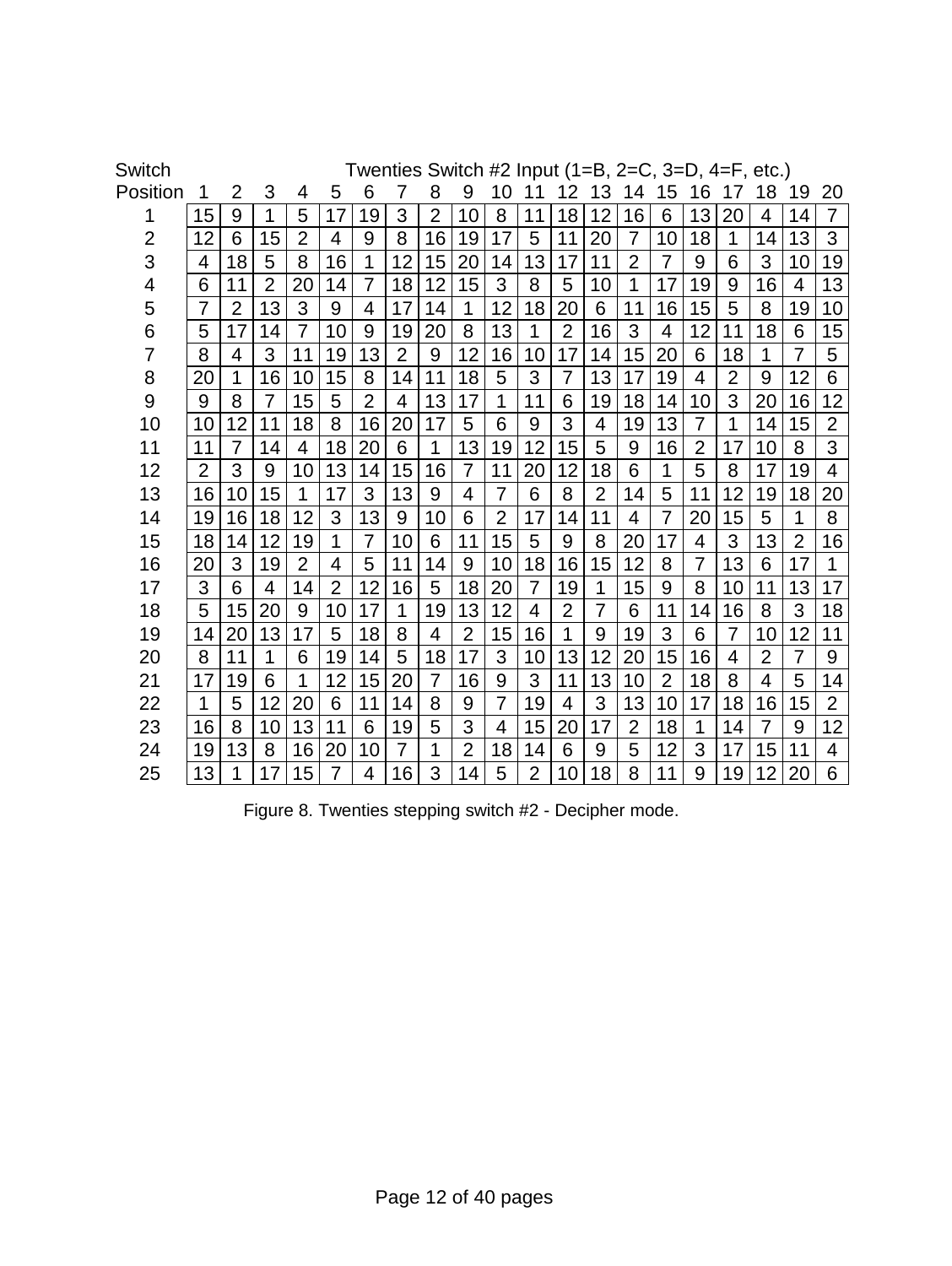| <b>Switch</b>  |                |                |                |                |                |                |                |                |             |                |                |                | Twenties Switch #3 Input $(1=B, 2=C, 3=D, 4=F, etc.)$ |                |                |                |                |                |                |                |
|----------------|----------------|----------------|----------------|----------------|----------------|----------------|----------------|----------------|-------------|----------------|----------------|----------------|-------------------------------------------------------|----------------|----------------|----------------|----------------|----------------|----------------|----------------|
| Position       | 1              | 2              | 3              | 4              | 5              | 6              | 7              | 8              | 9           | 10             | 11             | 12             | 13                                                    | 14             | 15             | 16             |                | 18             | 19             | 20             |
| 1              | $\overline{7}$ | 19             | 11             | 3              | 20             | 1              | 10             | 6              | 16          | 12             | 17             | 13             | 8                                                     | 9              | 4              | 18             | 5              | 14             | 15             | $\overline{2}$ |
| $\overline{2}$ | 15             | 17             | 14             | $\overline{2}$ | 12             | 13             | 8              | 3              | $\mathbf 1$ | 19             | 9              | $\overline{4}$ | 10                                                    | 7              | 11             | 20             | 16             | 6              | 18             | 5              |
| 3              | $\overline{2}$ | 11             | 20             | 12             | 1              | 19             | 4              | 10             | 9           | 14             | 6              | 15             | 13                                                    | 3              | 7              | 16             | 18             | 8              | 5              | 17             |
| 4              | 16             | 3              | 12             | 9              | 4              | 20             | 6              | 19             | 18          | $\overline{2}$ | 5              | 8              | 14                                                    | 11             | 10             | 1              | 15             | 17             | 13             | $\overline{7}$ |
| 5              | 12             | 18             | 16             | $\overline{4}$ | 9              | 3              | 15             | 13             | 6           | 20             | 8              | $\overline{2}$ | $\overline{7}$                                        | 10             | 5              | 19             | 14             | 1              | 17             | 11             |
| 6              | 13             | 9              | 5              | 6              | 8              | $\overline{7}$ | 12             | 17             | 14          | 18             | 20             | 10             | $\overline{2}$                                        | 19             | 11             | 15             | 4              | 3              | 1              | 16             |
| 7              | 4              | 7              | $\overline{2}$ | 15             | 17             | 10             | 19             | 5              | 8           | 16             | 1              | 12             | 3                                                     | 13             | 6              | 14             | 20             | 9              | 11             | 18             |
| 8              | 9              | 6              | $\overline{4}$ | 10             | 18             | 16             | 8              | 14             | 5           | 12             | 17             | 1              | 20                                                    | 15             | 13             | 19             | $\overline{2}$ | 11             | $\overline{7}$ | 3              |
| 9              | 5              | 14             | 18             | 17             | 13             | 15             | 11             | 12             | 7           | 8              | 3              | 6              | 1                                                     | $\overline{2}$ | 20             | 4              | 9              | 10             | 16             | 19             |
| 10             | 11             | 16             | 9              | 18             | 3              | 12             | 5              | 15             | 10          | 1              | 14             | 17             | $\overline{2}$                                        | $\overline{4}$ | 19             | 6              | 8              | $\overline{7}$ | 13             | 20             |
| 11             | 19             | 8              | 3              | 15             | 14             | 5              | 1              | 11             | 2           | 10             | 12             | 16             | 18                                                    | 20             | 17             | 7              | 13             | 4              | 9              | 6              |
| 12             | 1              | 12             | 17             | 13             | 9              | 7              | 14             | $\overline{2}$ | 15          | 4              | 5              | 11             | 6                                                     | 16             | 3              | 8              | 18             | 19             | 20             | 10             |
| 13             | 3              | 4              | 10             | 12             | 1              | 18             | $\overline{2}$ | 8              | 14          | 13             | 19             | $\overline{7}$ | 16                                                    | 6              | 15             | 9              | 17             | 20             | 5              | 11             |
| 14             | 9              | 11             | 6              | 5              | 10             | 4              | 17             | 19             | 13          | 15             | $\overline{7}$ | $\overline{2}$ | 12                                                    | 18             | 14             | 20             | 1              | 16             | 8              | 3              |
| 15             | 8              | 13             | 14             | 16             | 19             | 12             | 20             | $\overline{7}$ | 10          | 3              | 15             | 9              | 4                                                     | 17             | 1              | 11             | 5              | $\overline{2}$ | 6              | 18             |
| 16             | 18             | 16             | 15             | 4              | $\overline{2}$ | 17             | 13             | 12             | 6           | 11             | 20             | 19             | 14                                                    | 5              | 9              | 1              | 8              | $\overline{7}$ | 3              | 10             |
| 17             | 14             | 1              | $\overline{7}$ | 20             | 6              | 13             | 16             | 18             | 12          | 9              | 4              | 17             | 5                                                     | 11             | $\overline{2}$ | 3              | 10             | 15             | 19             | 8              |
| 18             | 17             | 19             | $\mathbf{1}$   | 11             | $\overline{7}$ | $\overline{2}$ | 18             | 4              | 3           | 8              | 10             | 5              | 15                                                    | 12             | 16             | 9              | 6              | 13             | 20             | 14             |
| 19             | 10             | 15             | $\overline{2}$ | 14             | 11             | 6              | $\overline{7}$ | 1              | 16          | 20             | 13             | 3              | 9                                                     | 8              | 18             | 17             | 19             | 5              | 12             | 4              |
| 20             | 20             | 9              | 8              | 6              | 12             | 11             | $\overline{2}$ | 5              | 4           | $\overline{7}$ | 16             | 14             | 17                                                    | 3              | 15             | 10             | 13             | 19             | 18             | 1              |
| 21             | 11             | 20             | 13             | 8              | 16             | 10             | 18             | 14             | 19          | 6              | 15             | $\overline{4}$ | 1                                                     | 17             | $\overline{7}$ | 5              | 3              | 9              | $\overline{2}$ | 12             |
| 22             | 16             | 5              | 10             | 19             | $\overline{4}$ | 18             | 15             | 17             | 1           | 3              | $\overline{2}$ | 20             | 11                                                    | 6              | 8              | 13             | $\overline{7}$ | 12             | 14             | 9              |
| 23             | 6              | 10             | 19             | 16             | 5              | 9              | 1              | 20             | 17          | 4              | 11             | 18             | $\overline{7}$                                        | 14             | 13             | $\overline{2}$ | 12             | 8              | 3              | 15             |
| 24             | 8              | $\overline{7}$ | 5              | 1              | 15             | 14             | 9              | 16             | 11          | 17             | 18             | 6              | 19                                                    | 20             | 3              | 12             | 4              | $\overline{2}$ | 10             | 13             |
| 25             | 13             | $\overline{2}$ | 17             | $\overline{7}$ | 14             | 8              | 3              | 9              | 20          | 5              | 16             | 10             | 6                                                     | 1              | 12             | 15             | 11             | 18             | 4              | 19             |

Figure 9. Twenties stepping switch #3 - Decipher mode.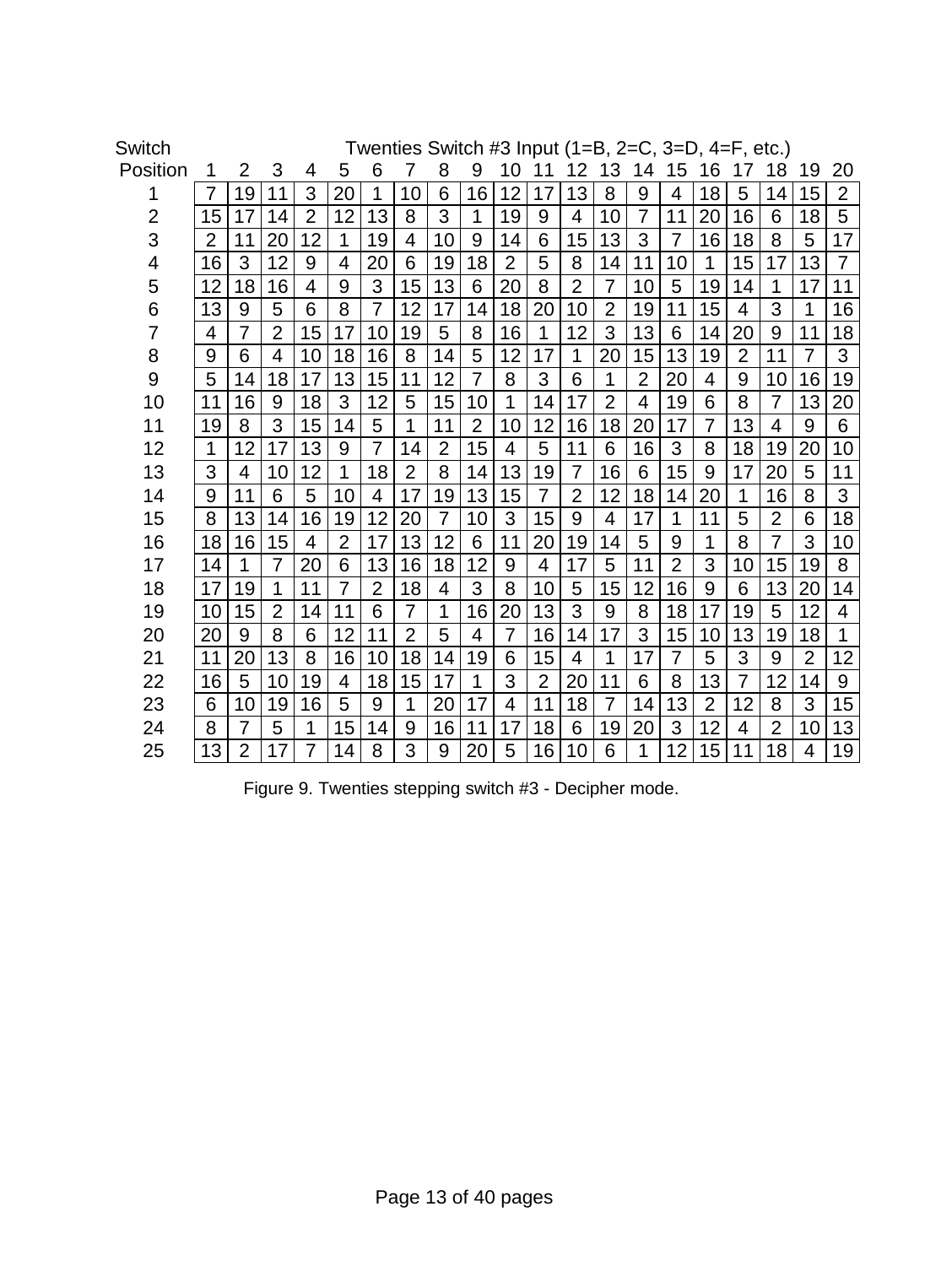# Regarding the 6-20 Alphabet Division

Dividing the alphabet into vowels and consonants was carried over from PURPLE's predecessor, *Angooki Taipu A* or the RED machine. When first introduced, the RED machine enciphered vowels (A, E, I, O, U, and Y) as vowels and consonants as consonants [5, p. 115]. The ciphertext thus produced was 'pronounceable' under the telegraphic rules in force at the time, and this was important because random text telegrams were charged twice as much as plain language or 'pronounceable' (but nonsense) text. For example, Boris Hagelin patented (U.S. Patent 1,484,477) a machine (CRYPTOCODE-TYPER, Model A 4), which would convert numeric code groups (for example "7342589016") into 'pronounceable' letter groups (such as "olavuxutip") [4, pp. 341–344]. The Japanese would have certainly been aware of this device, since they had purchased other cryptographic devices from Hagelin.

However, the RED and PURPLE machines were entirely different in their cryptographic operation. RED utilized the Damm 'half rotor' with 26 contacts for slip rings on the shaft. These contacts were split into two groups of 20 and 6 contacts. These contacts were connected to a rotor of 60 positions (the least common multiple of 20 and 6) at the end of the shaft. A pinwheel controlled the movement of the rotor, advancing one, two, or three positions for each letter enciphered and with a variable period of 41 to 43 positions [2, pp. 218, 219].

Since the operating principles of the RED and PURPLE machines are entirely different, it is difficult to speculate on why the 6-20 division was maintained. The simplest explanation is that the designer or designers did not recognize this division as a critical weakness. Especially when vowels are only enciphered as vowels, as happened when RED was first introduced, the effect is startling. The distribution of vowels in Romanized Japanese language includes many bigrams, such as OO, UU, AI and IA, and even trigrams such as YUU and YOO [5, p. 117]. These combinations made it possible for cryptanalysts to guess at plaintext words and thereby recreate the operating principles of the machine.

The Japanese abandoned the vowel/consonant division a few months after the introduction of the RED machine, and thereafter any of the 26 letters could be plugged into the sixes [5, p. 123]. It seems logical to assume that Japanese cryptographers realized that mapping vowels to vowels reduced the security of the machine. Unfortunately, the damage was already done because SIS cryptographers had the earlier messages and used them to establish the operating principles of the machine. The new keying procedure simply meant that SIS had to develop methods to separate the sixes and the twenties. This was accomplished by analyzing the letter frequencies and noting that the sixes usually had a higher or lower frequency of occurrence than the twenties. With the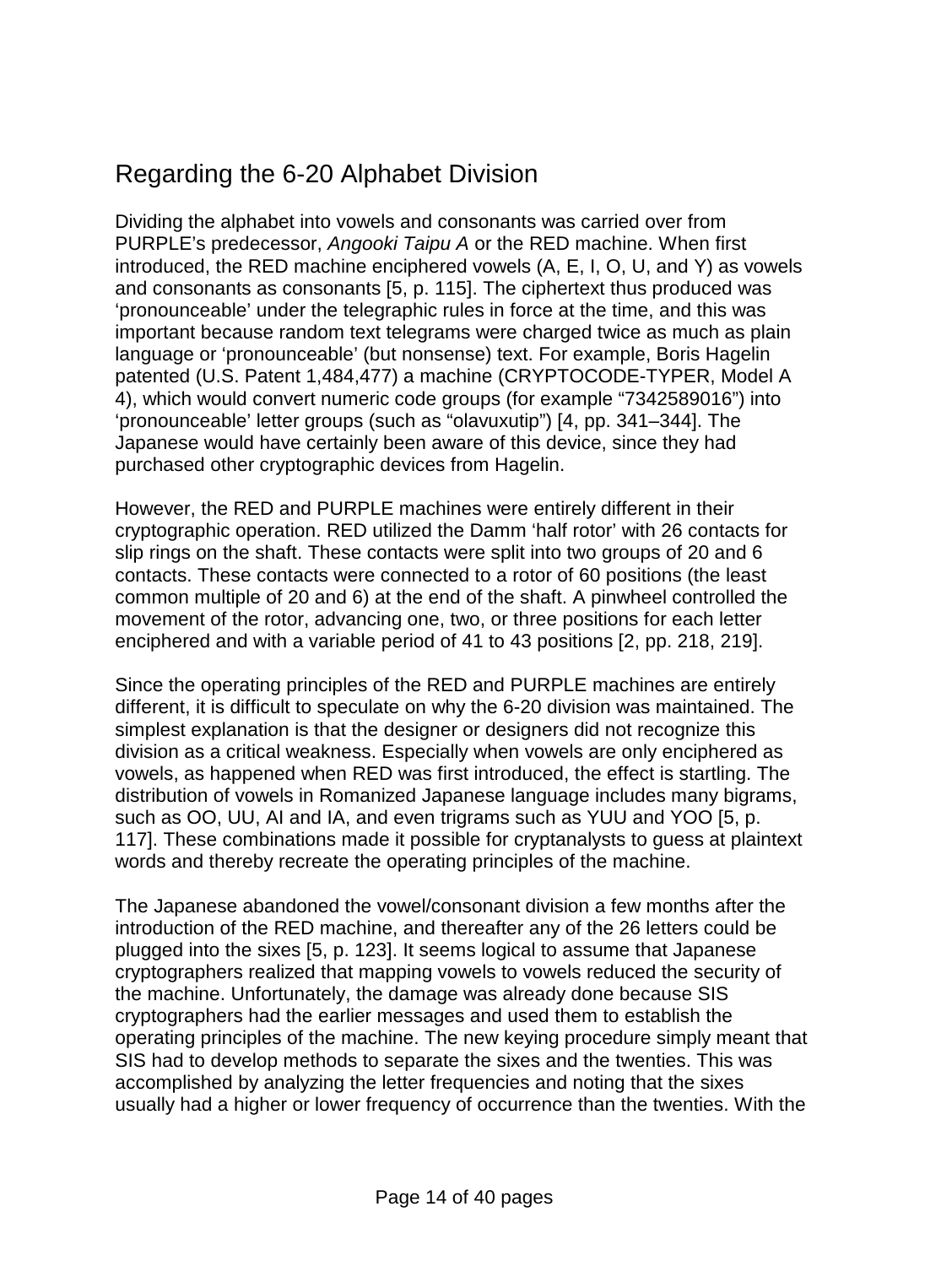decryption process established and the alphabets recovered, RED was deciphered continuously by SIS until the machine was removed from service in 1941. RED messages were also deciphered by the British, Germans, and Russians. [3, p. 82]

Although the operating principles of RED and PURPLE were entirely different, the 6-20 division gave SIS cryptographers a ready-made wedge into cryptanalysis of the PURPLE machine. Using the techniques already developed for RED, the sixes of PURPLE messages were identified and the encryption algorithm was revealed. Japanese messages in the RED system typically began with a message number. The U.S. Army's SIS kept careful records of these numbers, which gave them many ciphertext-plaintext pairs. The same numbering system was continued with the PURPLE machine, and this provided enough data to enable the recovery of the system for enciphering the sixes [5, p. 146].

With the sixes recovered, the underlying plaintext of some messages could be identified. Eventually enough plain text was recovered to reveal the switch motion and wiring of the twenties and the PURPLE machine was solved.

### Switch Motion

The motion of the sixes switch is straightforward, advancing one position after each letter is enciphered. When the sixes switch reaches position 25, the next letter enciphered will return the sixes switch to position 1. However, the position of the sixes switch does control the movement of the twenties switches.

For the twenties, one switch moves after each letter is enciphered. A 'fast' switch advances one position after each letter is enciphered, unless the sixes switch has reached the 25 position. In this case, the 'middle' switch advances while the 'fast' switch does not. If the 'middle' switch has also reached the 25 position, then the 'slow' switch will advance when the sixes reaches 24, followed (on the next encipherment) by the 'middle' switch. An example of the switch motion when the slow switch moves is shown in Figure 10.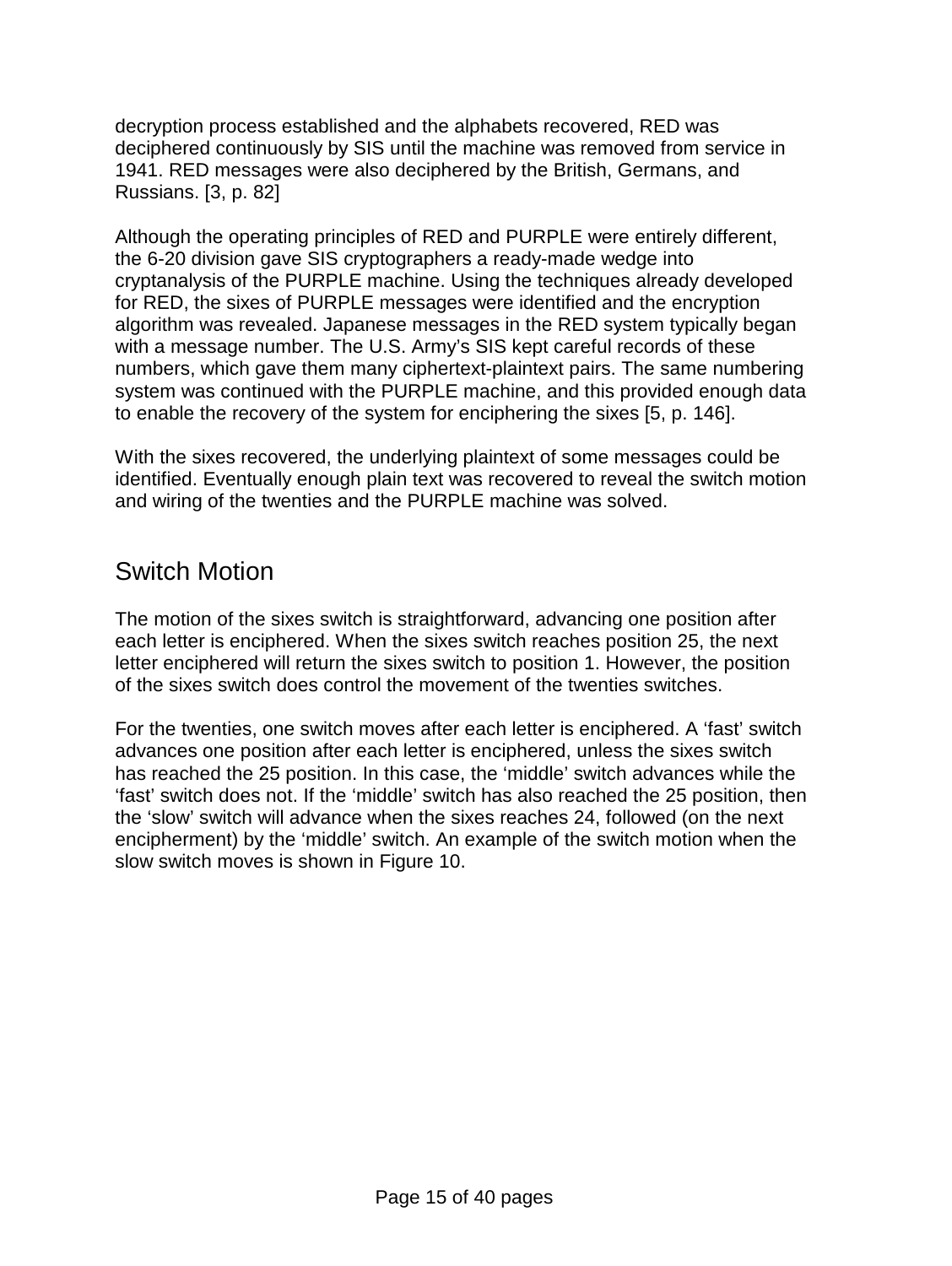|              | <b>Switch Positions</b> |                                         |   |
|--------------|-------------------------|-----------------------------------------|---|
| <b>Sixes</b> |                         | Twenties #1   Twenties #2   Twenties #3 |   |
| 21           |                         | 25                                      |   |
| 22           |                         | 25                                      | 5 |
| 23           | 3                       | 25                                      | 5 |
| 24           |                         | 25                                      | 5 |
| 25           |                         | 25                                      |   |
|              |                         |                                         |   |
|              |                         |                                         |   |

Figure 10. Turnover of the twenties switches is controlled by the sixes switch. Note that only one twenties switch moves with each letter enciphered. For this example, the motion is: #1 is fast, #2 is middle, and #3 is slow.

Since only one of the twenties switches moves with each letter enciphered, 25 x 25 x 25 letters can be enciphered before the cycle will repeat. Any of the three twenties switches can be the fast, middle or slow position, giving six possible switch movements.

# The Stepping Switch as a Cryptographic Element

PURPLE and its naval cousins, CORAL and JADE, were unique in that they were the first, and perhaps the only, known cryptographs to use stepping switches to permute the plaintext. One feature of the stepping switch as a cryptographic element is that the alphabets which the switch produces are totally unrelated. This was a new concept for the SIS cryptographers. Frank Rowlett, Solomon Kullback and others had, under the direction of William F. Friedman, studied a variety of cryptographic machines, such as the Hebern, KRYHA, and Hagelin [5, ch. 6]. Rowlett and Kullback had even solved the RED machine in a ciphertextonly attack. All of these machines, however, had a cyclic operation of some sort. PURPLE's sixes were solved fairly quickly, since there were only 25 permutations, but no exploitable pattern could be identified for the twenties**.**

The output of the PURPLE machine is cyclical, of course, but Japanese keying methods, combined with the complexity of the machine, conspired to hide the patterns. Some plaintext could be identified through the deciphered sixes, such as English language messages that had been delivered to the United States State Department**.** Although the Japanese initially used only 120 different switch starting positions (out of 15,625), they did use a different alphabet every day. This ensured that very few messages would be sent with exactly the same key (additional information on keying methods is presented in The PURPLE Keying System section of this paper). Without matching cipher and plain text, in depth,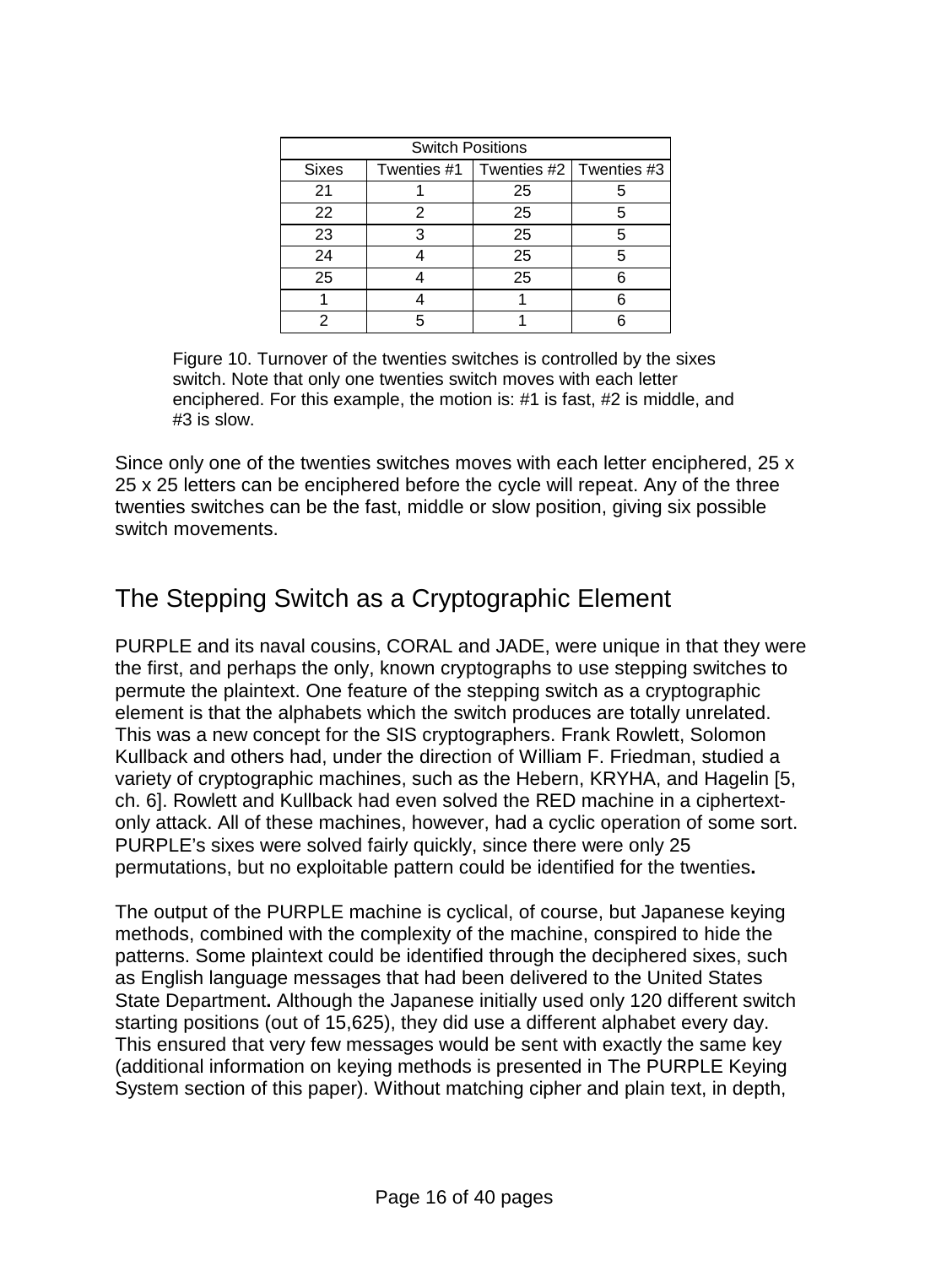the motion and wiring connections of the twenties switches could not be established.

The PURPLE machine has six switch motions, which affect the cryptographic process in two different ways [2, p. 239]. All six possible motions of the twenties switches are shown in Figure 11. The designations of the Motion Indicators, 1 through 6 in the left hand column, are those used by SIS to set the motion on their PURPLE analog machines. The switch motion, e.g. 132, is given in fast, middle and slow notation (i.e. Switch #1 is fast, Switch #3 is middle and Switch #2 is slow).

The first two lines of each motion indicator are the consecutive decipherments of each of the twenties letters (i.e. only the fast switch has advanced one position). The third and fourth lines of each indicator are the identical letter encipherments except that they also include one step of the middle switch. The deciphered letters only represent the permutation of the twenties switches, since the plugboard was plugged 'straight through' (i.e. B=B, C=C, etc.).

Motion indicators 1, 2, and 4 show that the columns are permuted as the middle switch turns (in motion 1, for example, the letters "Q" and "D" under input B are moved to column Z when Switch #2 advances). Indicators 3, 5, and 6 show isomorphic substitutions (for motion 5, "D" exactly replaces "Q" when switch #1 advances). Even though the effects of the motion are either permutation or isomorphism, however, each of the six possible switch motions produces its own unique output.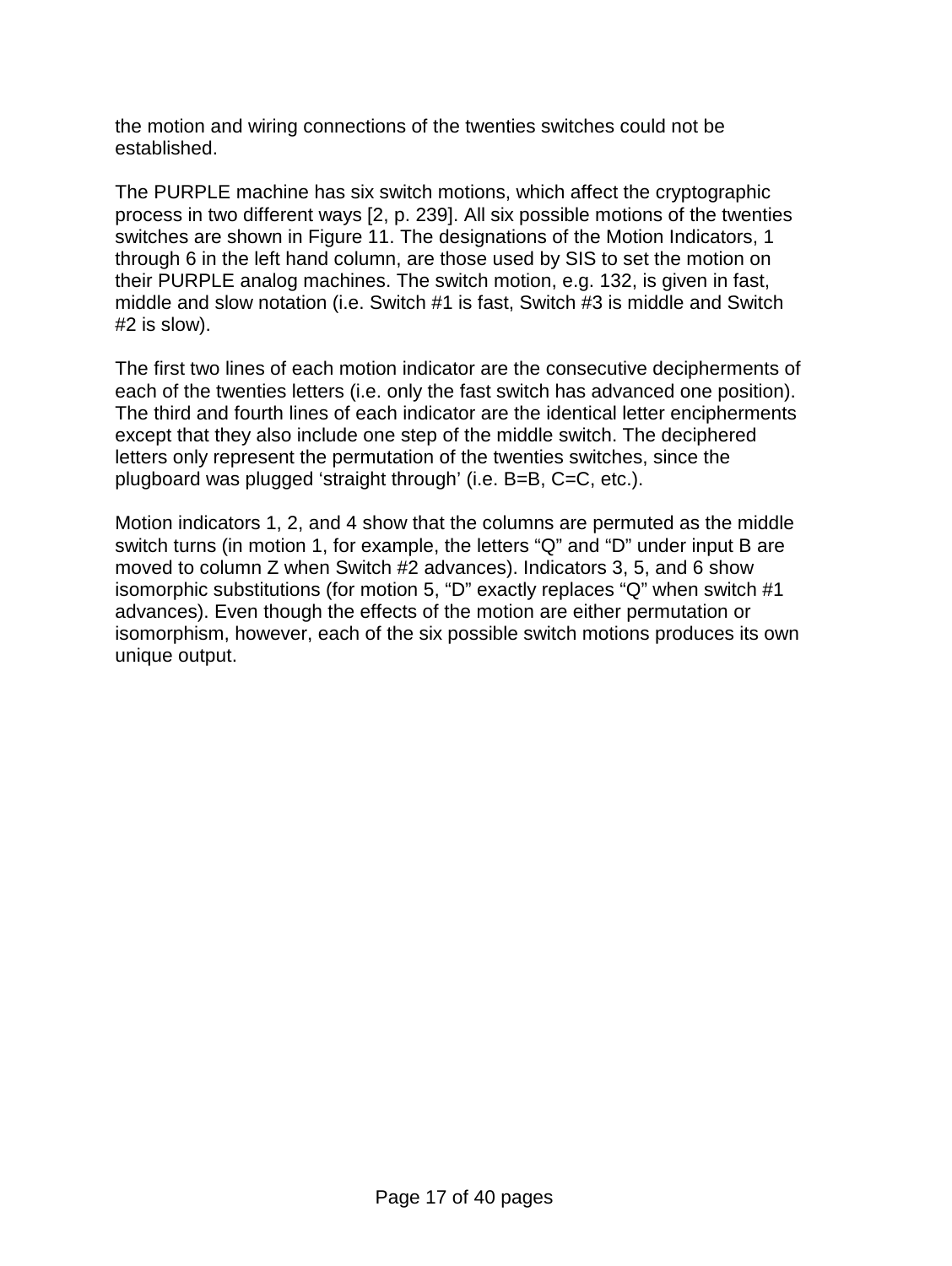| Motion         |                |    |                | <b>Switch Positions</b> |                  |             |             |     |                 |              |         |                |       | Input to Twenties |                |              |              |                  |              |             |             |                |     |                  |
|----------------|----------------|----|----------------|-------------------------|------------------|-------------|-------------|-----|-----------------|--------------|---------|----------------|-------|-------------------|----------------|--------------|--------------|------------------|--------------|-------------|-------------|----------------|-----|------------------|
| Indicator      | #1             | #2 | #3             | Motion $ B $            |                  | $\mathsf C$ | D           | ŀF  | G H             |              | IJ      | ΙK             | ١L    | M                 | IN             | IΡ           | O            | IR.              | S            | Т           | V           | W              | ΙX  | Z                |
| 1              | 1              | 24 | 6              | 123                     | Q                | Υ           | V           | L   | Η               | C            | F       | G              | М     | S                 | B              | Ρ            | D            | Κ                | W            | Т           | Ν           | J              | Ζ   | R                |
|                | $\overline{2}$ | 24 | 6              |                         | D                | G           | J           | Κ   | F               | Ζ            | В       | C              | R     | М                 | V              | Η            | Ρ            | W                | O            | N           | Υ           | S              | L   | т                |
|                | 1              | 25 | 6              |                         | Ρ                | W           | C           | В   | R               | N            | T.      | Ζ              | J     | т                 | F              | M            | Н            | V                | Υ            | K           | S           | G              | D   | Q                |
|                | $\overline{2}$ | 25 | 6              |                         | Н                | Q           | Ζ           | V   | т               | Υ            | K       | L              | S     | N                 | $\overline{B}$ | R            | $_{\rm F}$   | J                | G            | W           | М           | C              | Ρ   | D                |
|                |                |    |                |                         |                  |             |             |     |                 |              |         |                |       |                   |                |              |              |                  |              |             |             |                |     |                  |
| $\overline{2}$ | 1              | 24 | 6              | 132                     | Q                | Υ           | V           | L   | H               | C F          |         |                | G M S |                   | $\mathbf B$    | $\mathbf{P}$ | D            | Κ                | W            | $\mathbf T$ | N           | J              | Ζ   | R                |
|                | 2              | 24 | 6              |                         | D                | G           | J           | K   | F               | Ζ            | B       | C              |       | R M V             |                | Н            | P            | W                | Q            | N           | Υ           | S              | L   | Т                |
|                | 1              | 24 | $\overline{7}$ |                         | N                | C           | D           | т   | G               | P            | Κ       | V              | H     | R                 | Ζ              | F            | J            | Q                | ١L           | М           | B           | Y              | W   | - S              |
|                | $\overline{2}$ | 24 | 7              |                         | Υ                | Ζ           | $\mathbf P$ | N   | C               | Η            | W       | $\overline{J}$ | F     | т                 | L B            |              | S            | D                |              | K R V G     |             |                | Q   | M                |
|                |                |    |                |                         |                  |             |             |     |                 |              |         |                |       |                   |                |              |              |                  |              |             |             |                |     |                  |
| 3              | 1              | 24 | 6              | 213                     | Q                | Υ           |             | V L |                 |              |         |                |       | H C F G M S B     |                |              |              | PDKW             |              | Т           | $\mathbf N$ | $\overline{J}$ | Z R |                  |
|                | 1              | 25 | 6              |                         | Ρ                | W           | C           | B   | R               | N            | L       | z              | J     | Т                 | F              | М            | H            | V                | Υ            | K           | S           | G              | D   | Q                |
|                | $\overline{2}$ | 24 | 6              |                         | D                | G           | J           | Κ   | F               | Ζ            | Β       | $\mathsf{C}$   | R     | M V               |                | Η            | $\mathbf P$  | W                | O            | N           | Υ           | S              | L   | т                |
|                | $\overline{2}$ | 25 | 6              |                         | H                | Q           | Ζ           | V T |                 | Y            |         |                |       | K L S N B R F     |                |              |              | J                | G            | W           | M           | C              | Ρ   | $\boldsymbol{D}$ |
|                |                |    |                |                         |                  |             |             |     |                 |              |         |                |       |                   |                |              |              |                  |              |             |             |                |     |                  |
| 4              | 1              | 24 | 6              | 231                     | Q                | Υ           | V           | L   | H               | C F          |         |                | G M   | S                 | $\mathbf B$    | $\, {\bf P}$ | D            | Κ                | W            | Т           | N           | J              | Ζ   | R                |
|                | 1              | 25 | 6              |                         | $\boldsymbol{P}$ | W           | C           | В   | R N             |              | L Z     |                | J     | т                 | F              | М            | Η            | V                | Υ            | K           | S           | G              | D   | O                |
|                | 1              | 24 | $\overline{7}$ |                         | N                | C           | D           | т   | G               | $\mathbb P$  |         |                |       | K V H R           | - Z            | F            | J            | Q                | L            | М           | В           | Υ              | W   | S                |
|                | 1              | 25 | 7              |                         | S                | Ν           |             |     | H K Z M V C R Q |              |         |                |       |                   | D              | L G          |              | P                | $\mathsf{B}$ | J           | F           | W              | Υ   | т                |
|                |                |    |                |                         |                  |             |             |     |                 |              |         |                |       |                   |                |              |              |                  |              |             |             |                |     |                  |
| 5              | 1              | 24 | 6              | 312                     | Q                | Y           | V           | L   | Η               |              | $C$ $F$ |                | G M S |                   | B P            |              | D            | K                | W            | $\mathbf T$ | N           | J              | Ζ   | R                |
|                | 1              | 24 | $\overline{7}$ |                         | Ν                | C           | D           | т   | G               | P            |         |                |       | K V H R Z         |                | F            | J            | Q                | L            | М           | В           | Υ              | W   | -S               |
|                | $\overline{2}$ | 24 | 6              |                         | D                | G           | J           | Κ   | F               | Ζ            | B       | C              |       | R M V             |                | H            | $\mathbf{P}$ | W Q              |              | N           | Υ           | S              | L   | т                |
|                | $\overline{2}$ | 24 | 7              |                         | Y                | Z P         |             | N   | C               | H            |         | W J F          |       | $\mathbf T$       |                | L B          | - S          | $\boldsymbol{D}$ |              | K R V G     |             |                | Q   | M                |
|                |                |    |                |                         |                  |             |             |     |                 |              |         |                |       |                   |                |              |              |                  |              |             |             |                |     |                  |
| 6              | 1              | 24 | 6              | 321                     | Q                | Υ           | V           | L   | Н               | $\mathsf{C}$ | F       |                | G M   | S                 | B              | Ρ            | D            | К                | W            | Т           | N           | J              | Ζ   | R                |
|                | 1              | 24 | $\overline{7}$ |                         | N                | C           | D           | т   | G               | Ρ            | Κ       | V              | Η     | R                 | Ζ              | F            | J            | Q                | L            | М           | В           | Υ              | W   | S                |
|                | 1              | 25 | 6              |                         | P                | W           | C           | В   | R               | N            | T.      | Ζ              | J     | т                 | F              | М            | H            | V                | Υ            | К           | S           | G              | D   | O                |
|                | 1              | 25 | 7              |                         | S                |             | N H K       |     | Z M V C R       |              |         |                |       | Q                 | D              | L G          |              | P B J            |              |             | F           | W              | Υ   | т                |

Figure 11. Permutations of the twenties letters for all switch motions.

One feature of PURPLE which is ignored in Figure 11 is the effect of the sixes switch. As mentioned previously, the middle switch will advance when the sixes switch advances from 25 to 1, while the fast switch does not move. Figure 12 shows a decipherment matrix for the twenties letters before, during, and after the sixes switch passes position 25. As can be seen from Figure 12 at positions 4 and 30, an unrelated alphabet is inserted after each 25 letters are deciphered. If the slow switch also moves, then two unrelated alphabets will be inserted.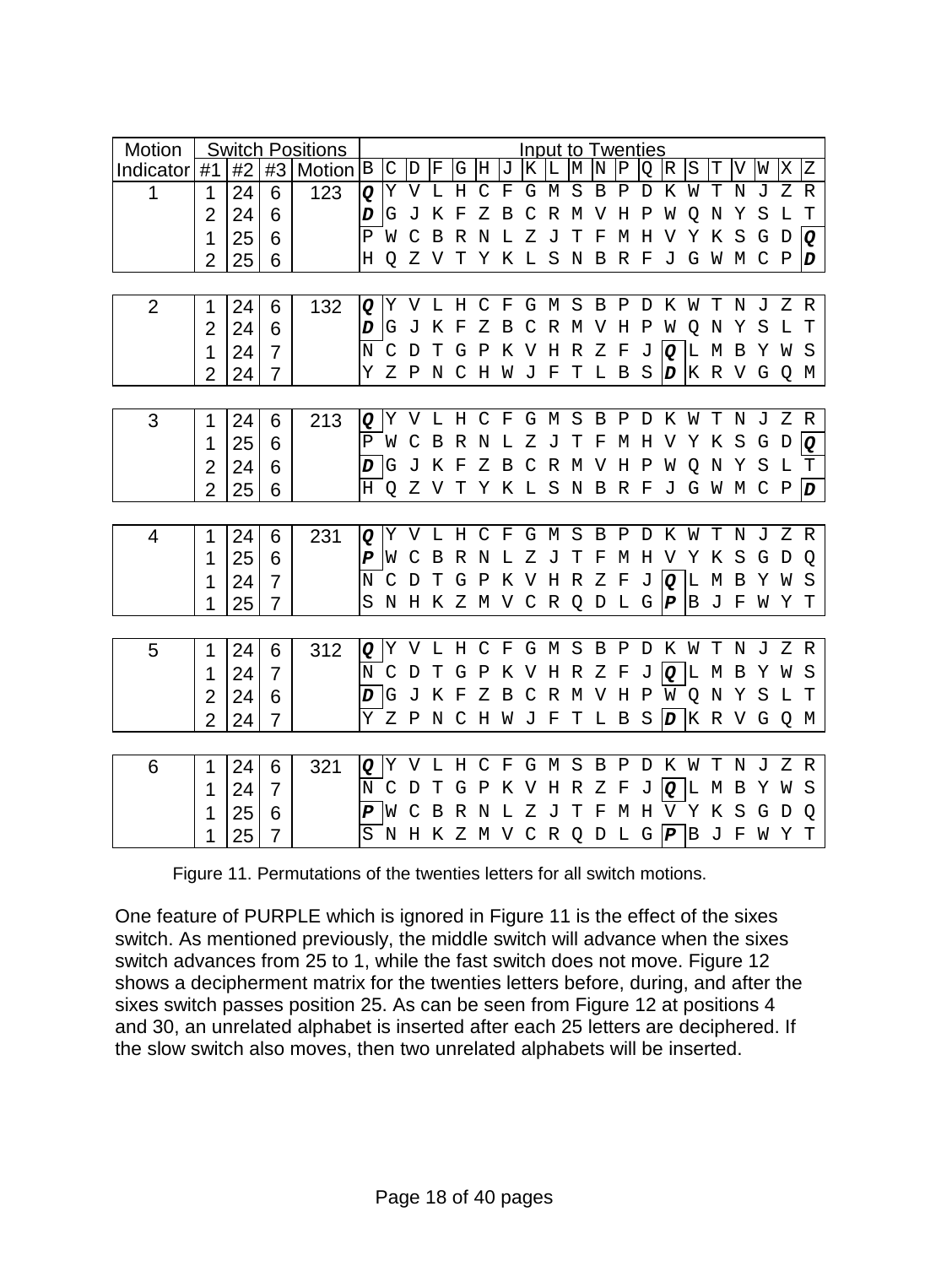|                | Switches |    |    | l# of Letters             |                  |    |    |    |   |   |    |   |   | Input to Twenties |   |    |             |                  |    |      |   |   |   |    |
|----------------|----------|----|----|---------------------------|------------------|----|----|----|---|---|----|---|---|-------------------|---|----|-------------|------------------|----|------|---|---|---|----|
| <b>Sixes</b>   | #1       | #2 | #3 | Enciphered <sup>[B]</sup> |                  | C  | D  | E. | F | G | J  | Κ | L | M                 | N | ∩  | $\mathbf P$ | lR.              | S  | ŢJ   | V | W | Y | Ζ  |
| 22             | 1        | 12 | 6  |                           | $\boldsymbol{P}$ | С  | D  | W  | N | S | Ͳ  | J | F | G                 | B | Κ  | R           | Ζ                | V  | Н    |   | O | X | M  |
| 23             | 1        | 13 | 6  | 2                         | X                | в  | G  | R  | Ő |   |    |   | W |                   |   |    |             | Ρ                | F  | М    | Η | S | N | Κ  |
| 24             | 1        | 14 | 6  | 3                         | K                | F  | R  | D  |   | O | W  | S | В | M                 |   | Х  | Ν           | Η                | G  | C    | Ͳ | Ρ | Z | V  |
| 25             | 1        | 15 | 6  | 4                         | J                | Κ  | Н  |    | F |   | O  | R |   | D                 | N | S  | W           | Χ                | м  | G    | Z |   | P | В  |
|                | 1        | 15 | 7  | 5                         | z                |    | W  | G  | R | S | Х  | Н | F | В                 | Ρ | Ő  | Т           | ιJ               |    |      | N | Κ | м | Ð  |
| $\overline{2}$ |          | 16 | 7  | 6                         | X                | Κ  | R  |    | ח |   | G  | В | W |                   |   | N  | 7.          | S                | М  | ' l' | Н | Ο | Ρ | F  |
| 3              |          | 17 |    |                           | W                | IN | F  | Q  |   |   |    | х | М | J                 | R | Ζ  | В           | Η                | т  | S    | G | Ρ |   | Κ  |
|                |          |    |    |                           |                  |    |    |    |   |   |    |   |   |                   |   |    |             |                  |    |      |   |   |   |    |
| 22             |          | 11 | 7  | 26                        | В                | F  | ⊂  | N  | G | Z | ιJ | Ρ | Η | Χ                 | Κ | S  | W           | М                | V. | O    | R | D | т | L  |
| 23             | 1        | 12 |    | 27                        |                  | S  | R  | Η  |   | Κ | Z  | D | N | M                 | Χ | т  | O           | $\boldsymbol{P}$ | W  | F    | В |   | V | G  |
| 24             | 1        | 13 |    | 28                        | Н                |    |    | М  |   | C | Ρ  | G | Q | Κ                 | N | J  | S           | X                | R  | W    |   | В | F | Z  |
| 25             | 1        | 14 |    | 29                        | т                | O  | Ν  | С  | S | Х | Η  | R | ⊥ | V                 | Ζ | W  | Ρ           | K                | D  | В    |   | F | G | M  |
|                |          | 14 | 8  | 30                        | F                | D  |    | Χ  | M |   |    | В | R | W                 | S | Ζ  | J           | C                | Κ  | Η    | N | G | O | P  |
| 2              | 1        | 15 | 8  | 31                        | Κ                |    | Z  | S  | D | В | F  | V | Η | O                 | R | Ρ  | Ν           | G                | ٠T | Χ    | W | М |   |    |
| 3              |          | 16 | 8  | 32                        | Q                | М  | ΙX | L  | F |   | W  | T | В | N                 | D | ٦Z | Н           | J                | S  | G    | R | Ρ | Κ | 7. |
| 4              |          | 17 | 8  | 33                        | Ρ                | т  | W  |    | Κ | J | М  | S | Χ | Ζ                 | L | R  | G           | O                | Η  | D    | F | C | N | В  |

Figure 12. Cipher alphabets of the twenties as the middle switch advances. Note one random alphabet after every 25 characters.

The appearance of the unrelated alphabet in Figure 12 is evidence of an interesting feature of PURPLE. An examination of all of the switch wiring tables reveals that no input is connected to the same output at two successive positions, even at the 'roll over' from position 25 to 1. Since only one switch moves at a time, the PURPLE machine will never encipher the same plaintext letter to the same ciphertext letter twice in succession. Unlike some other machines such as the Enigma, however, PURPLE will encipher a plaintext letter to the same ciphertext letter.

# The PURPLE Keying System

PURPLE messages utilize a 2-part key. The first part of the key provides the switch starting positions and movement, while the second part of the key defines the daily alphabet.

The switch settings were determined by a 5-digit indicator group at the beginning of each message. Initially, the indicator was selected from a list of 120<sup>[4](#page-18-0)</sup>. Sixty of the indicators had all odd numbers (e.g. 73159), while the remaining 60 had all

<span id="page-18-0"></span> $<sup>4</sup>$  See Appendix A. This is not the original Japanese document. The indicators were recovered by</sup> cryptanalysis.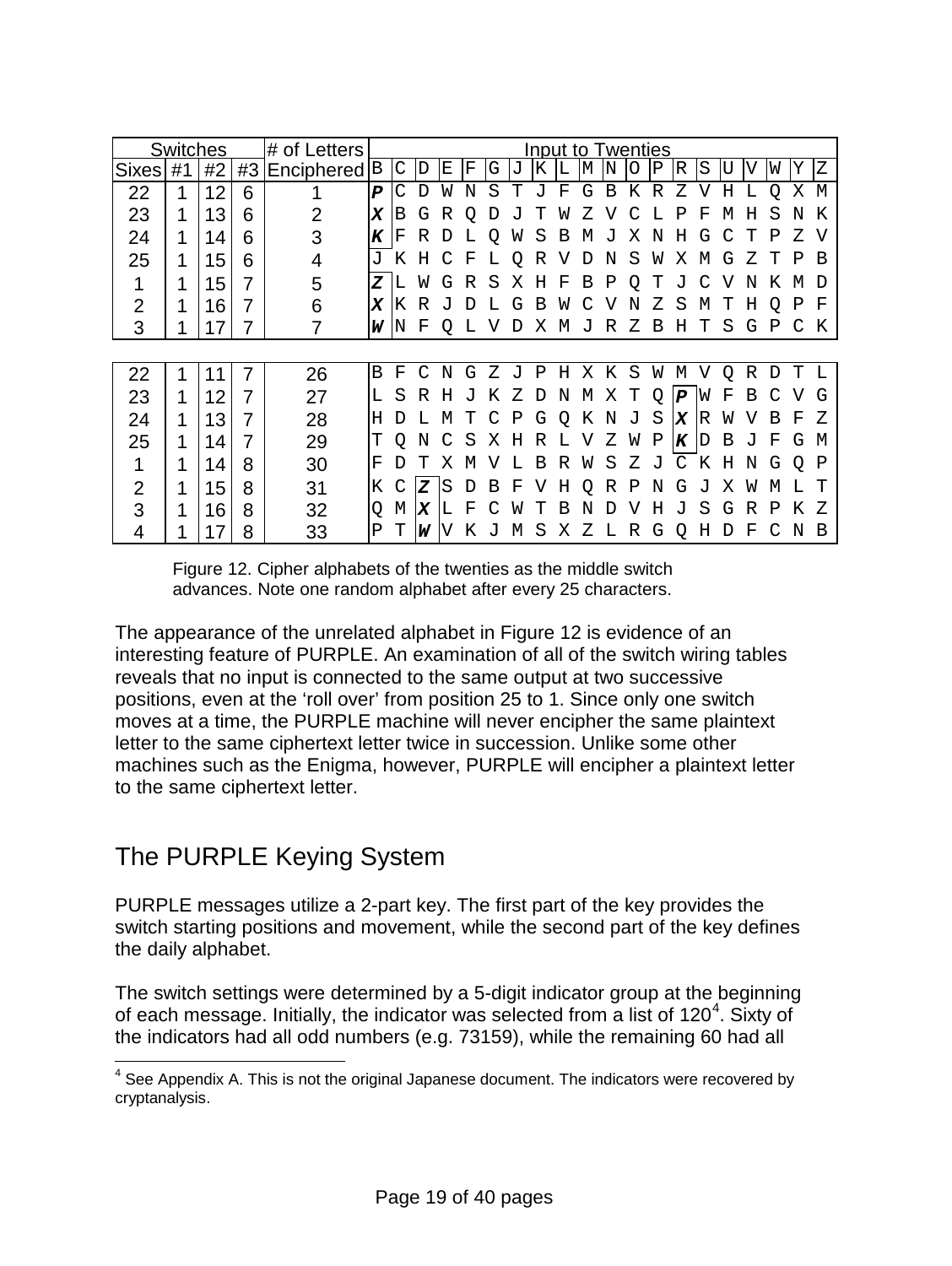even numbers (e.g. 60284). By 1 May 1942, an additional 120 indicator groups, including both odd and even numbers, had been added [7, pp. A2-A-4, A2-A-5]

To resist cryptanalysis, it is desirable that messages not be produced 'in depth.' Since PURPLE is a hard-wired machine, the number of starting positions must be limited in order to prevent overlaps when sending long messages**.** On the other hand, limiting the starting positions increases the chances that two or more messages will be sent with the same settings. To disguise the limited number of starting positions, the message indicator was enciphered by adding (with carry) a predetermined five-digit number. This additive was changed monthly. For example, PURPLE messages sent in November, 1941 used an additive of 82313; December, 1941 messages used an additive of 03210.

The indicator of the 14-part message was further disguised by first transposing the true indicator and then applying the additive group. For example, part 1 of the 14-part message was enciphered with the switch settings corresponding to indicator 15739. This indicator was enciphered as follows:

| Message indicator      | 15739        |
|------------------------|--------------|
| Digit sequence         | <b>ABCDE</b> |
| Transposition sequence | <b>BEDAC</b> |
| Transposed indicator   | 59317        |
| December additive      | 03210        |
| Encrypted indicator    | 62527        |

It should be noted that not all PURPLE messages used the 240 starting positions mentioned previously. Certain highly sensitive messages, sent between Tokyo and Berlin, carried the external designation HIKAL. The HIKAL messages derived their switch starting positions from the original list of 120, but modified the normal starting positions (for example by reading the switch positions down a column instead of across the row). HIKAL messages were also read by SIS, either by cryptanalysis or because the keying instructions were transmitted in PURPLE messages that were broken.

U.S. codebreakers often recorded the switch positions and movement using the format a-b,c,d-ef, where a is the starting position of the sixes switch, b, c, and d are the twenties switches #1, #2, and #3 respectively, e is the fast switch and f is the middle switch. For example, the indicator for part 1 of the 14-part message would have been written: 9-1,24,6-23. Another format for recording the indicator was a-b-c-d-n, where n represents one of the six possible switch motion indicators given in Figure 11. For this second case, the part 1 indicator would be 9-1-24-6-4, where 4 represents switch motion 231.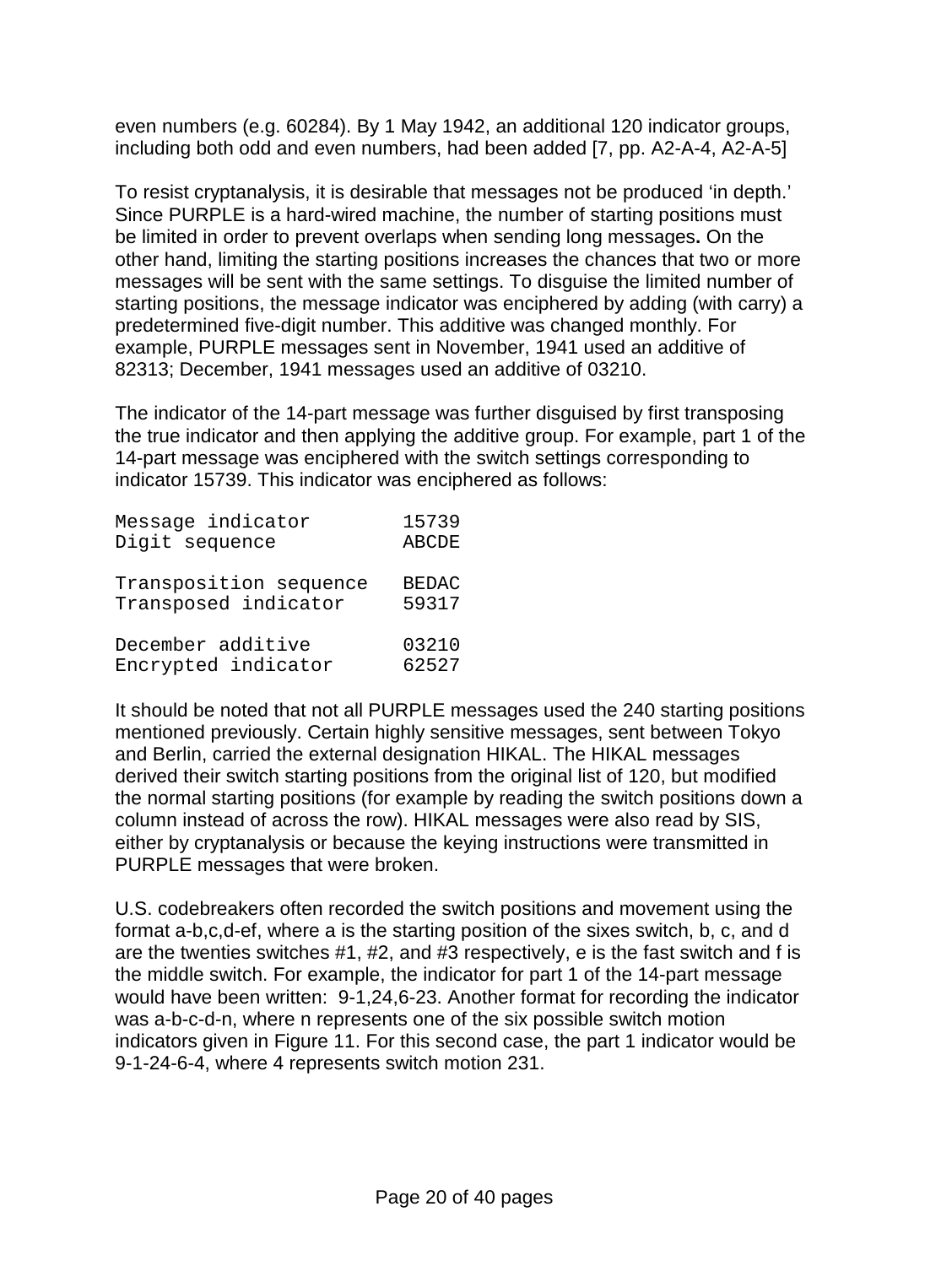The PURPLE daily alphabets were derived from a list of 1,000 basic alphabets, which was arranged as [5](#page-20-0)0 pages with 20 lines per page<sup>5</sup>. On any given day, all messages were enciphered using the same basic alphabet. However, the alphabet was permuted before being used<sup>[6](#page-20-1)</sup>. There were several methods of selecting the alphabet, and these methods changed over time, but the method employed during December 1941 was as follows:

1. Add the month and day to get the page number.

2. Starting with the bottom line, count up one line for each day of the month. For days of the month beyond the 20th day, subtract 20 from the date. The resulting line contains the basic alphabet.

3. Apply the permutation to the basic alphabet. The permutation key was:

19 15 7 23 11 2 8 18 3 14 24 25 17 13 22 4 5 26 6 1 10 21 12 9 20

For December 6, 1941, the alphabet was selected as follows:

1. Month (12) plus day (6) selects page 18.

2. Day (6) selects the sixth alphabet from the bottom, which is line 15. The alphabet is:

SUQDIAKXZVYGMLOJRENFWPTHBC

3. Applying the permutation from the preceding paragraph gives the final alphabet.

The permutation operation is a simple three-step procedure:

- a. Number the letters of the basic alphabet.
- b. Write the permutation key under the alphabet
- c. Transpose the letters. For example, the first transposition key is 19, and the  $19<sup>th</sup>$  letter of the basic alphabet is N, so the first letter of the final alphabet is N. (The transposition sequence is arranged to place the alphabet in the proper AEIOUYBCDFG…Z sequence). Therefore:

01 02 03 04 05 06 07 08 09 10 11 12 13 14 15 16 17 18 19 20 21 22 23 24 25 26 S U Q D I A K X Z V Y G M L O J R E N F W P T H B C 19 15 07 23 11 02 08 18 03 14 24 25 17 13 22 04 05 26 16 06 01 10 21 12 09 20 N O K T Y U X E Q L H B R M P D I C J A S V W G Z F

| Alphabet= Sixes |        | Twenties             |
|-----------------|--------|----------------------|
|                 | AEIOUY | BCDFGHJKLMNPORSTVWXZ |
|                 | NOKTYU | XEOLHBRMPDICJASVWGZF |

When the U.S. Army's SIS began working on the cryptanalysis of PURPLE in 1939, the combination of 120 starting points and different alphabets every day severely limited the number of messages with identical keying elements. In addition, of course, the SIS could only decipher a small percentage of

<span id="page-20-0"></span> $5$  See Appendix B. This page is not the original Japanese document. The alphabets shown were recovered by cryptanalysis.

<span id="page-20-1"></span> $6$  Also, some stations used a different permutation. In addition, the permutations were changed from time to time. The result was that the effective number of alphabets was much greater than 1,000.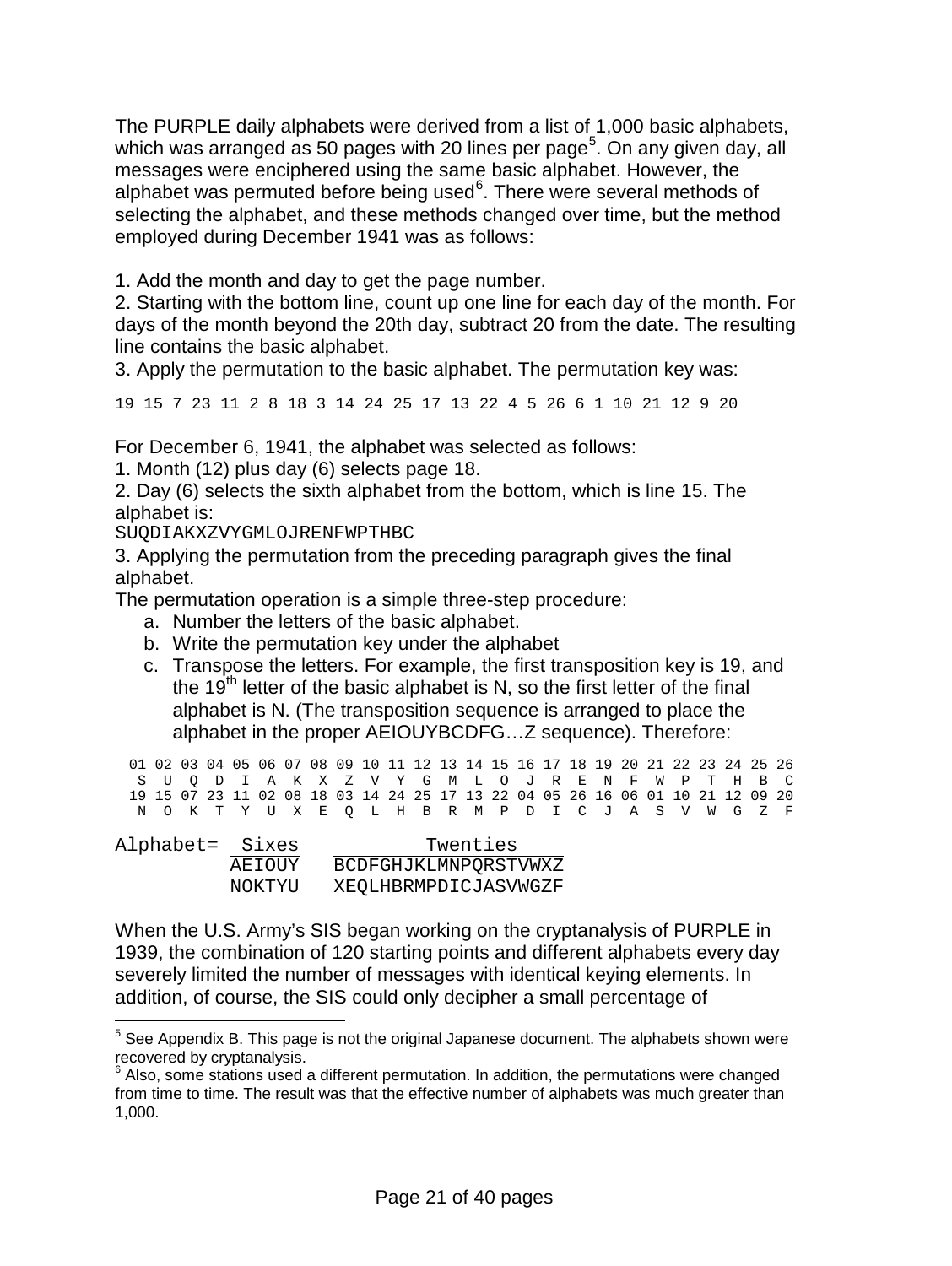intercepted messages based on recovery of the sixes. The cryptanalysis of PURPLE was only successful when several deciphered messages, with the same indicator (and hence identical starting positions) but from different days (and therefore different alphabets), were exploited. SIS cryptanalysts actually converted all of the ciphertexts to the same alphabet, which then gave them enough messages in depth to map the switch connections of the twenties. [3, p. 92].

An interesting feature of the PURPLE machine may have aided SIS cryptanalysts in matching cipher and plain text. As previously mentioned, PURPLE will encipher a plaintext letter to the same ciphertext letter. However, the frequency with which this occurs is different for the sixes and the twenties. Examining the sixes deciphering table (Figure 6) at position 1 reveals that input 3 is connected to output 3 (i.e. the identity permutation). Since the input and output plugboards are identical, any letter enciphered at this position will be the identical plaintext letter. Further examination of Figure 6 shows that 25 out of the possible 150 locations have the identity permutation. Thus, 16.6% of the sixes will have identical encipherments.

The twenties situation is more complicated, because there are three switches in series. Logic would say that there is a 1 in 20 (5%) chance that two letters will coincide, and this is not far from the truth. Using a PURPLE simulator, the same letter was enciphered at each position in the twenties alphabet, for all 15,625 switch positions. The result was that the identity permutation exists at 15,610 out of 312,500 (20 x 25 x 25 x 25) locations, or 4.99%.

Even if the suspected English language version of a PURPLE message were located, the two texts would not have matched exactly. The PURPLE machine did not encipher punctuation, so the Japanese used a variety of three-letter codes for punctuation, formatting instructions, etc. These codes (which are described in the next section of this paper) would not have appeared in the final plaintext message. With the sixes already deciphered, however, and with 16.6% of the sixes identity permutations, adjusting the English text to match the ciphertext would have been greatly simplified.

# Frequency Analysis of Some PURPLE Messages

One of the first steps in cryptanalyzing a PURPLE message is to separate the alphabet into the sixes and twenties groups. Being a polyalphabetic system, one would expect that the frequency distributions would be fairly smooth but that the sixes distribution would vary from the twenties depending on how many high or low frequency letters were in each group. In practice, however, this method is not as simple as it seems. An extreme example was found in a message of 565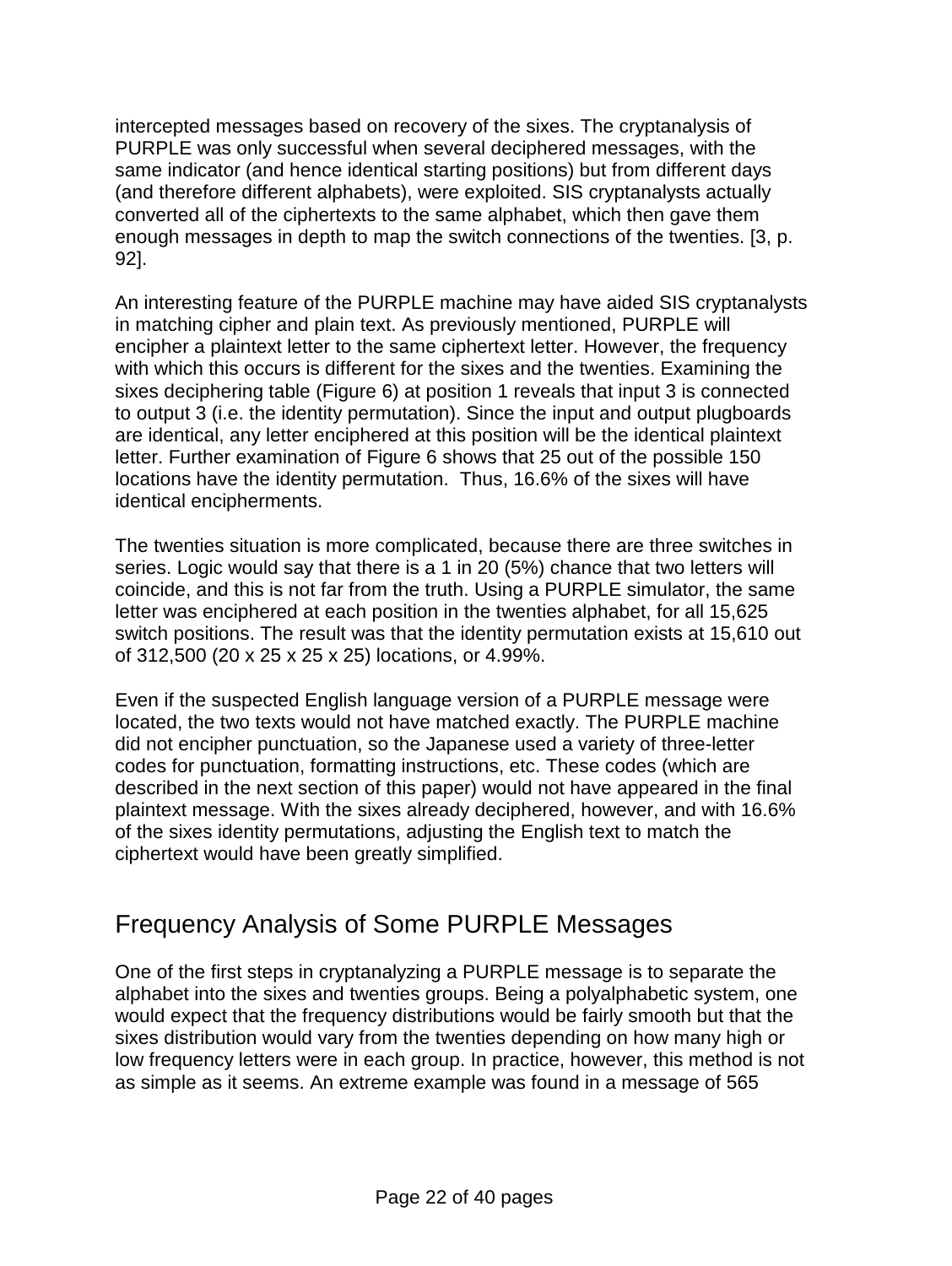letters, sent from Washington to Tokyo on November 10, 1941<sup>[7](#page-22-0)</sup>. The ciphertext letter distributions for this message are shown in Figure 13.

| ◡         | . .    |          |                 |     |    | ັ  |    |                 | M              |         |           |                |
|-----------|--------|----------|-----------------|-----|----|----|----|-----------------|----------------|---------|-----------|----------------|
| 37        | $34*$  | ററ<br>∠ບ | $77*$<br>$\sim$ | 26  | 25 | 25 | 24 | $24*$           | 24             | ີ<br>44 | ററ<br>∠∪  | $\sim$         |
|           | W      | B        |                 | . . | D  |    |    |                 |                | -       | $\lambda$ | N              |
| າດ*<br>∠∠ | $\sim$ | $19*$    | 19              | 19  | 19 | 47 | 16 | $5\phantom{.0}$ | $\overline{5}$ | $14*$   | 10<br>ںו  | $\overline{A}$ |

\* Sixes letters

Figure 13. Ciphertext frequency distribution for the message of November 10, 1941.

The letters in the sixes alphabet are marked with an asterisk, and their distributions range from 14/565 to 34/565. When deciphered, this message was found to be an enciphered code message whose 'plain text' was actually a Japanese code designated 'CA.' The CA code used two letters to represent words, phrases, numbers, punctuation, etc. The structure of some code groups effectively doubled the contribution of that group to the frequency count (for example, parentheses are always used in pairs and AX="(" while XA=")"; also, numerals are represented by doubled letters). Code groups with high usage, such as HE, which appeared 15 times in the message, further skew the distribution. Figure 14 illustrates some CA code groups and their associated meanings<sup>[8](#page-22-1)</sup>.

|  |  | 7Δ |  | Code Group   AX   XA |
|--|--|----|--|----------------------|
|  |  |    |  | Meaning              |

\*Letters (A-Z) were used to spell words not in the codebook

Figure 14. Some representative Japanese CA code groups and their meanings.

While the CA code message is perhaps an extreme example, Japanese language messages sent in the PURPLE system did not necessarily have 'normal' plaintext distributions. The Japanese Foreign Office employed a threeletter code for common words and phrases. This code was actually a type of shorthand, in that many of the 'code groups' were simply Japanese words with the vowels removed<sup>[9](#page-22-2)</sup>. The effect of this code was to alter the plaintext frequency distribution as well as reduce the message size. In addition to words and

<span id="page-22-0"></span> <sup>7</sup> NARA. RG457. NSA Historical Cryptographic Collection*. Diplomatic Messages From/To Tokyo*. Nr. 1802, Box 733.

<span id="page-22-1"></span><sup>8</sup> NARA. RG457. NSA Historical Cryptographic Collection. *Cryptanalytic Working Aids for Japanese Cipher*. NR. 2047, Box 772

<span id="page-22-2"></span> $9$  In its structure, the Japanese code was similar to the Phillips Code. Developed by Walter P. Phillips, the Phillips code was an unclassified commercial code which was developed to speed the transmission of news reports sent by telegraph (Mr. Phillips worked for Associated Press and United Press). Representative Phillips Code groups would include ABD=aboard and CKT=circuit.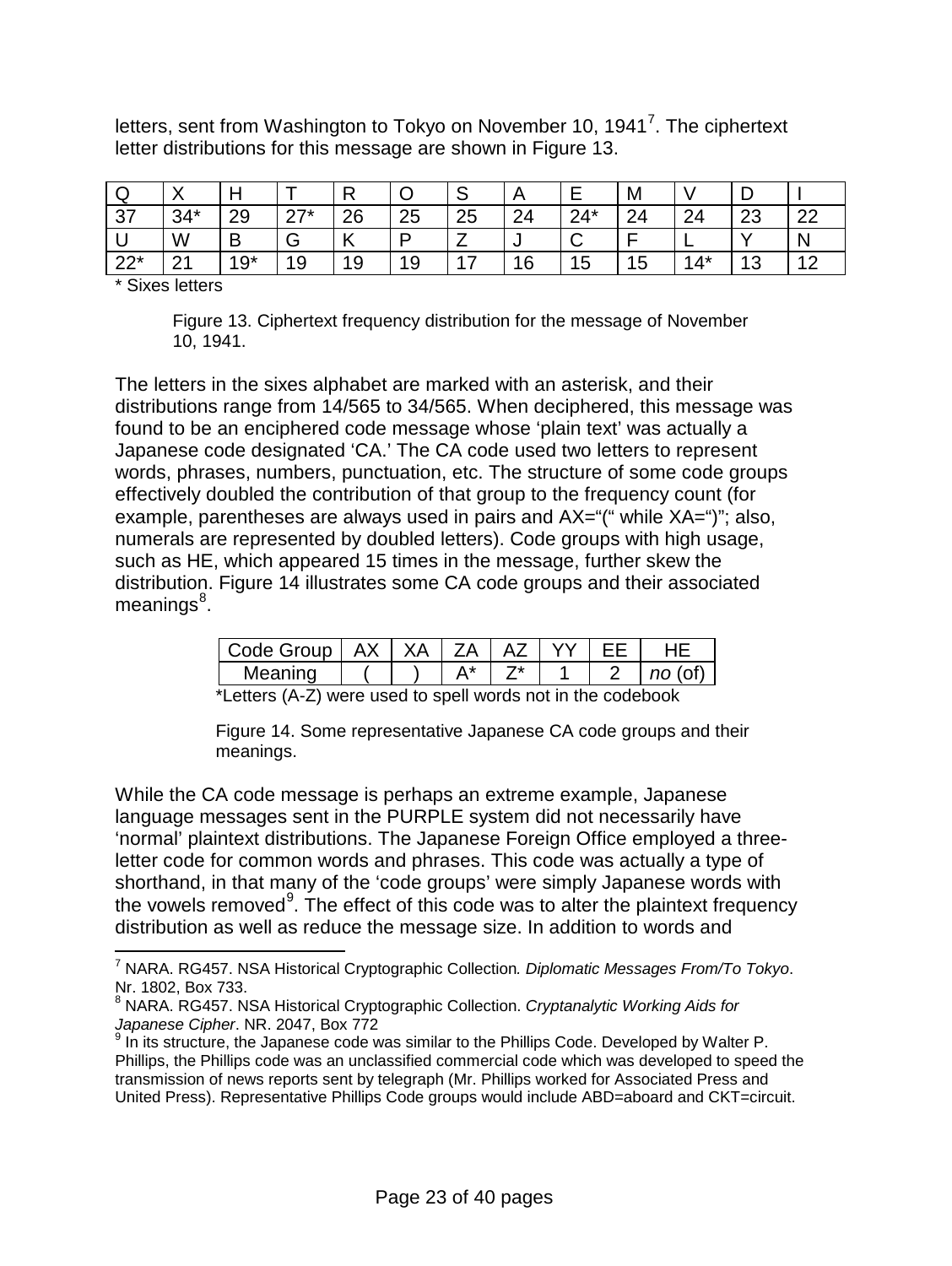phrases, numbers were represented by two or three letters. Examples of these 'shorthand' code groups are shown in Figure  $15^{10}$ .

The message text was further condensed because the bigrams *ai* and *ei* were replaced by the single letters L and X respectively. In addition, the Japanese Foreign Office used the *roma-ji* form of writing instead of the more common Hepburn system<sup>11</sup>. The *roma-ji* system, for example, shortened the Hepburn kana *shi* to *si, chi* to *ti,* and *tsu* to *tu*. (In addition, *ji* was replaced by *zi* and the hyphen was not transmitted, so the word *roma-ji* would itself be written as '*romazi*.') The effects of these two contractions can be demonstrated on the English word 'ambassador,' which in Japanese is *taishi.* Replacing *ai* with L and *shi* with SI produces the final plaintext group TLSI**.**

| Code<br>Group       | <b>BTN</b>                     | <b>DQN</b> | <b>STM</b>  | <b>TKB</b> | <b>BB</b> | DD             | <b>MS</b> | <b>ZJR</b> |
|---------------------|--------------------------------|------------|-------------|------------|-----------|----------------|-----------|------------|
| roma-ji<br>Word     | betuden                        | daizin     | setumi      | tokubetu   |           |                |           |            |
| Hepburn<br>Spelling | betsuden                       | daijin     | setsumei    | tokubetsu  |           |                |           |            |
| Meaning*            | separate<br>wire<br>(telegram) | minister   | explanation | special    |           | $\overline{2}$ | 3         | 20         |

\* The exact meaning of many Japanese words is context-dependent

Figure 15. Examples of code groups which reduce the vowel count in PURPLE messages.

In addition to words and numbers, PURPLE messages utilized a three-letter code for punctuation. Typical groups were LFL for comma and CFC for period. Words in a foreign language were denoted by FAE (begin foreign spell) and FIO (end foreign spell). Letters C, F, L and X are common in the punctuation codes (in fact, F is in every group). The addition of punctuation codes further skews the expected letter frequency distribution. A matrix of punctuation codes is shown in Appendix C.

In spite of the contractions and punctuation, it is easier to identify the sixes in part 1 of the 14-part message (see Appendix D) than in the 'CA' code message, since the content is mostly English text. Even so, the distribution, shown in Figure 16, is not definitive for all the letters. Note that two letters, H and I, are more numerous than the actual sixes letter T, while ten letters exceed the sixes letter Y.

<span id="page-23-0"></span> <sup>10</sup> NARA. RG457. NSA Historical Cryptographic Collection. *Purple Machine Abbreviations and Garble Chart*. NR. 2839, Box 952.

<span id="page-23-1"></span>**<sup>11</sup>** NARA. RG457. NSA Historical Cryptographic Collection. *Introductory Lessons In The Study Of Telegraphic Japanese*. NR. 1480, Box 589.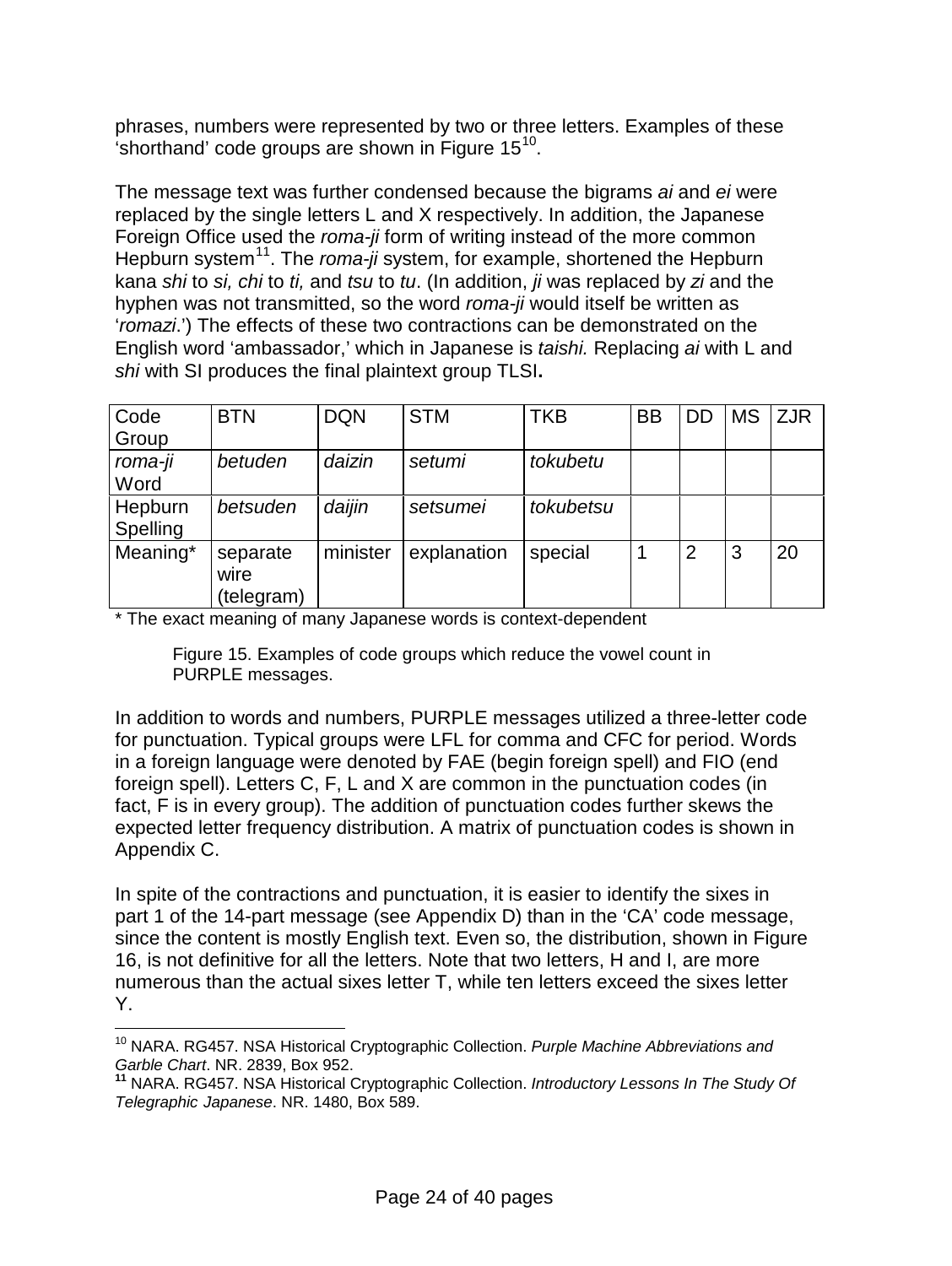|       | N     |       | N            |        | . . |       |    |    | W  |    |    | $\checkmark$<br>$\lambda$ |
|-------|-------|-------|--------------|--------|-----|-------|----|----|----|----|----|---------------------------|
| $82*$ | $70*$ | $64*$ | $61*$        | 57     | 55  | $54*$ | 53 | 50 | 50 | 49 | 47 | 47                        |
| n     | M     | -     | $\mathbf{v}$ | ⌒<br>ັ | J   |       | n  |    | D  |    | ٮ  | ◡                         |
| 46    | 44    | 43    | $43*$        | 42     | 41  | 40    | 39 | 39 | 38 | 38 | 34 | 21<br>$\mathbf{J}$ .      |

\* Sixes letters

Figure 16. Letter frequency distribution for part 1 of the 14 part message.

However, each station employing the PURPLE system used the same daily alphabet (derived using the rules given previously in the PURPLE Keying System section) for every message sent that day. Therefore, several messages, if they are from the same originator and sent on the same day, can be combined in a frequency analysis. When ciphertext for the first seven parts of the 14-part message is combined, the identity of the sixes is more readily apparent (Figure 17).

|                |                |                |                | N              |                |     |     |     |     |     | W   |     |
|----------------|----------------|----------------|----------------|----------------|----------------|-----|-----|-----|-----|-----|-----|-----|
| 422<br>$\star$ | 384<br>$\star$ | 382<br>$\star$ | 379<br>$\star$ | 367<br>$\star$ | 338<br>$\star$ | 315 | 306 | 304 | 298 | 295 | 293 | 287 |
|                |                |                | B              | M              |                |     |     |     |     | R   | D   | یں  |
| 285            | 284            | 284            | 282            | 275            | 269            | 268 | 267 | 266 | 257 | 249 | 237 | 237 |

\* Sixes letters

Figure 17. Letter frequency distribution for parts 1 through 7 of the 14 part message.

#### Deciphering a PURPLE Message

To demonstrate the functioning of the PURPLE machine, decipherment of the first three letters of a message will be demonstrated. The message selected is part 1 of the 14-part message (see Appendix D). The keying elements for this message are:

```
Sixes=9
Switch #1=1
Switch #2=24
Switch #3=6
Motion=231 (fast, middle, and slow, respectively)
Alphabet= Sixes
          NOKTYU XEQLHBRMPDICJASVWGZF
Plugboard= AEIOUY BCDFGHJKLMNPQRSTVWXZ<br>Stepping 1111111112
Stepping 11111111111112
 Switch = 123456 12345678901234567890
```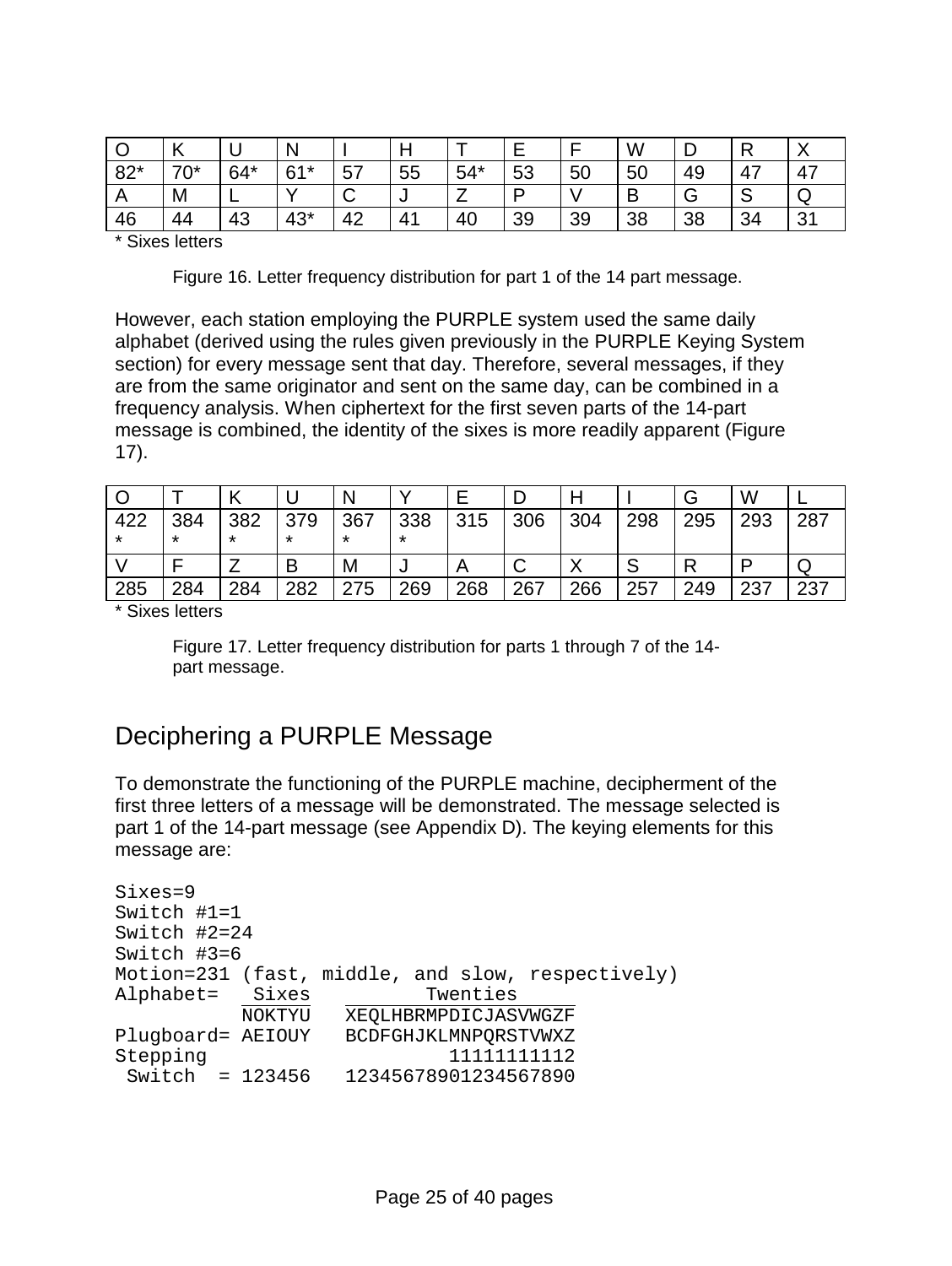The first three ciphertext letters of the message are ZTX.

The first letter is a twenty, so the input plugboard will connect "Z" to "X" (and then to the twenties stepping switch input 19). Referring to the decode table for Switch #3, we find that at position 6 input 19 is connected to output 1. From the decode table for Switch #2, at position 24 input 1 is connected to output 19. The decode table for Switch #1 shows that at position 1 input 19 is connected to output 20. Finally, the output plugboard connects output 20 ("Z") to the letter "F," which is the plaintext letter. After this letter is deciphered, the fast switch (Switch #2) and the sixes switch will advance to their next respective positions.

The second ciphertext letter, "T," is one of the sixes. Decipherment is similar to a twenties letter, except that there is only one sixes switch. The sixes input plugboard converts "T" to "O" (and then to input 4 of the sixes switch). The sixes switch has advanced to position 10, so input 4 is connected to output 2. The output plugboard connects output 2 ("E") to "O," which is the plaintext letter. Succeeding letters are deciphered in a similar manner by incrementing the switch positions in accordance with the motion indicator. (Plaintext FOV is the punctuation code for 'open parenthesis'. See Appendix C)

The machine switch positions and paths for the first three letters of the message are shown in Figure 18.

| Cipher | Input      | Twenties | Twenties      | Twenties      | <b>Sixes</b>  | Output     |
|--------|------------|----------|---------------|---------------|---------------|------------|
| Letter | Plugboard  | Sw #3    | Sw #2         | Sw #1         | Switch        | Plugboard  |
|        |            | Pos 06   | Pos 24        | <b>Pos 01</b> | Pos 09        |            |
| Z      | Z > X > 19 | 19 > 1   | 1 > 19        | 19 > 20       |               | 20 > Z > F |
|        |            | Pos 06   | <b>Pos 25</b> | <b>Pos 01</b> | <b>Pos 10</b> |            |
| т      | T>O>4      |          |               |               | 4 > 2         | 2>E>O      |
|        |            | Pos 06   | <b>Pos 01</b> | <b>Pos 01</b> | <b>Pos 11</b> |            |
| X      | X>B>1      | 1 > 13   | 13 > 12       | 12 > 16       |               | 16 > T > V |

Figure 18. The path through the PURPLE machine when deciphering the first three letters of the message shown in Appendix D.

# The 14-Part Message

To demonstrate the operation of the simulator, as well as highlight the task facing U.S. cryptographers, the first 216 letters of part 1 of the 14-part message (see Appendix D) have been deciphered. The decipherment and translation are presented on four lines, as follows: cipher text (CT), plain text (PT), garble correction and expanding the *roma-ji* spelling to Hepburn (HS), and final translated text (FT).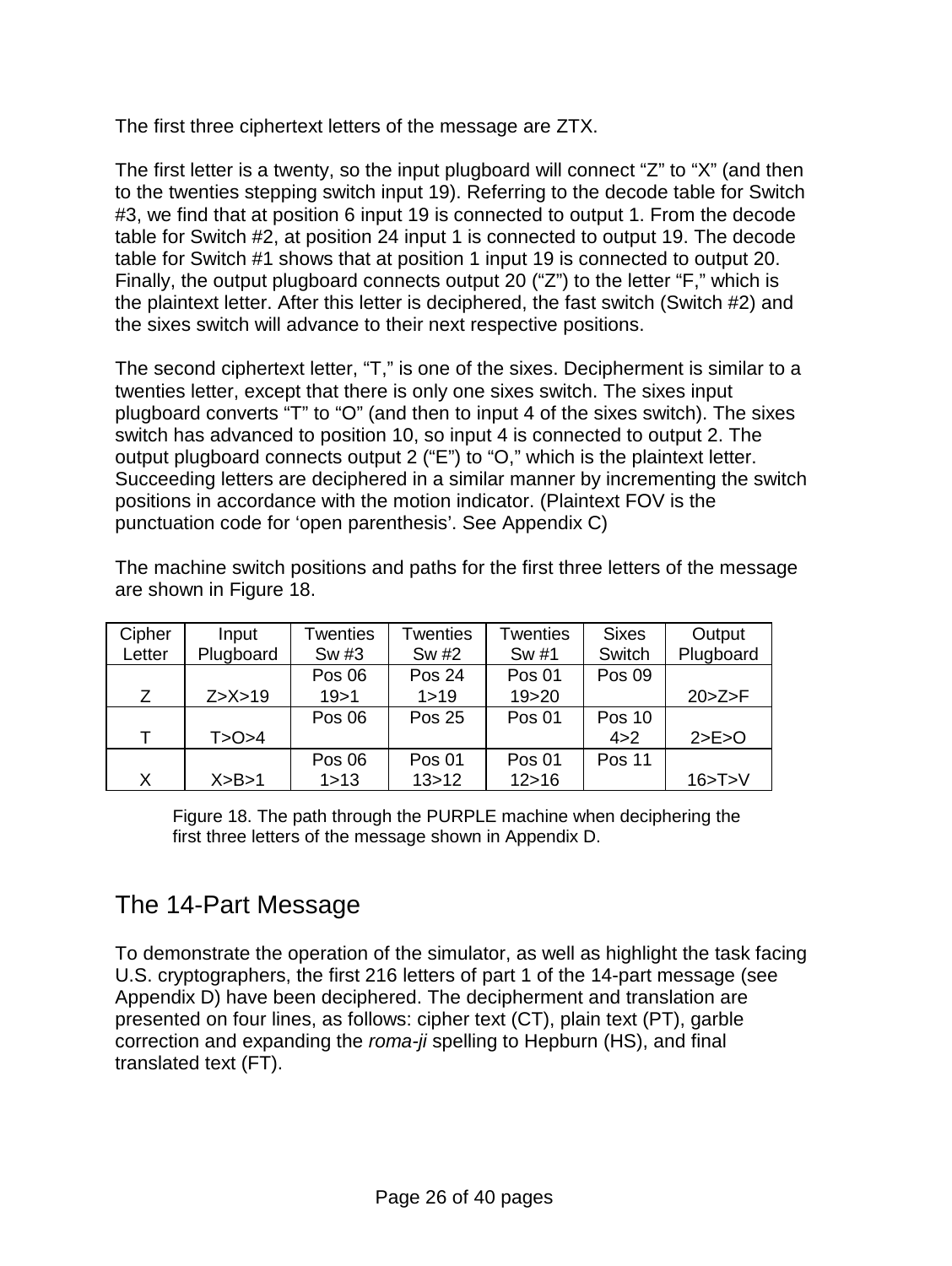CT: ZTX ODNWKCCMAV NZ XYWEE TU QTCI MN PT: FOV TATAKIDASI NI MUIMI NO MOXI WO  $\texttt{HS:}$  ( TATAKIDASHI NI MUIMI NO MOJI WO<sup>3)</sup> FT:  $($  Type out<sup>1</sup> into<sup>2</sup> meaningless of letter(s) CT: VEU VIWB LUA XRR TL VA RG NTP CNO LUP<br>PT: IRU BESI FYX XFC KZ ZR DX OOV BTN FYX PT: IRU BESI FYX XFC KZ ZR DX OOV BTN FYX<br>HS: IRU BESHI ) XFC KZ ZR DD FOV BTN FYX HS: IRU BESHI ) XFC KZ ZR DD FOV BTN FYX FT: be shall  $)^{4}$  # 9 0 2 ( betuden<sup>5)</sup> ) CT: JLC IVRTPJKAUH VMU DTH KTXYZE LQTVWG BUH FAW SHU PT: FAE MEMORANDUM FIO FOV OOMOJI BAKARI FYX RAI CCY HS: BFS<sup>6)</sup> MEMORANDUM EFS<sup>7)</sup> ( OOMOJI BAKARI ) RAI CCF FT: BFS MEMORANDUM EFS ( capital only ) next paragraph letters CT: LBF BH EXM YHF LOWD-KWHKK NX EBVPY HHG HEKXIOHQ PT: LFC BB CFC THE GOVE-NMENT OF JAPAN LFL PROMPTED HS: HS: GOVERNMENT FT: sub 1 . The Government of Japan , prompted para graph CT: HU H WIKYJYH PPFEAL NN AKIB OO ZN FRLQCFLJ TTSSDDOIOCVT-PT: BY A GENUINE DESIRE TO COME TO AN AMICABLE UNDERSTANDIN-<br>HS: UNDERSTANDING UNDERSTANDING FT: by a genuine desire to come to an amicable understanding CT: ZCKQ TSH XTIJCNWXOK UF NQR -TAOIH WTATWV PT: WITH THE GOVERNMENT OF THE -NITED STATES<br>HS: UNITED HS: UNITED FT: with the Government of the United States

#### Translation Notes:

- 1) *Tatakidashi*. In this context, it means "type [bat] out (a letter)".
- 2) *Ni*. In, at, to, here: into.
- 3) *Wo*. Japanese fill word. No English translation.
- 4) The sentence in the parentheses does not really make sense. Even rephrased to "Shall be typed out into letters of no meaning" it does not fit with the rest of the message. As it comes before the message number (# 902) it is possible that it could be random text meant to hide stereotype beginnings, hence "Text with no meaning".
- 5) BTN. *Betuden* (*roma-ji*) *betsuden*, which means "another telegram" or "additional telegram".
- 6) FAE. Code group for "Begin Foreign Spell" BFS.
- 7) FIO. Code group for "End Foreign Spell" EFS.

As mentioned in the translation notes above, part 1 appears to begin with several nonsense words. To explore this possibility further, parts 2 and 3 of the 14-part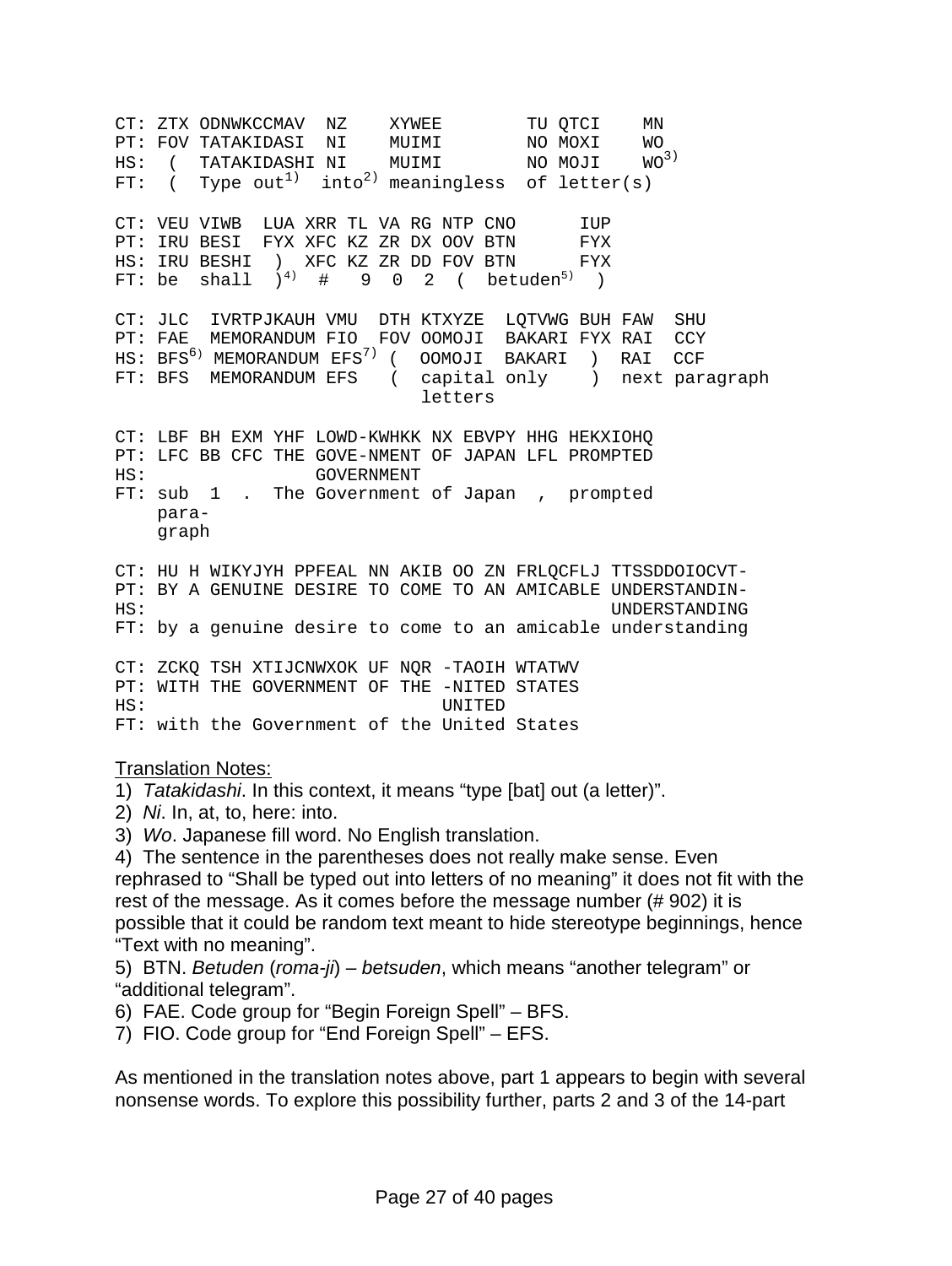message were also deciphered. Both of these parts show unintelligible letters at the beginning of the message. It is interesting to note, however, that the first eight letters of part 2 are all located on the middle row of the English-language keyboard, while the first six letters of part 3 are found on the top row of letters.

Beginning plaintext of part 2 of the 14-part message: PT: HJKLFDSA FYX KZ ZR DD FOV JYN NO DD FOV FAE HOWEVER HS:  $FYC^{12}$ HS: FYC<br>FT: HJKLFDSA # 9 0 2 ( 14 of 2 ( BFS However Beginning plaintext of part 3 of the 14-part message: PT: UREOPWNVBSKM XFC KZ ZR DD FOV JYN NO MS FYX FAE NEVER<br>FT: UREOPWNVBSKM #902 (14 of 3) BFS Never 9 0 2 ( 14 of 3 ) BFS Never

Random text at the beginning of messages was apparently not used when PURPLE was first introduced. It appears not to have been a common practice. A more frequent subterfuge was bisecting a message, which is explained in the next section."

Three cipher groups appear to be missing from the NARA copy of part 1 of the 14-part message (Appendix D). The group count is 265 (GR265) while there are only 262 groups in the file copy and the final 10 cipher groups are themselves incomplete. In addition, there is no indication in the deciphered text that this is a multipart message. However, the last two groups available yield plaintext of ITALYC- - - OV, which probably represents ITALY CFC FOV. The missing "one of fourteen" instruction, JYN NO BB FYX, was probably located in the last three groups.

# The Evolution of PURPLE Keying Methods

On August 20, 1941, all users of the PURPLE system were instructed to divide messages into two, three, four or five parts and transmit the parts in irregular order [7, p. 2-37]. For example, a sender might bisect a message by beginning encipherment in the middle of the plain text. At the end of the original message the sender would insert "DDDD" to indicate the end of part two of two parts. Encipherment would then continue from the beginning of the original message and proceed to the bisection point. Finally, "DDBB" was inserted to indicate the end of part one of two parts and random letters added (if necessary) to complete the last five letter group.

This change eliminated the cribs derived from message numbers. However, by this time (actually by April 1, 1941) all of the 120 original starting points and

<span id="page-27-0"></span>**<sup>12</sup>** This may be a radio intercept garble or a coding error. Note the two 'open parenthesis' later in this line.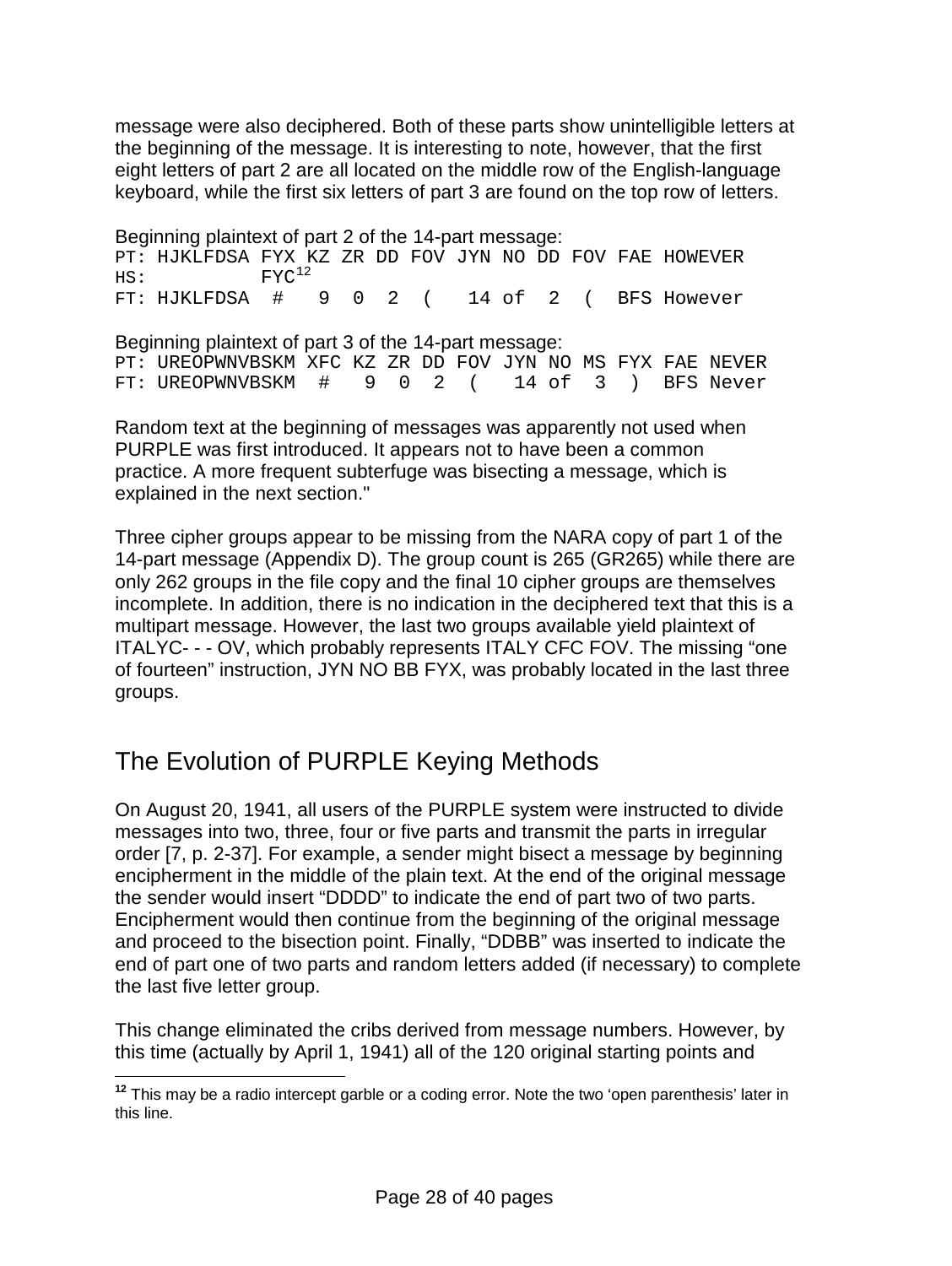about 50% of the alphabets had been recovered [7, p. 2-1A]. Thus, many messages could be read simply by using a known key. If cryptanalysis was required to recover the alphabet, the "DDDD" and "DDBB" groups provided useful cribs. The message contained in Appendix E is an example of a bisected message.

By July 1943, the Japanese had developed four different rules for the security of PURPLE messages<sup>[13](#page-28-0)</sup>. Each of these rules was assigned a separate trigram designator by Allied cryptanalysts:

- 1. JAA, the regular traffic.
- 2. JAB, super secret messages of state.
- 3. JAC, code (or cipher) instructions.
- 4. JAD, the HIKAL traffic from Berlin to Tokyo.

All four of these rules used the same PURPLE hardware, however, and all were broken. Since new keying instructions were sent in the current system, the new keys were compromised as soon as they were transmitted. A PURPLE analog machine had also been sent to Britain, and there was a daily exchange of keys with the Japanese Diplomatic Section of GC&CS, Berkeley Street, London.

With the keying system identified and an analog machine completed, U.S. cryptanalysts were able to decipher PURPLE messages almost as rapidly as the Japanese recipients were. A study<sup>[14](#page-28-1)</sup> of PURPLE message processing delays in November 1944, requested by Frank Rowlett, examined 100 messages selected at random. The deciphering time averaged 1.5 hours, but eliminating four messages (which had garbled indicators or text and resulted in delays of 17, 12, 12, and four hours) reduced the average decipherment time to 42 minutes.

Over time, however, changes were introduced to the keying system that created at least temporary problems. The HIKAL messages between Tokyo and Berlin have already been mentioned. Messages on a circuit between Tokyo and Moscow, labelled JAA-1 by U.S. cryptanalysts, were first intercepted on September 10, 1944<sup>[15](#page-28-2)</sup>. The keying indicator for JAA-1 was five letters instead of five numerals. The starting points for the switches were derived from the position of the letters of the keying indicator within the message alphabet. The daily alphabet was selected using the method previously described, except that the alphabet below the basic alphabet was used as the permutation key (that is, if

<span id="page-28-0"></span> <sup>13</sup> NARA. RG457. NSA Historical Cryptographic Collection. *Systems Survey (1943*). NR. 2022, Box 772.

<span id="page-28-1"></span><sup>14</sup> NARA. RG457. NSA Historical Cryptographic Collection**.** *Japanese Cryptanalysis Material, 1942-1945*. NR. 2777, Box 948.

<span id="page-28-2"></span><sup>15</sup> NARA. RG457. NSA Historical Cryptographic Collection. *Rules for PURPLE Machine and JAA-1 Instructions*. NR. 3127, Box 1004.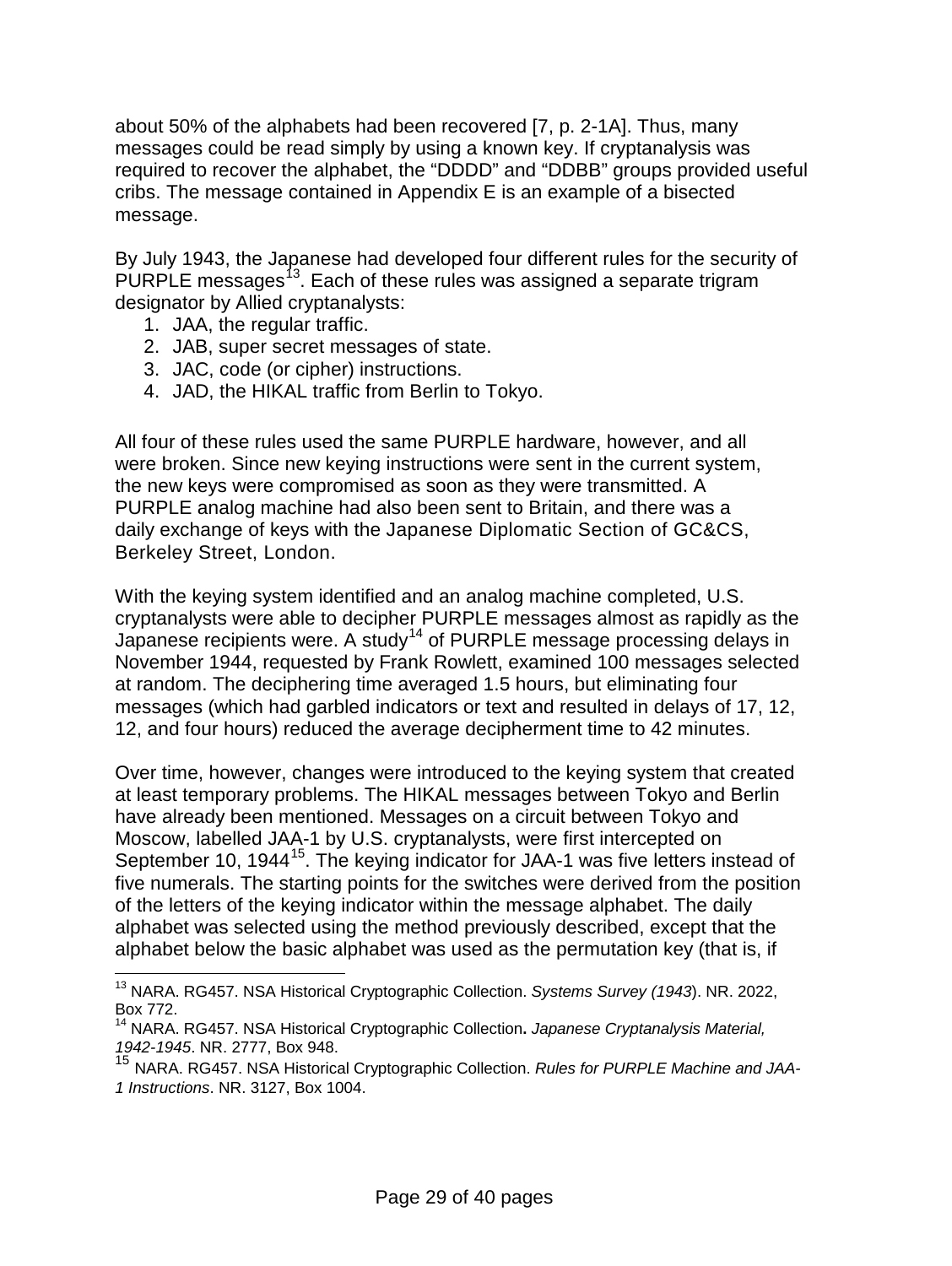line 9 in Appendix B was the basic key then line 10 would be the permutation key). After a few messages were broken, the encoding algorithms for the alphabet and starting positions was discovered and further messages were read with little delay.

A much more serious problem arose in April 1945, with the introduction of another new keying system<sup>16</sup>. The new system, which was named JAA-2 by Allied cryptanalysts, used the indicator groups from an obsolete Japanese code (identified as JBA) to define new starting positions for each PURPLE message. At that time, finding the starting positions for a message using hand methods took about one week. This delay might have been acceptable for compiling the initial 120 indicators, perhaps, but it was far too long if new starting points had to be found for every message. Clearly the process had to be speeded up, so Rapid Analytical Machine  $(RAM)^{17}$  $(RAM)^{17}$  $(RAM)^{17}$  equipment was employed. In one case, an IBM card reproducer was connected to the PURPLE analog. Generating and printing all of the PURPLE starting positions on IBM cards with this machine took about one day, but the resulting card file reduced the delay in finding the switch starting positions from one week to 15 minutes.

# Automated Cryptanalysis of the PURPLE Machine

One cipher text-plain text pair from the PURPLE machine was found without a given key [see Appendix E]. This was seen as an opportunity to determine the key using modern computer techniques, using the cipher text only. The intercepted message consisted of five parts; four being of 50 five-letter groups and one of 28 five-letter groups. The message was enciphered in one run with a single starting key. It should be noted that the division of the message into five parts only applies to the cipher text, and was probably done for efficiency in transmission. The plain text was bisected before encryption, however, in accordance with the previously mentioned instructions.

Breaking this cipher consists of finding:

- i. The sixes and twenties alphabets.
- ii. The stepping motion order of the twenties switch bank.
- iii. The start positions for the twenties and sixes switch banks.

<span id="page-29-0"></span> <sup>16</sup> NARA. RG457. NSA Historical Cryptographic Collection. *Signal Security Agency General Cryptanalytic Branch – Annual Report FY 1945*. NR. 4360, Box 1380.

<span id="page-29-1"></span>**<sup>17</sup>** A general description of some RAM devices, although not mentioning PURPLE applications, is included in [1, pp. 359–362].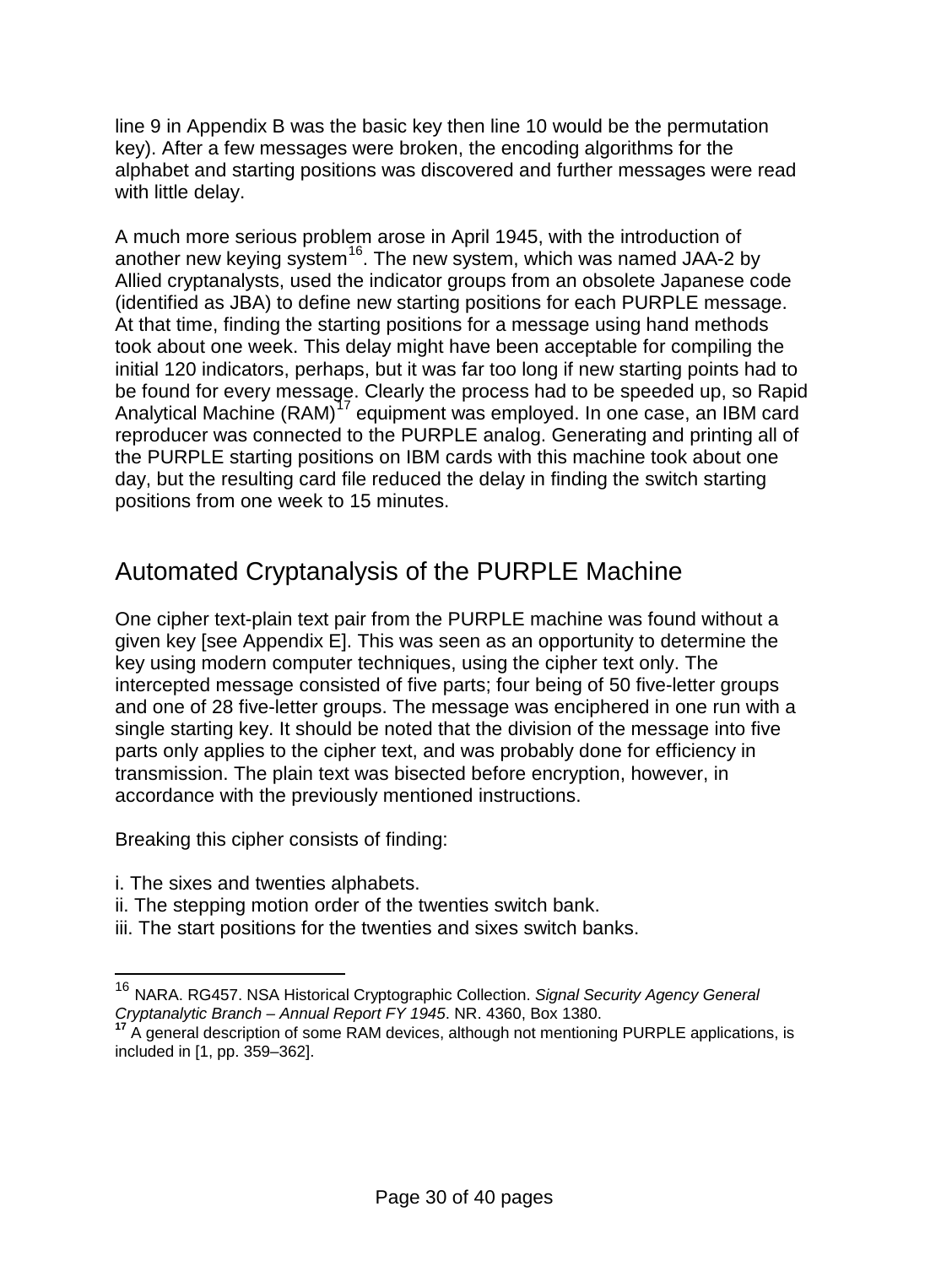The sixes alphabet can often be found by simple frequency analysis. However for this message, the plain text of which is Japanese *kana* with some 3-letter code groups, this is not easily done. The letter distribution is given in Figure 19.

|    | K  | ັ  |              | G  | N  | ◡  | M  |    | ت           |    |    | В                      |
|----|----|----|--------------|----|----|----|----|----|-------------|----|----|------------------------|
| 57 | 56 | 56 | 54           | 51 | 51 | 48 | 48 | 48 | 47          | 46 | 45 | 42                     |
|    |    | ٮ  | $\mathsf{R}$ | ◡  |    | W  |    | -  |             |    | ◡  | $\sqrt{}$<br>$\lambda$ |
| 42 | 42 | 41 | 41           | 40 | 39 | 38 | 36 | 36 | -21<br>ູບ ເ | 31 | 25 | 24                     |

| Figure 19. Letter frequency distribution for the message of 27 July 1942. |  |
|---------------------------------------------------------------------------|--|
|                                                                           |  |

There is no obvious group of six letters as suitable candidates for the sixes alphabet. It could be EKUHGN or ALFPQX but the counts are not outstanding. We could, of course, simply ignore the tactic of finding the 6-20 split, and do a "brute force" attack on the entire machine. However, the theoretical key space that we must deal with is daunting: 25 starting positions for the sixes and 25 x 25 x 25 for the twenties, six different twenties motions, and 26! alphabets (assuming we do not know the alphabet permutation). These variables total 25 x 25 x 25 x 25 x 6 x 4 x 10<sup>26</sup>, or 9.45 x 10<sup>32</sup>. Clearly a more sophisticated approach was required, and the method selected was hill climbing.

# An Introduction to Hill Climbing

Finding the alphabet of a substitution cipher is not necessarily an "all-or-nothing" affair. Deciphering a message with a key which is 'almost' correct can allow portions of the plaintext to be recovered. In the English language, for example, such common bigrams as 'er' and 'th' and trigrams like 'ion' and 'ing' will become visible. If we can somehow measure how close to 'true' plaintext a trial decipherment is, we can then modify the trial key and move toward the 'true' key. The method we will use to modify the trial key is called hill climbing<sup>[18](#page-30-0)</sup>.

Assume we have a hypothetical cipher system with a four-letter key. The key can take any value from AAAA to ZZZZ. Different keys will produce differing amounts of plaintext, but there is only one correct key. In addition, we have ciphertext, enciphered with key TRVJ, but we do not know the key. Finally, we can decipher the message with any key and measure the percentage of plaintext. The graph of the relationship between trial alphabet and plaintext for our unknown message is shown in Figure 20.

<span id="page-30-0"></span> $18$  A detailed description of Jim Gillogly's hill climbing can be found in the Cipher Challenge archive http://groups.yahoo.com/groups/CipherChallenge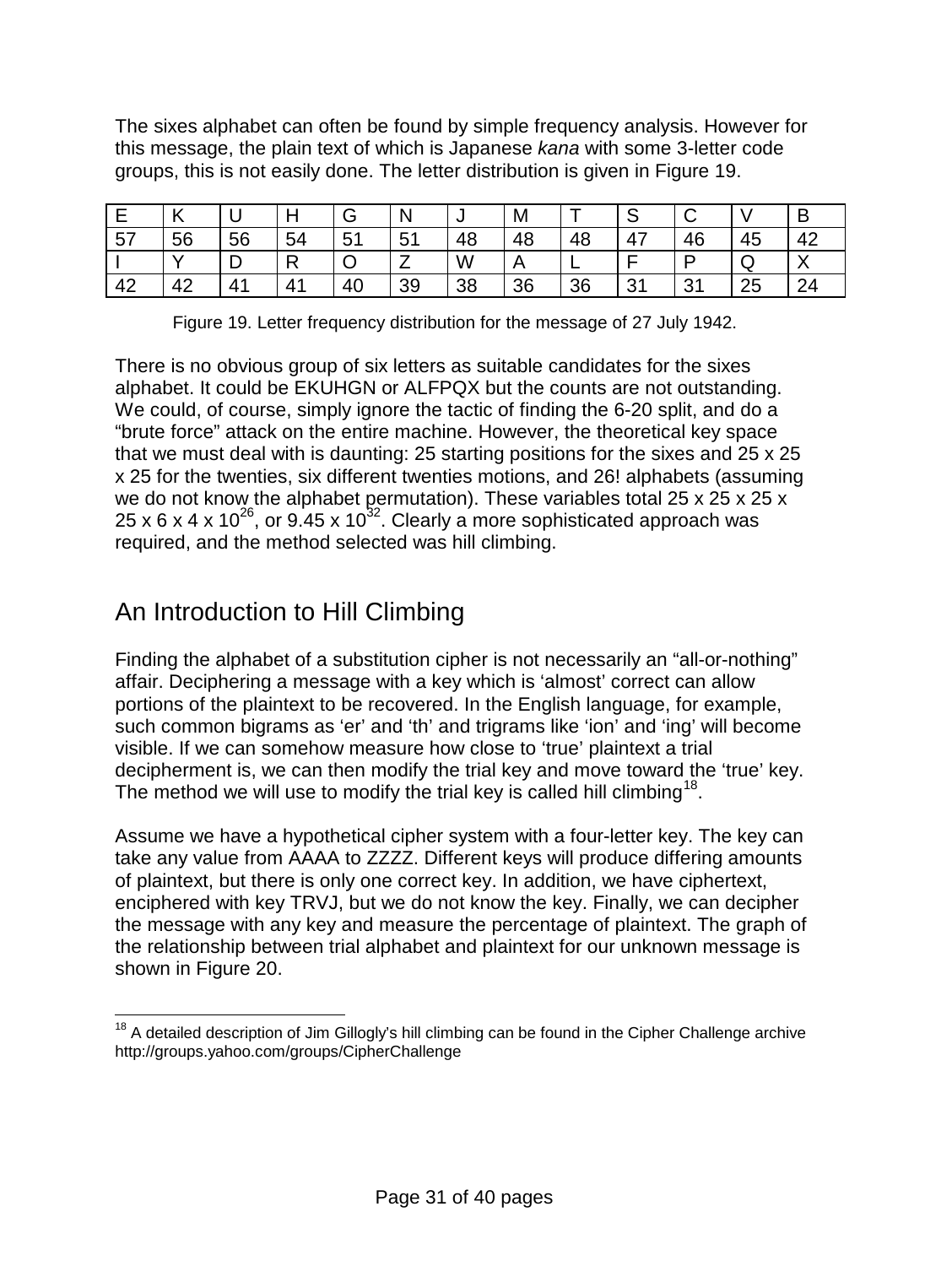

Figure 20. The relationship between message key and plain text for a hypothetical cipher system.

Rather than starting with key AAAA and trying all possible alphabets in a bruteforce approach, we begin with a key roughly ¼ of the way between AAAA and ZZZZ, such as FFFF. Deciphering the message, we get a result, which we will call a score, of roughly 40% plaintext. Next, we try the two adjacent keys, FFFE and FFFG. Scoring these two keys shows that FFFE gives a higher score, so we discard FFFF and make FFFE the new trial key. Then we try the two keys adjacent to FFFE, and continue this procedure until the score does not increase.

At this point we have climbed the hill and reached a peak score, but it is obvious that there is a problem with this simple example: our test has reached a peak at DQVJ, which is not the correct key. We must, therefore, try several different starting points, following each one to a peak, before we can expect to find the correct answer. To prevent any relationship between the keys, which might result in our climbing several related but incorrect hills, the different starting points should be selected randomly.

In practice, it may be more practical to consider the graph of trial keys versus plaintext as 3-dimensional rather than the two dimensions of Figure 20. Consider the key space as a topographical map, where altitude represents the percentage of plain text<sup>[19](#page-31-0)</sup>. We can now modify the key in several directions, pick the result that yields the highest slope, and thus climb the hill more quickly.

<span id="page-31-0"></span> <sup>19</sup> Gillogly, Jim. 1995. Shotgun Hill-Climbing. *The Cryptogram*. LXI, 6: 12-13.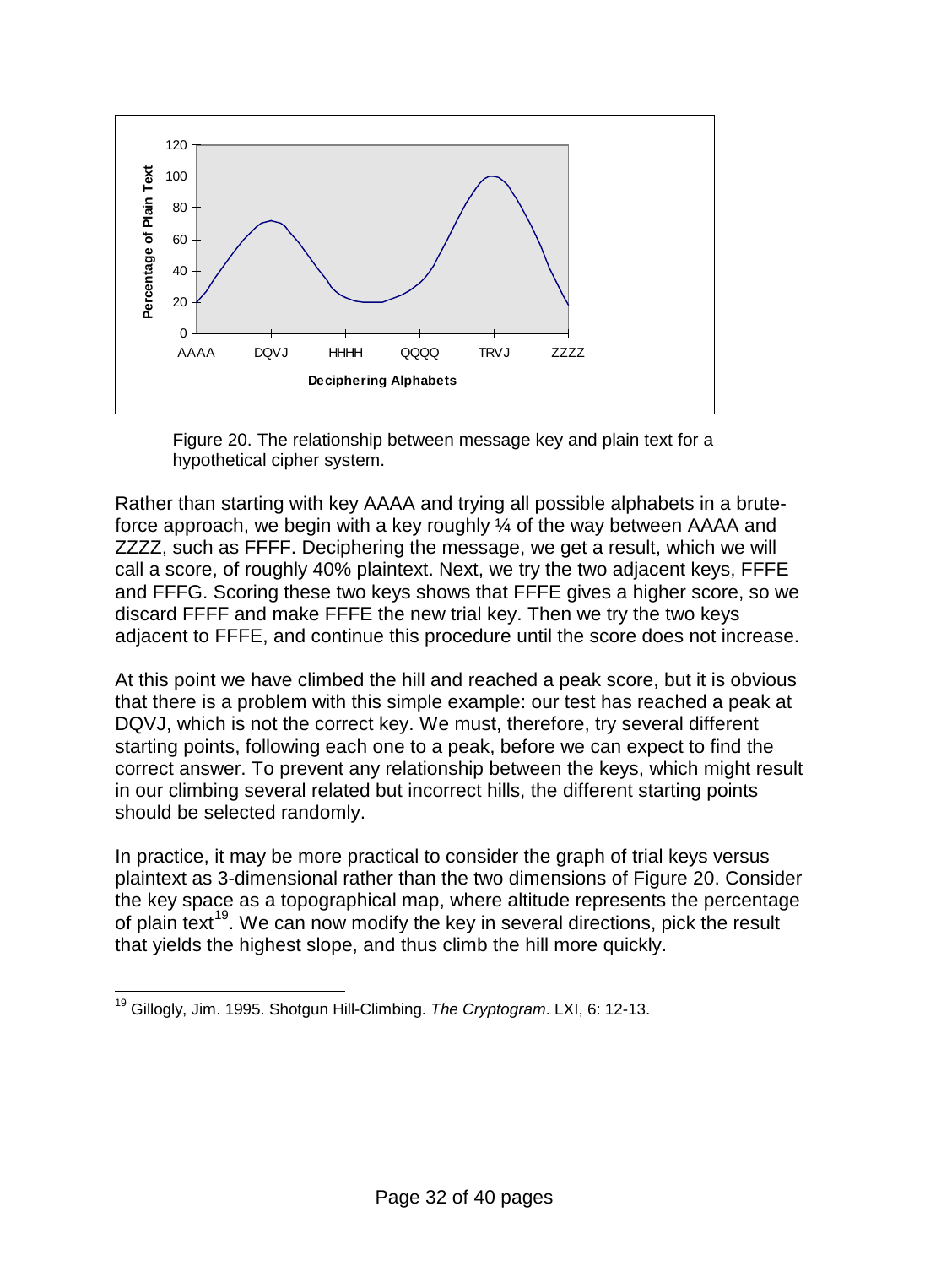# Identifying Plain Text in a PURPLE Message

The simplest approach to cryptanalysis of the PURPLE message is to blindly start a hillclimb of the entire machine and test for possible Japanese text. However, if we can divide the problem into two parts, and solve the sixes and twenties separately, we can significantly reduce the keyspace that we have to test. Identifying plaintext when only the sixes are properly deciphered may be difficult, but this difficulty is offset by the fact that there are only six letters and 25 starting positions. Knowing the sixes starting position will help to decipher the twenties by identifying the proper stepping position for the middle and slow switches. Knowing the stepping position is important because the twenties, with three switches and six motions, will require far more hillclimbing that the sixes. Therefore it is more convenient to determine the sixes alphabet and sixes switch setting first.

The hill climbing attack on the message needs a system to measure the amount of correct plain text in the decrypted message. The simplest system to apply is the Index of Coincidence (IC) [6, p. 68]. The SIS documentation gives an expected IC of 0.0554 for abbreviated Japanese. The actual IC score for our plain text message is 0.0578 and for the corresponding cipher text 0.0392. A hill climb applied only to the sixes alphabet using IC scoring may not give good discrimination, since the decrypt will only contain a small amount of correct text at this stage. Another score system was sought with higher discrimination. The plain texts of five other PURPLE messages from 1941 were available to construct bigram and trigram frequency tables. These five messages were also *kana* and included some 3-letter code words. Some examples of the most common plain text bigrams and trigrams in the five messages are given in Figure 21. Some examples of 3 letter code groups and their meaning are given in appendix C. Using the frequency tables obtained from the five messages, the score for a trial decrypt is determined by summing the log of either the bigram or trigram frequencies found in the output text [6, p. 77].

| <b>KUN</b> | <b>NAR</b> | <b>KAN</b> | <b>ASI</b> | <b>SUR</b> | <b>URU</b> | <b>SIN</b> | <b>ARI</b> | <b>IWA</b>     | <b>UNO</b>     |
|------------|------------|------------|------------|------------|------------|------------|------------|----------------|----------------|
| 17         | 16         | 15         | 15         | 15         | 15         | 14         | 14         | 13             | 13             |
| <b>SEN</b> | <b>IKA</b> | <b>ISI</b> | <b>YOR</b> | <b>KUS</b> | <b>DEN</b> | <b>RYO</b> | <b>NNI</b> | <b>ATA</b>     | <b>AWA</b>     |
| 13         | 12         | 12         | 12         | 12         | 11         | 11         | 11         | 10             | 10             |
|            |            |            |            |            |            |            |            |                |                |
| <b>KU</b>  | EN         | SI         | <b>RU</b>  | <b>NO</b>  | <b>WA</b>  | <b>AN</b>  | <b>AR</b>  | N <sub>l</sub> | K <sub>0</sub> |
| 62         | 57         | 56         | 49         | 48         | 48         | 47         | 46         | 44             | 44             |
| <b>NA</b>  | <b>NO</b>  | <b>UN</b>  | IS         | IΤ         | IK         | KI         | <b>ON</b>  | YO             | Al             |
| 41         | 40         | 37         | 36         | 36         | 35         | 34         | 32         | 31             | 30             |

Figure 21. Frequency of 20 most common bigrams and trigrams in the sample plain texts of total length 2220 characters.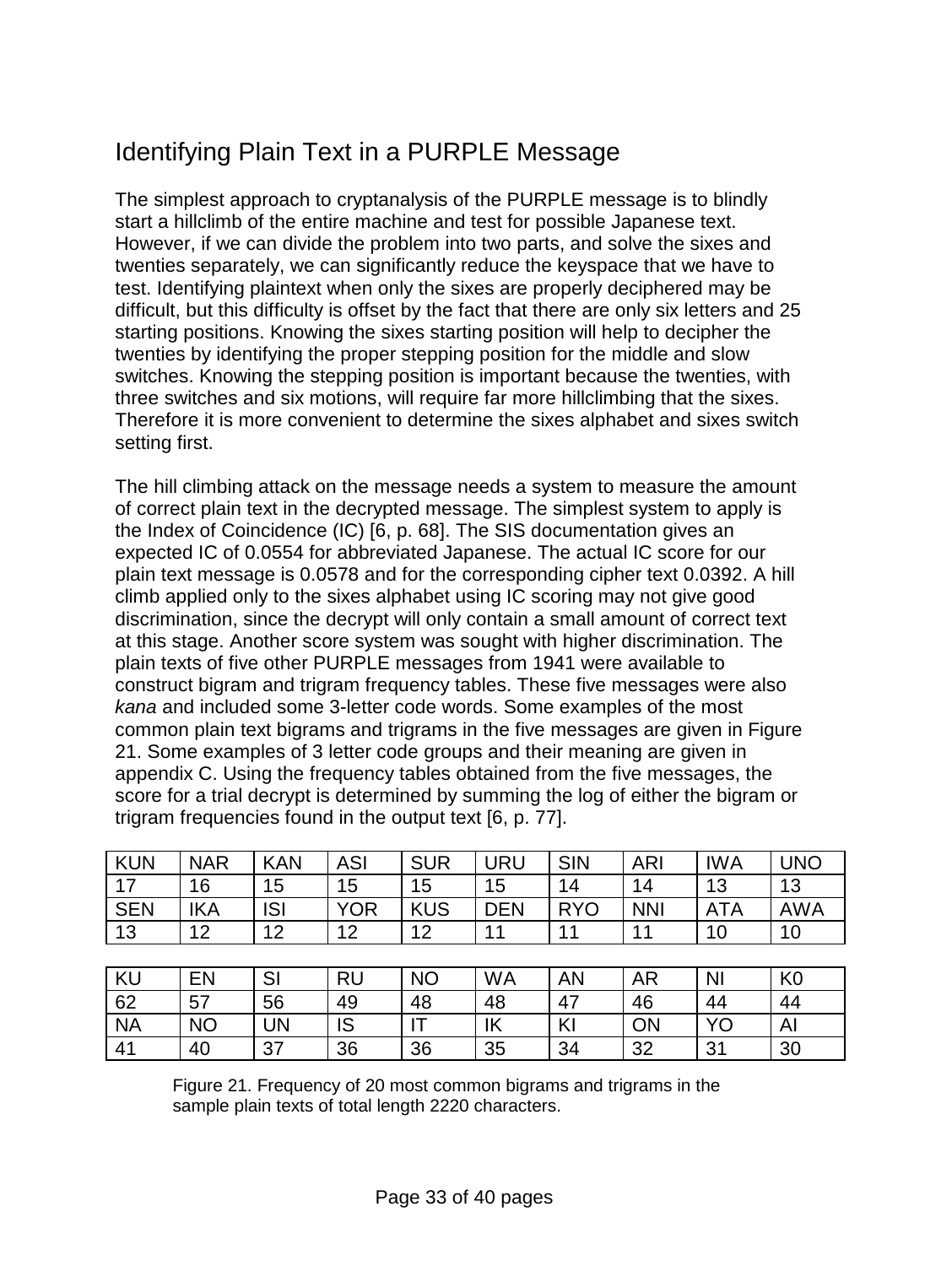# Sixes Alphabet and Switch Position

Since the sixes alphabet is only enciphered by the single sixes switch, this alphabet and the switch position can usually be found at the same time. The hill climb starts with a random alphabet of length 26. The first six letters being assigned to the sixes alphabet and the rest to the twenties. The sixes start position is first set to position 1. The twenties settings are ignored for this stage and can be set to any motion and any start position. The message is decrypted in the usual way using the six and twenty split. The letters passing through the twenties switches will be random since it is unlikely that the twenties settings are correct at this time. The letters passing through the sixes switch will eventually start to give correctly decrypted characters in the hill climb when the correct sixes switch setting is reached. A score is determined by summing the log of bigram frequencies found in the output text. Since the decrypt will only contain fragments of the plain text, due to the 6 and 20 split, the bigram score is the most appropriate system to use for this stage.

After obtaining a start score, the next adjacent alphabet key is selected. This is achieved by swapping each letter pair in turn, in the full 26 alphabet. A trial decrypt with the new alphabet is then made. The swapped pair is retained if the score increased, otherwise the swapped pair is restored. For example, if the first random alphabet is:

FWKAQJHNLUBPTSZMYRXDOCVEIG

we then swap the first two letters:

WFKAQJHNLUBPTSZMYRXDOCVEIG

and decrypt and score the message. Assuming this gives an increase in score, we retain the swap and then try the next pair swap:

#### KFWAQJHNLUBPTSZMYRXDOCVEIG

This continues until all pair swaps have been done, restoring any that did not increase the score. After all letter pair swaps are tested, for any increase in score the key setting is written to a log file. A new random alphabet is then generated, the swapping and scoring process is thereby repeated 100 times. This entire process of 100 hill climbs is then repeated for each of the 25 possible sixes switch start positions. The log file of bigram frequency score, sixes switch position and sixes alphabet records the highest scores. For the unknown key message we obtain the sixes log file: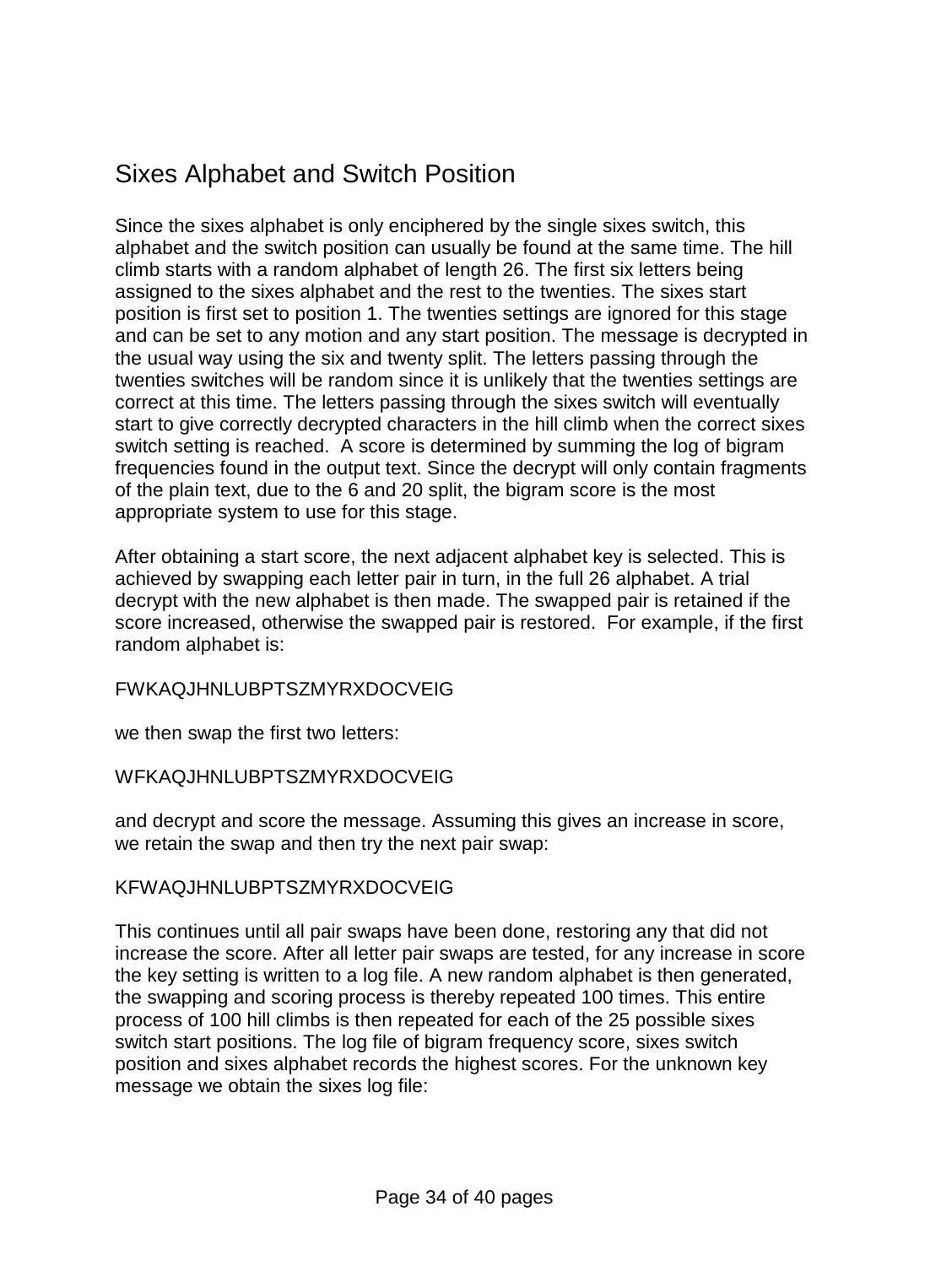| Score | Six | Alphabet |
|-------|-----|----------|
| 2484  | 00  | VYIZPK   |
| 2531  | 01  | GOYZBU   |
| 2586  | 01  | GOYFQU   |
| 2595  | 01  | EOYLJU   |
| 2621  | 01  | OESLJU   |
| 2623  | 01  | OESLJU   |
| 2635  | 01  | EOHJLU   |
| 2677  | 01  | CNSBMK   |
| 2728  | 01  | QMPZLF   |
| 2763  | 02  | LZPAWB   |
| 2780  | 02  | FQELIX   |
| 2794  | 02  | DQXLIM   |
| 2826  | 04  | QZPLXI   |
| 2831  | 04  | YXQLFI   |
| 2836  | 11  | AFBVPW   |
| 2838  | 11  | AFBVPW   |
| 2905  | 13  | XPILRO   |
| 2931  | 13  | XPILRO   |
| 2976  | 13  | XPILRO   |
| 2989  | 13  | XPILRQ   |
| 3006  | 13  | XPILRO   |
|       |     |          |

The highest score of 3006 occurred for switch start position 13, with a sixes alphabet XPILRQ. These settings were thus taken as the sixes settings and used in the next stage to find the twenties settings.

It will be noted that several sixes alphabets occur more than once in the log file. This is due to the 100 random restarts allowed for the hill climb for each sixes switch setting. An increase in the score during the run of 100 can occur due to a different arrangement of the twenties letters, which are random at this point.

The number of trial decrypts used to determine the sixes settings is:

26! / (24! x 2!) x 100 x 25 = 812500

We can compare this with the theoretical key space for the sixes settings, assuming we are free to select any six letters for the sixes alphabet:

 $25 \times 26! / 20! = 4.14 \times 10^9$ 

#### Twenties Hill Climb

The score system used for the twenties hill climb uses the trigram frequency table since this gives more discrimination and gives a faster hill climb. Bigrams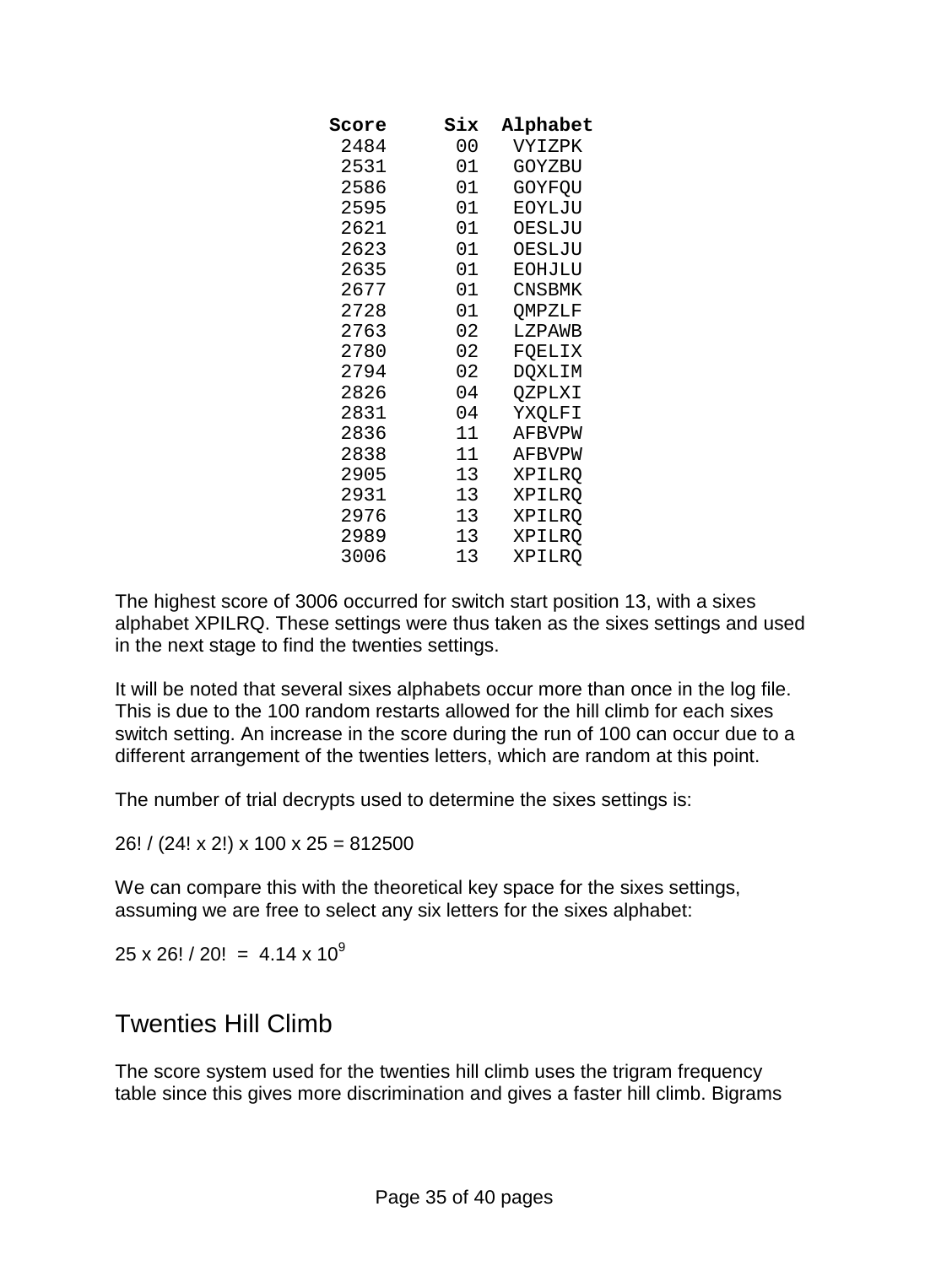were used for the sixes hill climb because the twenties letters of each trial decryption were random. Recognizing trigrams with only six out of 26 letters known would have a very poor chance of success. For the twenties hill climb, however, the sixes letters will all decipher correctly so scoring trigrams is appropriate.

The twenties hill climb attack requires 25 x 25 x 25 x 6 separate hill climb operations to be performed to find the twenties alphabet, since every switch setting must be examined. Obviously this could take some time unless the hill climb program is optimised and a suitable rule applied for deciding when to give up with a hill climb and then move on to the next key setting. For this purpose, one of the other *kana* messages of similar length with a known key was examined. Ten random start hill climb operations were run with the machine set to the correct switch positions for the message. Each hill climb was terminated if the score did not increase for two consecutive random re-starts. The score was recorded at this point. This procedure was repeated for consecutive nonincreasing re-starts of length 4, 8, 12, 16 and 20. With 12 consecutive nonincreases as the end point, nine of the ten hill climbs achieved a score close to the maximum possible. At 16 this had increased to all ten. It was therefore decided to abandon a hill climb if the score did not increase for 16 consecutive re-starts. This ensured that the run time would not be excessive and give a good chance of finding the key for the unknown message. Using this rule, the random re-starts rarely exceeded 50 and most of the incorrect settings were abandoned quickly.

# Twenties Hill Climb Results

With the empirically determined hill climb rule, the program was run separately for each switch motion. Four personal computers were available for this task, so four switch motion orders could be set running: 312, 321, 213 and 231. After several hours<sup>[20](#page-35-0)</sup>, the PC running motion 321 produced the successful log file:

| Score | Switch position |  |  | Alphabet |                                                  |
|-------|-----------------|--|--|----------|--------------------------------------------------|
| 314   |                 |  |  |          | 321 13 - 01, 06, 11, XPILRO ZGOKUCSMJNFTYAEVWHDB |
| 327   |                 |  |  |          | 321 13 - 01, 21, 19, XPILRO FDTUAHSCZGYBWKVNMJOE |
| 337   |                 |  |  |          | 321 13 - 22, 01, 22, XPILRQ ABDUYWOSFZHVKGTNMCJE |
| 1959  |                 |  |  |          | 321 13 - 25, 23, 12, XPILRO BYECZVNOUDFKGTWSHAMJ |
| 2421  |                 |  |  |          | 321 13 - 25, 23, 12, XPILRO FYECZVNOUDBKGTWSHAMJ |

A trigram score of 2421 is a good indication that the switch settings have been successfully found and that the alphabets are correct, or very nearly correct.

<span id="page-35-0"></span> $20$  The hill climb software was written using the C programming language. It was prepared with a view to fast development rather than attempting to run fast. It could probably be optimised to give a significant reduction in run time.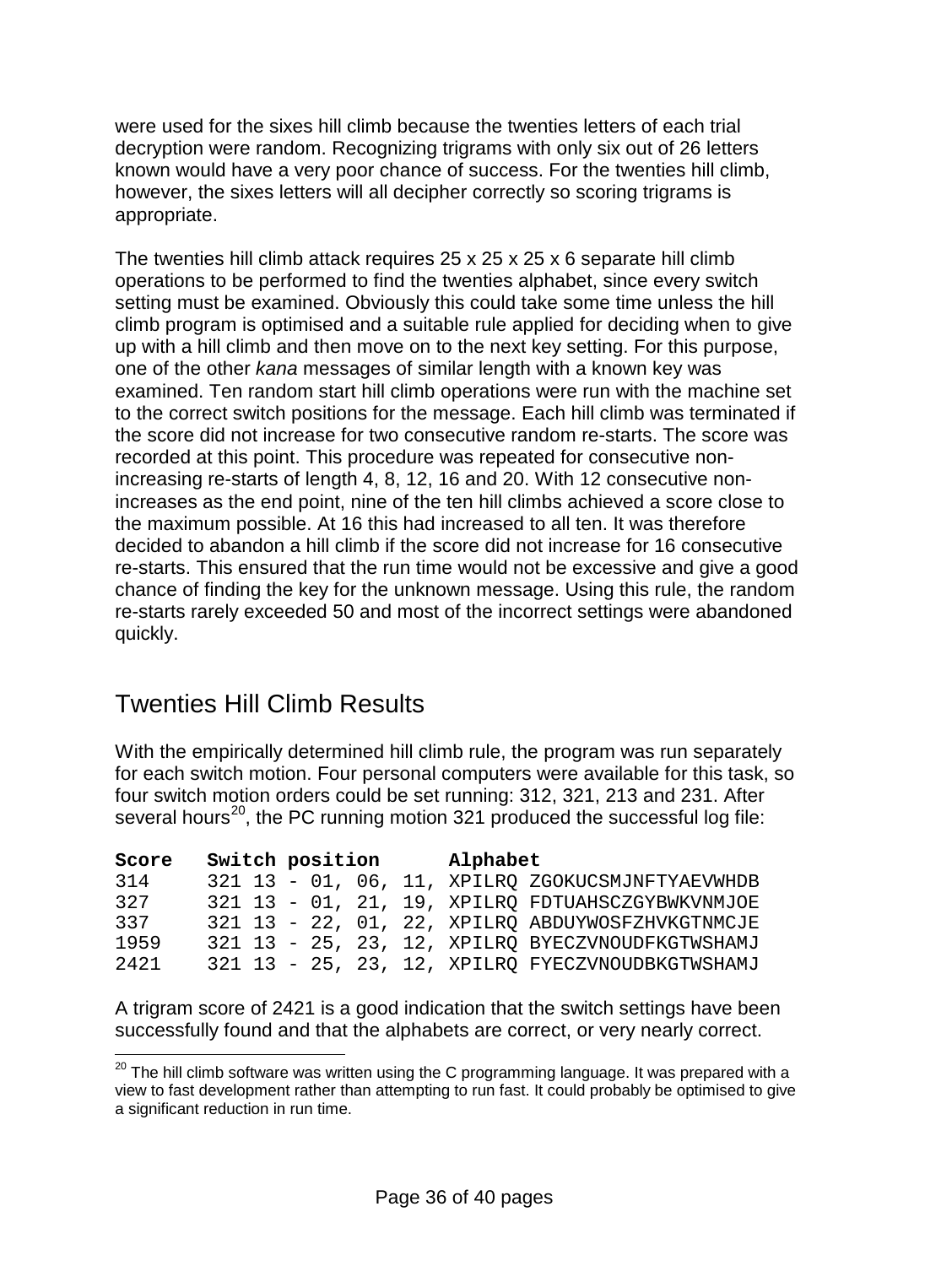The correct key is switch motion 321, sixes switch set to 13 and twenties switches set to 25, 23, 12. The twenties alphabet being FYECZVNOUDBKGTWSHAMJ.

With 20 letters in the pair swap process, the typical number of message decrypts to hill climb the twenties is:

 $50 \times 20!$  / (18! x 2!) x 25 x 25 x 25 x 6 = 8.9 x 10<sup>8</sup>

This is a significant improvement over a brute-force approach. Given a sixes alphabet and starting position, the possible key space<sup>[21](#page-36-0)</sup> for the twenties is:

20! x 25 x 25 x 25 x 6 = 2.28 x  $10^{23}$ 

# A Graphical PURPLE Simulator

A graphical computer simulation of the analog PURPLE cipher machine is available for download from the Author's Crypto Simulation Group WWW home pages:

```
http://www.blueangel.demon.co.uk/crypto
http://home.cern.ch/frode/crypto/
```
This computer simulation program is designed to operate on Intel based PCs under Microsoft Windows operating systems. Readers may like to use this to decrypt the PURPLE message given in appendix D.

In addition to encipher and decipher functions, the simulator also includes features to simplify cryptanalysis of PURPLE messages. The identity alphabet (A=A, B=B, etc.) can be loaded with a few clicks of the mouse. Any or all of the twenties switches can be 'frozen' so that the permutations of the machine (e.g. Figures 11 and 12) can easily be studied, and the switch settings can be changed rapidly with the mouse.

Another debugging tool is the sequence table generator. This feature provides a table of the complete substitution alphabets (sixes and twenties) for each of the first 50 switch motions of the machine. When the switch starting positions and alphabet are known, the sequence table can be used to decipher a PURPLE message by hand. If the starting positions are known but the alphabet is not, the sequence table can be used as an aid in recovering the alphabet [7, p. 2-9]. This process requires known plaintext, and consists of finding letter relationships in the sequence table that match the ciphertext/plaintext pairings. As previously

<span id="page-36-0"></span> $21$  Calculated with a Keuffel & Esser 4053-3 slide rule.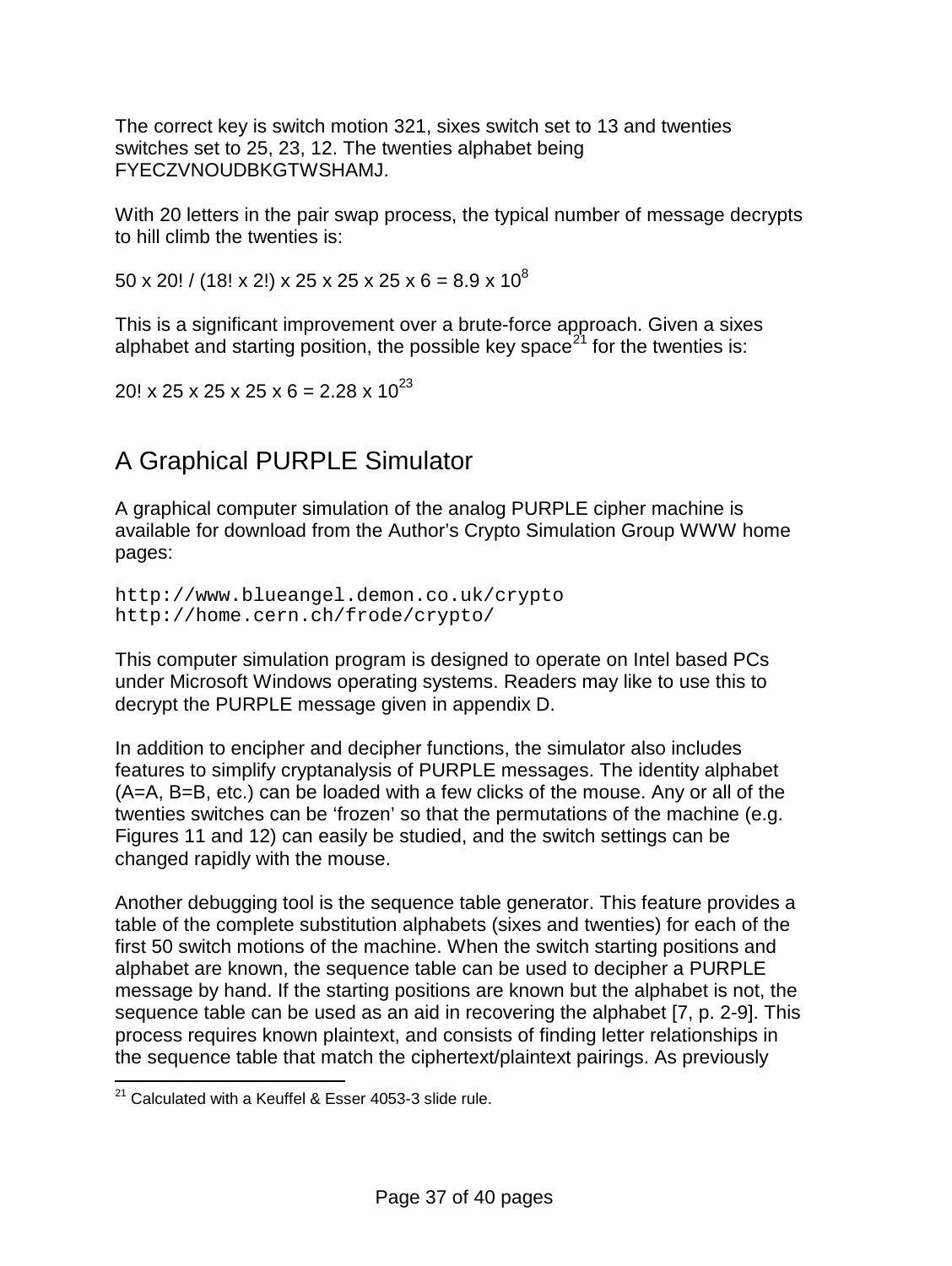mentioned, early PURPLE messages began with a message number (e.g. FYC DD BB), and often referenced another message, so guessing the first 20 or more characters was not unreasonable. Readers can also attempt to place the bisection point within the message of Appendix E by creating a sequence table beginning at switch positions  $13 - 1$ , 6,  $3 - 321$ , which are the switch positions at group 41 of the ciphertext (group 41 is "HYHAJ"). The bisection occurs somewhere within groups 41-50 and the plain text is "DDDD XFC GWHQHQ" (2 of 2, Msg #588). The message also contains plaintext "DDBB" in the last two groups.

#### **Conclusion**

The PURPLE machine, with its use of stepping switches as the primary cryptographic element, was a unique device. However, it retained the 6-20 alphabet split of its predecessor, the RED machine. This feature allowed U.S. Army cryptanalysts to identify enough matching ciphertext and plaintext to eventually recover the wiring of the machine. Once the wiring and keying methods were recovered, U.S. personnel could decipher PURPLE messages, such as the 14-part message, as quickly as their Japanese counterparts.

Although reading the 14-part PURPLE message could not prevent the United States' entry into World War II, or indeed the Pearl Harbor attack, a great deal of information was gleaned from the PURPLE intercepts. The influence of intercepted PURPLE messages was even felt in the European theater, where significant information on German defences in Normandy was obtained by reading the messages of General Oshima Hiroshi, the Japanese Ambassador to Japan. General Oshima toured the Normandy region in 1943 and his detailed report, enciphered with the PURPLE machine but deciphered by Allied cryptanalysts, aided planning for the D-Day operations [1, p. 318].

Appendices A through E of this paper will permit the reader to decipher actual PURPLE messages. This can be accomplished in one of two ways: by paper and pencil using Figures 6 through 9 and following the example in the "Deciphering a PURPLE Message" section of this paper, or with the software simulator.

#### Acknowledgements

We are indebted to Kayoko Weierud for her help in translating Japanese text which, like so many examples of bureaucratic communications, did not always make sense. The entire staff of the National Archives, College Park, MD, was universally helpful, but Barry Zerby, Deborah Edge and Louis Smith deserve special mention.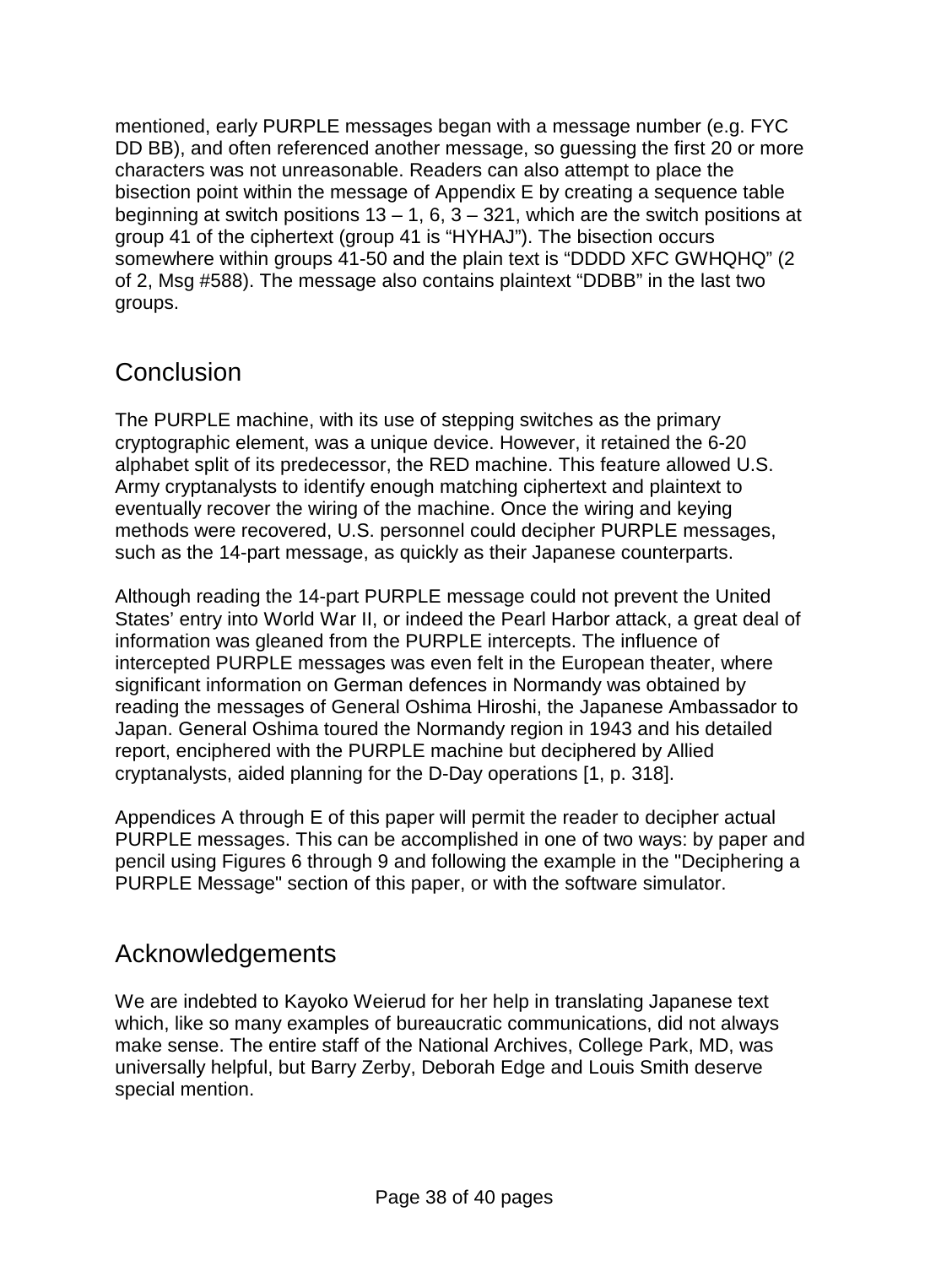#### References

1. Budiansky, S. 2000 *Battle of Wits*. New York, NY: The Free Press.

2. Deavours, C. and Kruh, L. 1985. *Machine Cryptography and Modern Cryptanalysis*. Norwood MA.: Artech House.

3. Kelley, S. J. 2001. *Big Machines: Cipher Machines of World War II*. Laguna Hills, CA. Aegean Park Press.

4. Kruh, L. 1978. A Catalog of Historical Interest. *Cryptologia* 2(4) 341-344.

5. Rowlett, F. 1998. *The Story of Magic*. Laguna Hills, CA. Aegean Park Press.

6. Sinkov, A. 1996. *Elementary Cryptanalysis*. Washington DC. The Mathematical Association of America.

<span id="page-38-4"></span>7. U.S. Navy. *R.I.P. 77 – Instructions for M-5 (Orange Diplomatic "B" Machine) (Purple).* NARA. RG38. (Records of the Chief of Naval Operations), Naval Security Group, Crane Indiana, Radio Intelligence Publications (RIPs) 1924- 1945, RIP No. 77.

Appendix A: PURPLE motion indicators $^{22}$  $^{22}$  $^{22}$ 

Appendix B: Page 18 of the PURPLE alphabets<sup>[23](#page-38-1)</sup>

Appendix C: Punctuation codes used in PURPLE messages<sup>[24](#page-38-2)</sup>

Appendix D: Ciphertext of part 1 of the 14-part message<sup>[25](#page-38-3)</sup>

Appendix E: Ciphertext of a PURPLE message from Tokyo to Berlin, Dated July  $27.1942^{26}$  $27.1942^{26}$  $27.1942^{26}$ 

<span id="page-38-2"></span>

<span id="page-38-1"></span><span id="page-38-0"></span><sup>&</sup>lt;sup>22</sup> [7, p. A2-A-3]<br><sup>23</sup> [7, p. A3-B19]<br><sup>24</sup> NARA. RG457. NSA Historical Cryptographic Collection. *Purple Machine Abbreviations and Garble Chart*. NR. 2839, Box 952.

<span id="page-38-3"></span><sup>25</sup> NARA. RG457. NSA Historical Cryptographic Collection*. Copies Of Messages 901,902,907, and 910 From Tokyo To Wash On 6 And 7 Dec 41*. NR. 1815, Box 738.